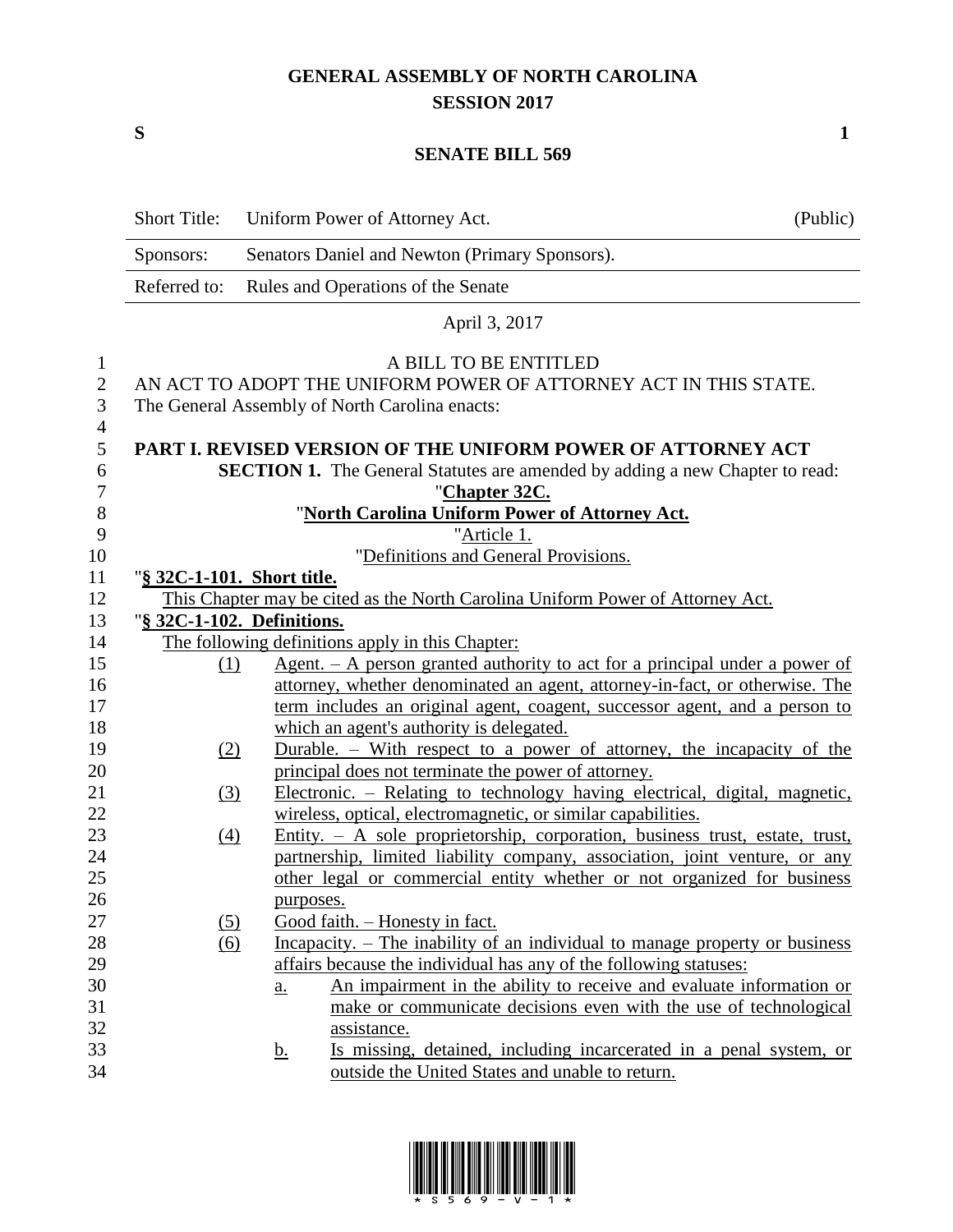|                              | <b>General Assembly Of North Carolina</b>                                                             | <b>Session 2017</b> |
|------------------------------|-------------------------------------------------------------------------------------------------------|---------------------|
| (7)                          | Internal Revenue Code. – The Internal Revenue Code of 1986, as amended                                |                     |
|                              | from time to time. Each reference to a provision of the Internal Revenue                              |                     |
|                              | Code shall include any successor to that provision.                                                   |                     |
| (8)                          | <u> Person. – An individual, corporation, business trust, estate, trust, partnership,</u>             |                     |
|                              | limited liability company, association, joint venture, public corporation,                            |                     |
|                              | government or governmental subdivision, agency, or instrumentality, or any                            |                     |
|                              | other legal or commercial entity.                                                                     |                     |
| (9)                          | Power of attorney. $- A$ writing or other record that grants authority to an                          |                     |
|                              | agent to act in the place of the principal, whether or not the term power of                          |                     |
|                              | attorney is used.                                                                                     |                     |
| (10)                         | Reserved.                                                                                             |                     |
| (11)                         | <u>Principal. – An individual who grants authority to an agent in a power of</u>                      |                     |
|                              | attorney.                                                                                             |                     |
| (12)                         | Property. – Anything that may be the subject of ownership, whether real or                            |                     |
|                              | personal, or legal or equitable, or any interest or right therein.                                    |                     |
| (13)                         | Record. – Information that is inscribed on a tangible medium or that is stored                        |                     |
|                              | in an electronic or other medium and is retrievable in perceivable form.                              |                     |
| (14)                         | $Sign. - With the present intent to authenticate or adopt a record, (i) to$                           |                     |
|                              | execute or adopt a tangible symbol or (ii) to attach to or logically associate                        |                     |
|                              | with the record an electronic sound, symbol, or process.                                              |                     |
| (15)                         | State. $-A$ state of the United States, the District of Columbia, Puerto Rico,                        |                     |
|                              | the United States Virgin Islands, or any territory or insular possession                              |                     |
|                              | subject to the jurisdiction of the United States.                                                     |                     |
| (16)                         | Stocks and bonds. – Stocks, bonds, mutual funds, and all other types of                               |                     |
|                              | securities and financial instruments, whether held directly, indirectly, or in                        |                     |
|                              | any other manner. The term does not include commodity futures contracts                               |                     |
|                              | and call or put options on stocks or stock indexes.                                                   |                     |
| "§ 32C-1-103. Applicability. |                                                                                                       |                     |
|                              | This Chapter applies to all powers of attorney except the following:                                  |                     |
| (1)                          | A power to the extent it is coupled with an interest in the subject of the                            |                     |
|                              | power, including a power given to or for the benefit of a creditor in                                 |                     |
|                              | connection with a credit transaction.                                                                 |                     |
| (2)                          | A power to make health care decisions.                                                                |                     |
| (3)                          | A proxy or other delegation to exercise voting rights or management rights                            |                     |
|                              | with respect to an entity.                                                                            |                     |
| (4)                          | A power created on a form prescribed by a government or governmental                                  |                     |
|                              | subdivision, agency, or instrumentality for a governmental purpose.                                   |                     |
|                              | "§ 32C-1-104. Power of attorney; durability.                                                          |                     |
|                              | A power of attorney created pursuant to this Chapter is durable unless the instrument                 |                     |
|                              | expressly provides that it is terminated by the incapacity of the principal.                          |                     |
|                              | "§ 32C-1-105. Execution of power of attorney.                                                         |                     |
|                              | A power of attorney must be (i) signed by the principal or in the principal's conscious               |                     |
|                              | presence by another individual directed by the principal to sign the principal's name on the          |                     |
|                              | power of attorney and (ii) acknowledged. A signature on a power of attorney is presumed to be         |                     |
|                              | genuine if the principal acknowledges the signature before a notary public or other individual        |                     |
|                              | authorized by law to take acknowledgements.                                                           |                     |
|                              | "§ 32C-1-106. Validity of power of attorney.                                                          |                     |
| (a)                          | A power of attorney executed in this State on or after the effective date of this                     |                     |
|                              | Chapter is valid if its execution complies with G.S. 32C-1-105.                                       |                     |
| (b)                          | A power of attorney executed in this State before the effective date of this Chapter                  |                     |
|                              | is valid if its execution complied with the law of this State as it existed at the time of execution. |                     |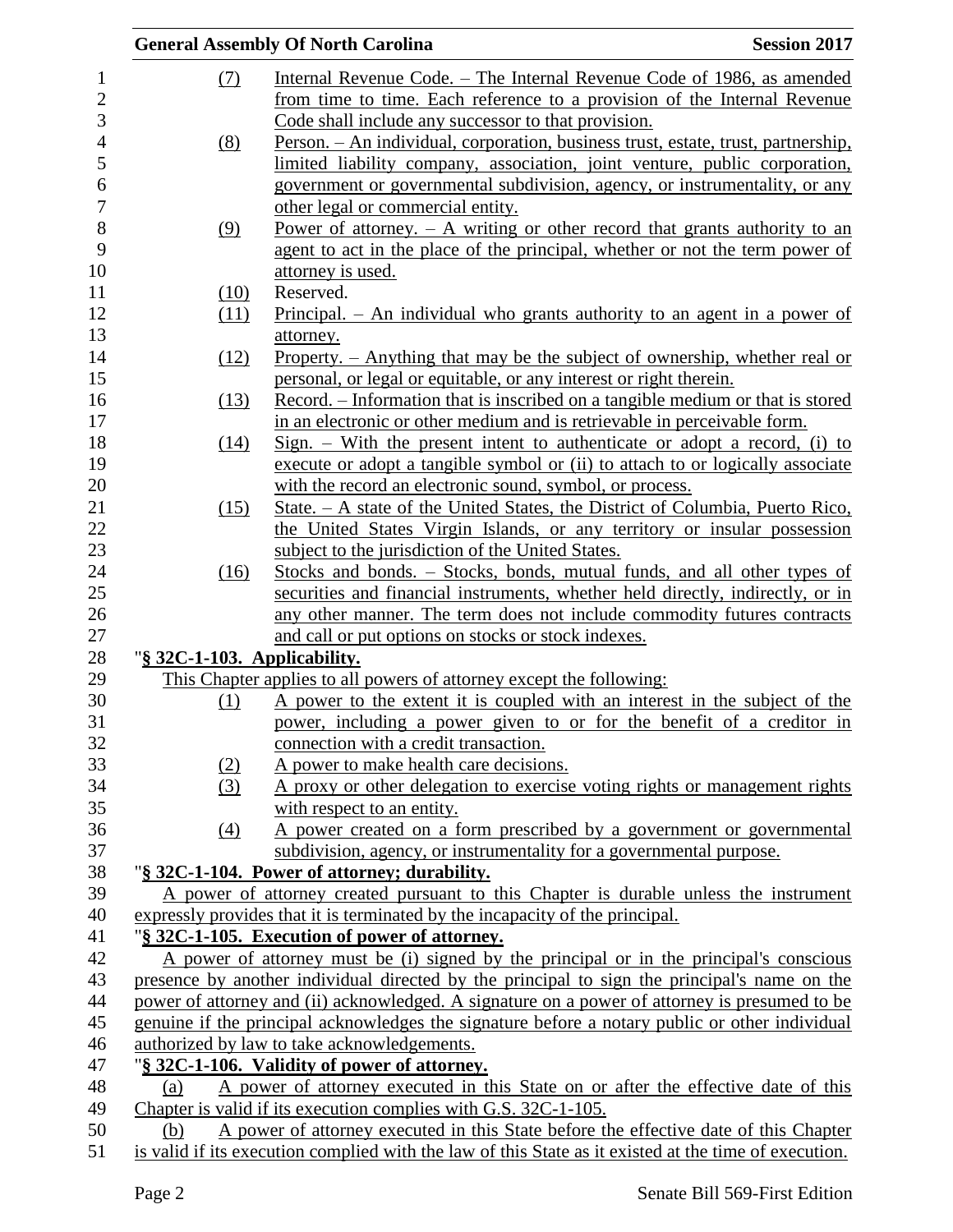|                       |     | <b>General Assembly Of North Carolina</b>                                                           | <b>Session 2017</b> |
|-----------------------|-----|-----------------------------------------------------------------------------------------------------|---------------------|
| (c)                   |     | A power of attorney executed other than in this State is valid in this State if, when               |                     |
|                       |     | the power of attorney was executed, the execution complied with any of the following:               |                     |
|                       | (1) | The law of the jurisdiction that determines the meaning and effect of the                           |                     |
|                       |     | power of attorney pursuant to G.S. 32C-1-107.                                                       |                     |
|                       | (2) | The requirements for a military power of attorney pursuant to 10 U.S.C. $\S$                        |                     |
|                       |     | 1044b, as amended.                                                                                  |                     |
| (d)                   |     | Except as otherwise provided by statute other than this Chapter, a photocopy or                     |                     |
|                       |     | electronically transmitted copy of an original power of attorney has the same effect as the         |                     |
| original.             |     |                                                                                                     |                     |
|                       |     | "§ 32C-1-107. Meaning and effect of power of attorney.                                              |                     |
|                       |     | The meaning and effect of a power of attorney is determined by the law of the jurisdiction          |                     |
|                       |     | indicated in the power of attorney and, in the absence of an indication of jurisdiction, by the     |                     |
|                       |     | law of the jurisdiction in which the power of attorney was executed.                                |                     |
|                       |     | "§ 32C-1-108. Nomination of guardian; relation of agent to court-appointed fiduciary.               |                     |
| (a)                   |     | In a power of attorney, a principal may nominate a guardian of the principal's estate,              |                     |
|                       |     | or guardian of the principal's person, or general guardian for consideration by the clerk of        |                     |
|                       |     | superior court if protective proceedings for the principal's estate or person are begun after the   |                     |
|                       |     | principal executes the power of attorney. Except for good cause shown or disqualification, the      |                     |
|                       |     | clerk of superior court shall make its appointment in accordance with the principal's most          |                     |
|                       |     | recent nomination. If a guardian of the principal's person is nominated in a health care power of   |                     |
|                       |     | attorney, that nomination shall control over the nomination, if any, in a power of attorney.        |                     |
| (b)                   |     | If, after a principal executes a power of attorney, a the clerk of superior court                   |                     |
|                       |     | appoints a guardian of the principal's estate, or general guardian or other fiduciary charged with  |                     |
|                       |     | the management of some or all of the principal's property, the agent is accountable to the          |                     |
|                       |     | guardian or the fiduciary as well as to the principal. The power of attorney is not terminated      |                     |
|                       |     | and the agent's authority continues unless limited, suspended, or terminated by the court in        |                     |
|                       |     | accordance with this Chapter.                                                                       |                     |
|                       |     | "§ 32C-1-109. When power of attorney effective.                                                     |                     |
| (a)                   |     | A power of attorney is effective when executed unless the principal provides in the                 |                     |
|                       |     | power of attorney that it becomes effective at a future date or upon the occurrence of a future     |                     |
| event or contingency. |     |                                                                                                     |                     |
| (b)                   |     | If a power of attorney becomes effective upon the occurrence of a future event or                   |                     |
|                       |     | contingency, the principal, in the power of attorney, may authorize one or more persons to          |                     |
|                       |     | determine in a writing or other record that the event or contingency has occurred.                  |                     |
| (c)                   |     | If a power of attorney becomes effective upon the principal's incapacity and the                    |                     |
|                       |     | principal has not authorized a person to determine whether the principal is incapacitated, or the   |                     |
|                       |     | person authorized is unable or unwilling to make the determination, the power of attorney           |                     |
|                       |     | becomes effective upon a determination in a writing or other record in one of the following         |                     |
|                       |     |                                                                                                     |                     |
| manners:              |     |                                                                                                     |                     |
|                       | (1) | After a personal examination of the principal, by two individuals who are                           |                     |
|                       |     | either a physician, a licensed psychologist, or both, that the principal is                         |                     |
|                       |     | incapacitated within the meaning of G.S. $32C-1-102(5)a$ .                                          |                     |
|                       | (2) | By an attorney-at-law, a judge, or an appropriate governmental official that                        |                     |
|                       |     | the principal is incapacitated within the meaning of G.S. $32C-1-102(5)b$ .                         |                     |
|                       |     | Notwithstanding the subsequent capacity of the principal to manage property or business             |                     |
|                       |     | affairs, a power of attorney which becomes effective under this subsection shall remain             |                     |
|                       |     | effective until its termination pursuant to G.S. $32C-1-110(a)$ or the agent's authority terminates |                     |
|                       |     | pursuant to G.S. $32C-1-110(b)$ .                                                                   |                     |
| (d)                   |     | A person authorized by the principal in the power of attorney to determine that the                 |                     |
|                       |     | principal is incapacitated may act as the principal's personal representative pursuant to the       |                     |
|                       |     | Health Insurance Portability and Accountability Act, §§ 1171 through 1179 of the Social             |                     |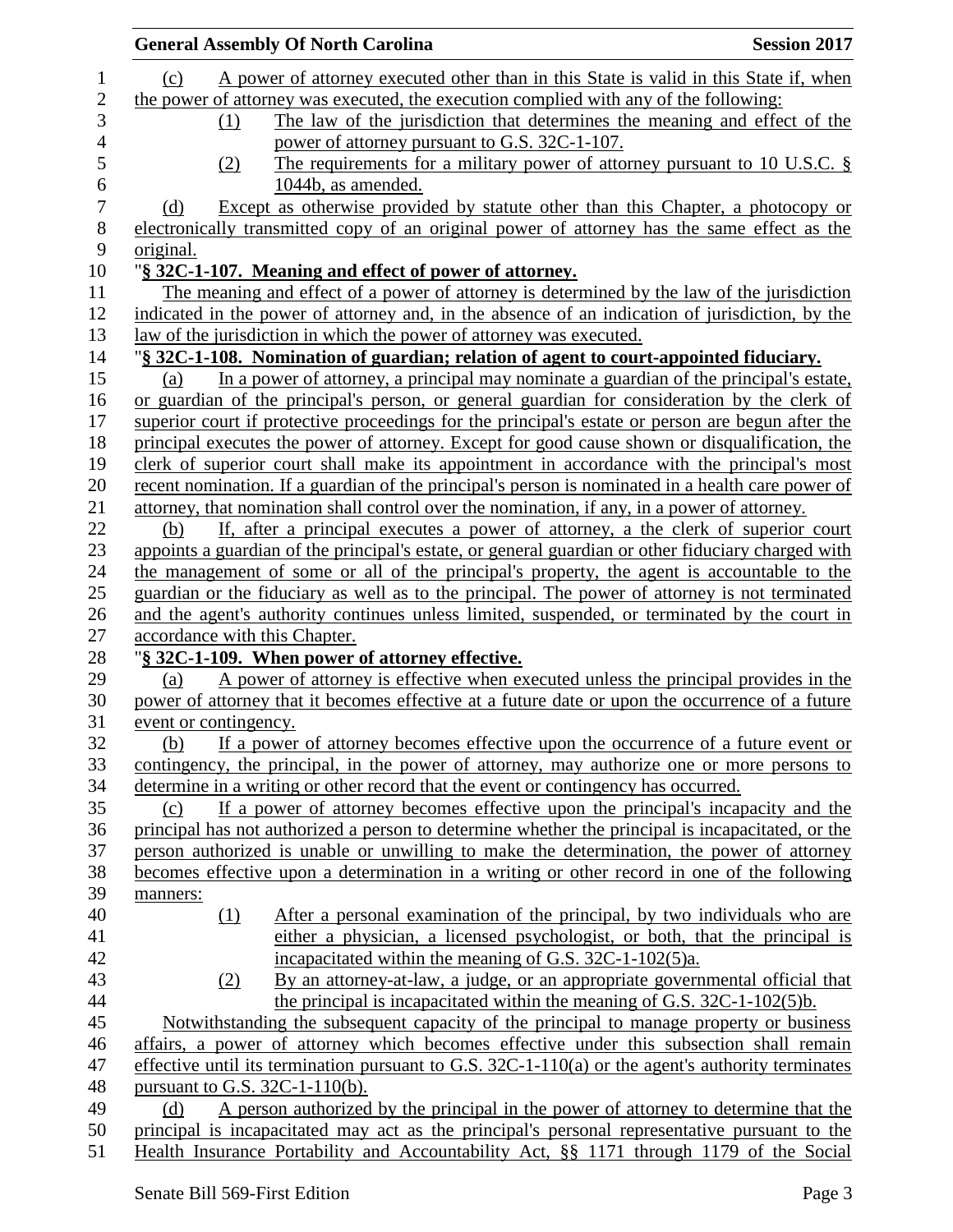## **General Assembly Of North Carolina Session 2017**  Security Act, 42 U.S.C. § 1320d, as amended, and applicable regulations, to obtain access to the principal's health care information and communicate with the principal's health care provider. "**§ 32C-1-110. Termination of power of attorney.** (a) A power of attorney terminates when any of the following occur: 6  $(1)$  The principal dies.<br>
7  $(2)$  If the power of atto (2) If the power of attorney is not durable, the principal becomes incapacitated. (3) The principal revokes the power of attorney. (4) The power of attorney provides that it terminates. 10 (5) The purpose of the power of attorney is accomplished. (6) The principal revokes the agent's authority or the agent dies, becomes incapacitated, or resigns, and the power of attorney does not provide for another agent to act under the power of attorney. (7) A guardian of the principal's estate or general guardian terminates it. (b) An agent's authority terminates when any of the following occur: 16 (1) The principal revokes the authority in writing. (2) The agent dies, becomes incapacitated, resigns, or is removed. (3) The court enters a decree of divorce between the principal and the agent, unless the power of attorney otherwise provides. 20 (4) The power of attorney terminates. (5) A guardian of the principal's estate or general guardian terminates the 22 authority. (c) Unless the power of attorney otherwise provides, an agent's authority is exercisable until the authority terminates under subsection (b) of this section, notwithstanding a lapse of time since the execution of the power of attorney. (d) Termination of an agent's authority or of a power of attorney is not effective as to the agent or another person that, without actual knowledge of the termination, acts in good faith under the power of attorney. An act so performed, unless otherwise invalid or unenforceable, binds the principal and the principal's successors in interest. (e) Incapacity of the principal of a power of attorney that is not durable does not revoke or terminate the power of attorney as to an agent or other person that, without actual knowledge of the incapacity, acts in good faith under the power of attorney. An act so performed, unless otherwise invalid or unenforceable, binds the principal and the principal's successors in interest. (f) The execution of a power of attorney does not revoke a power of attorney previously executed by the principal unless the subsequent power of attorney provides that the previous power of attorney is revoked or that all other powers of attorney are revoked. (g) A principal may revoke a power of attorney in one of the following manners: (1) If the power of attorney has been registered in an office of the register of deeds in this State, it shall be revoked by registration in that office by an instrument of revocation executed and acknowledged by the principal while the principal is not incapacitated with proof of service on the agent in the manner prescribed for service under Rule 5 of the North Carolina Rules of Civil Procedure. (2) If the power of attorney has not been registered in an office of the register of deeds in this State, it may be revoked by one of the following methods: a. Being burnt, torn, canceled, obliterated, or destroyed, with the intent and for the purpose of revoking it, by the principal or by another person in the principal's presence and at the principal's direction, while the principal is not incapacitated. b. A subsequent written revocatory document executed and acknowledged while not incapacitated.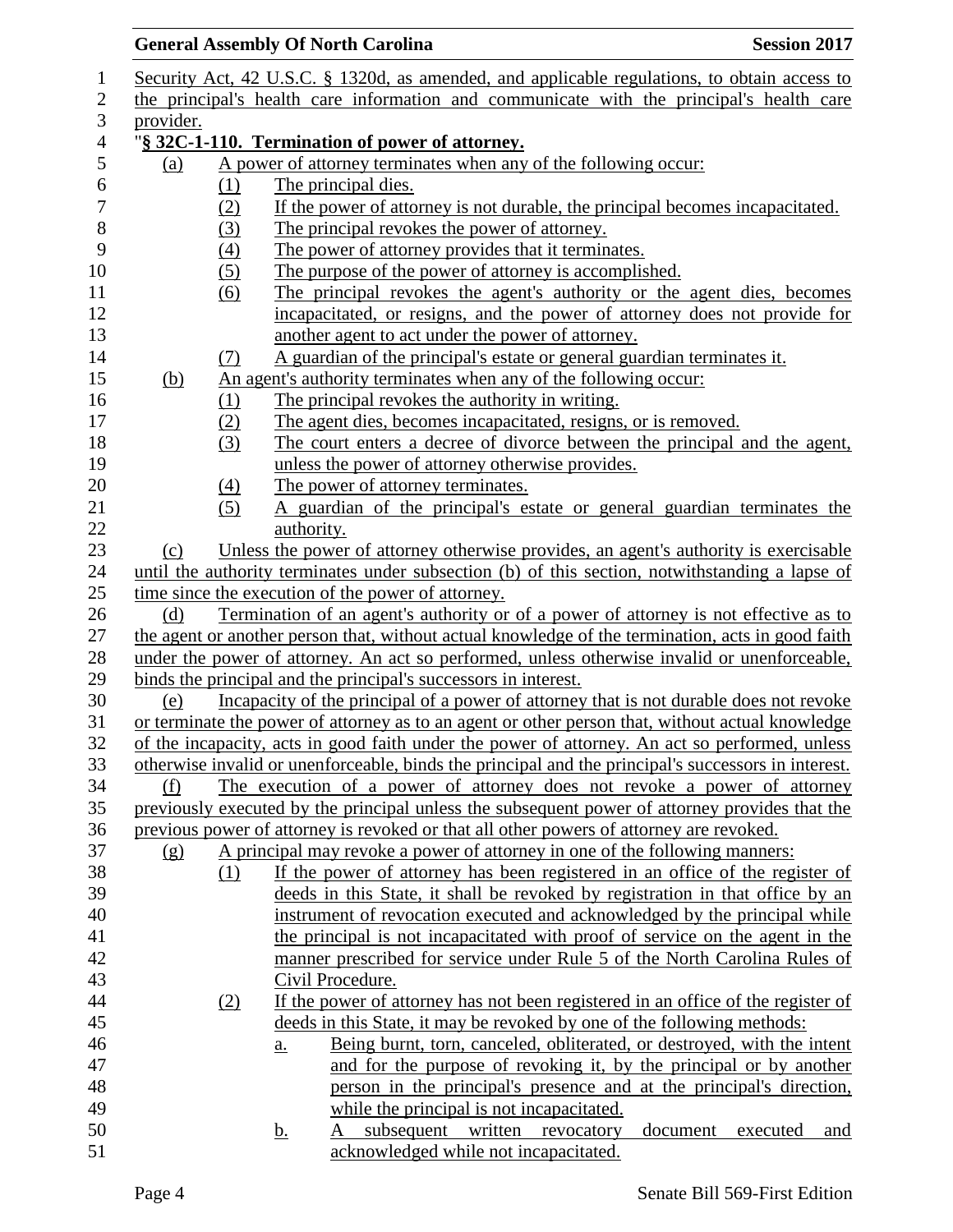|                |                               | <b>General Assembly Of North Carolina</b>                                                            | <b>Session 2017</b> |
|----------------|-------------------------------|------------------------------------------------------------------------------------------------------|---------------------|
| 1              | (h)                           | A guardian of the principal's estate or general guardian terminates a power of                       |                     |
| $\overline{2}$ |                               | attorney that has been registered in an office of the register of deeds in this State by registering |                     |
| 3              |                               | in that office an instrument of revocation executed and acknowledged by such guardian and            |                     |
| $\overline{4}$ |                               | with proof of service on the agent in the manner prescribed for service under Rule 5 of the          |                     |
| 5              |                               | North Carolina Rules of Civil Procedure.                                                             |                     |
| 6              |                               | "§ 32C-1-111. Coagents and successor agents.                                                         |                     |
| $\tau$         | (a)                           | A principal may designate two or more persons to act as coagents. A principal may                    |                     |
| $8\,$          |                               | expressly require in the power of attorney that coagents act jointly. If a principal does not        |                     |
| 9              |                               | expressly require that coagents act jointly, each coagent may exercise the coagents' authority       |                     |
| 10             |                               | independently without the knowledge, consent, or joinder of any other coagent or coagents.           |                     |
| 11             |                               | Unless the power of attorney otherwise provides and if any one or more coagents resigns, dies,       |                     |
| 12             |                               | becomes incapacitated, or otherwise fails to act, the remaining agent or coagents may continue       |                     |
| 13             | to act.                       |                                                                                                      |                     |
| 14             | (b)                           | A principal may designate one or more successor agents to act if an agent resigns,                   |                     |
| 15             |                               | dies, becomes incapacitated, is not qualified to serve, or declines to serve. A principal may        |                     |
| 16             |                               | grant authority to designate one or more successor agents to an agent or other person                |                     |
| 17             |                               | designated by name, office, or function. Unless the power of attorney otherwise provides, a          |                     |
| 18             |                               | successor agent shall have the following powers and limitations:                                     |                     |
| 19             | (1)                           | The successor agent has the same authority as that granted to the original                           |                     |
| 20             |                               | agent.                                                                                               |                     |
| 21             | (2)                           | The successor agent may not act until all predecessor agents have resigned,                          |                     |
| 22             |                               | died, become incapacitated, are no longer qualified to serve, or have                                |                     |
| 23             |                               | declined to serve.                                                                                   |                     |
| 24             | (c)                           | Except as otherwise provided in the power of attorney, an agent that does not                        |                     |
| 25             |                               | participate in or conceal a breach of fiduciary duty committed by another agent, including a         |                     |
| 26             |                               | predecessor agent, is not liable for the actions of the other agent.                                 |                     |
| 27<br>28       | (d)                           | Notwithstanding the terms of a power of attorney that require coagents to act jointly,               |                     |
| 29             |                               | a bank or financial institution may rely on an action of any coagent without the joinder of any      |                     |
| 30             | other coagent.                | "§ 32C-1-112. Reimbursement and compensation of agent.                                               |                     |
| 31             | (a)                           | If the terms of the power of attorney specify the amount or the way the                              |                     |
| 32             |                               | compensation is to be determined, the agent is entitled to the compensation as specified.            |                     |
| 33             | (b)                           | If the terms of the power of attorney do not specify the amount or the way the                       |                     |
| 34             |                               | compensation is to be determined, and the principal thereafter becomes incapacitated, then           |                     |
| 35             |                               | subsequent to the principal's incapacity the agent is entitled to receive reasonable compensation    |                     |
| 36             |                               | as determined by the clerk of superior court in accordance with G.S. 32-59.                          |                     |
| 37             | (c)                           | Unless the power of attorney otherwise provides, an agent is entitled to be                          |                     |
| 38             |                               | reimbursed for expenses properly incurred on behalf of the principal.                                |                     |
| 39             |                               | "§ 32C-1-113. Agent's acceptance.                                                                    |                     |
| 40             |                               | Except as otherwise provided in the power of attorney, a person accepts appointment as an            |                     |
| 41             |                               | agent under a power of attorney by exercising authority or performing duties as an agent or by       |                     |
| 42             |                               | any other assertion or conduct indicating acceptance.                                                |                     |
| 43             | "§ 32C-1-114. Agent's duties. |                                                                                                      |                     |
| 44             | (a)                           | Notwithstanding provisions in the power of attorney, an agent that has accepted                      |                     |
| 45             |                               | appointment, when exercising a power under the power of attorney shall do all of the                 |                     |
| 46             | following:                    |                                                                                                      |                     |
| 47             | (1)                           | Act in accordance with the principal's reasonable expectations to the extent                         |                     |
| 48             |                               | actually known by the agent and, otherwise, in the principal's best interest.                        |                     |
| 49             | (2)                           | Act in good faith.                                                                                   |                     |
| 50             | (3)                           | Act only within the scope of authority granted in the power of attorney.                             |                     |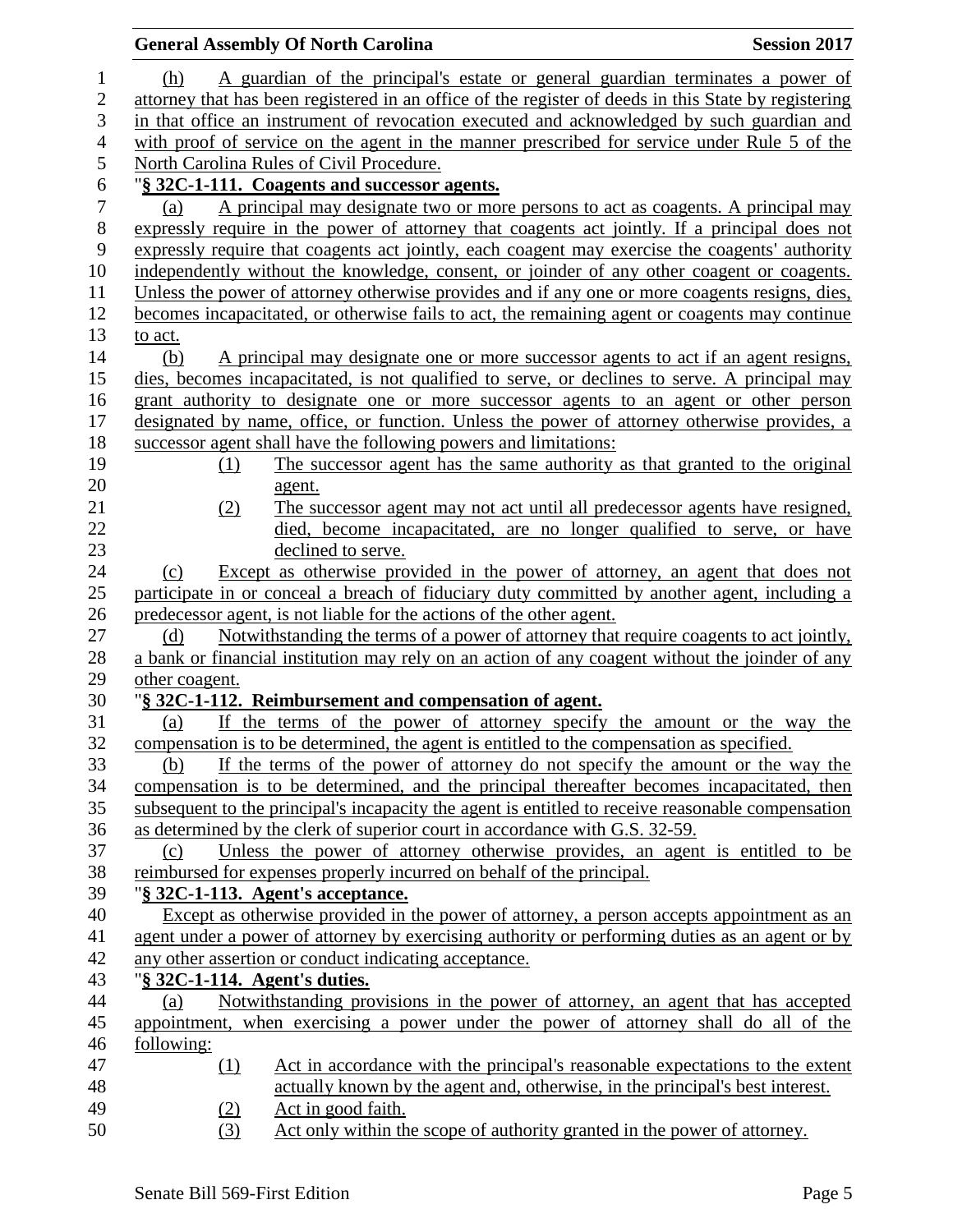|                                | <b>General Assembly Of North Carolina</b>                                                               | <b>Session 2017</b> |
|--------------------------------|---------------------------------------------------------------------------------------------------------|---------------------|
| (b)                            | Except as otherwise provided in the power of attorney, an agent that has accepted                       |                     |
|                                | appointment has no affirmative duty to exercise the powers or to continue to exercise the               |                     |
|                                | powers granted to the agent by the power of attorney, but if the agent exercises any of the             |                     |
|                                | granted powers, the agent shall, in the exercise of such powers, do all of the following:               |                     |
| (1)                            | Act loyally for the principal's benefit.                                                                |                     |
| (2)                            | Act so as not to create a conflict of interest that impairs the agent's ability to                      |                     |
|                                | act impartially in the principal's best interest.                                                       |                     |
| (3)                            | Act with the care, competence, and diligence ordinarily exercised by agents                             |                     |
|                                | in similar circumstances.                                                                               |                     |
| (4)                            | Keep a record of all receipts, disbursements, and transactions made on                                  |                     |
|                                | behalf of the principal.                                                                                |                     |
| (5)                            | Cooperate with a person that has authority to make health care decisions for                            |                     |
|                                | the principal to carry out the principal's reasonable expectations to the extent                        |                     |
|                                | actually known by the agent and, otherwise, act in the principal's best                                 |                     |
|                                | interest.                                                                                               |                     |
| (6)                            | <u>Attempt to preserve the principal's estate plan, to the extent actually known</u>                    |                     |
|                                | by the agent, if preserving the plan is consistent with the principal's best                            |                     |
|                                | interest based on all relevant factors, including the following:                                        |                     |
|                                | The value and nature of the principal's property.<br><u>a.</u>                                          |                     |
|                                | The principal's foreseeable obligations and need for maintenance.<br><u>b.</u>                          |                     |
|                                | Minimization of taxes, including income, estate, inheritance,<br>$\underline{c}$ .                      |                     |
|                                | generation-skipping transfer, and gift taxes.                                                           |                     |
|                                | Eligibility for a benefit, a program, or assistance under a statute or<br>$\underline{d}$ .             |                     |
|                                | regulation.                                                                                             |                     |
| (c)                            | When exercising a power under the power of attorney, an agent that acts in good                         |                     |
|                                | faith is not liable to any beneficiary of the principal's estate plan for failure to preserve the plan. |                     |
| (d)                            | When exercising a power under the power of attorney, an act by an agent that is in                      |                     |
|                                | good faith for the best interest of the principal is not voidable and the agent is not liable solely    |                     |
|                                | because the agent also benefits from the act or has an individual or conflicting interest in            |                     |
|                                | relation to the property or affairs of the principal.                                                   |                     |
| (e)                            | Reserved.                                                                                               |                     |
| (f)                            | Absent a breach of duty to the principal, an agent is not liable if the value of the                    |                     |
| principal's property declines. |                                                                                                         |                     |
| (g)                            | An agent that exercises authority to delegate to another person the authority granted                   |                     |
|                                | by the principal or that engages another person on behalf of the principal is not liable for an act,    |                     |
|                                | error of judgment, or default of that person if the agent exercises care, competence, and               |                     |
|                                | diligence in selecting and monitoring the person.                                                       |                     |
| (h)                            | Except as otherwise provided in the power of attorney, an agent is not required to                      |                     |
|                                | disclose receipts, disbursements, or transactions conducted on behalf of the principal unless           |                     |
|                                | ordered by a court or requested by the principal, a guardian of the estate, general guardian, or,       |                     |
|                                | upon the death of the principal, by the personal representative or successor in interest of the         |                     |
| principal's estate.            |                                                                                                         |                     |
|                                | "§ 32C-1-115. Exoneration of agent.                                                                     |                     |
|                                | A provision in a power of attorney relieving an agent of liability for breach of duty is                |                     |
|                                | binding on the principal and the principal's successors in interest except to the extent the            |                     |
|                                | provision relieves the agent of liability for breach of duty committed (i) in bad faith or (ii) with    |                     |
|                                | reckless indifference to the purposes of the power of attorney or the best interest of the              |                     |
| principal.                     |                                                                                                         |                     |
|                                | "§ 32C-1-116. Judicial relief.                                                                          |                     |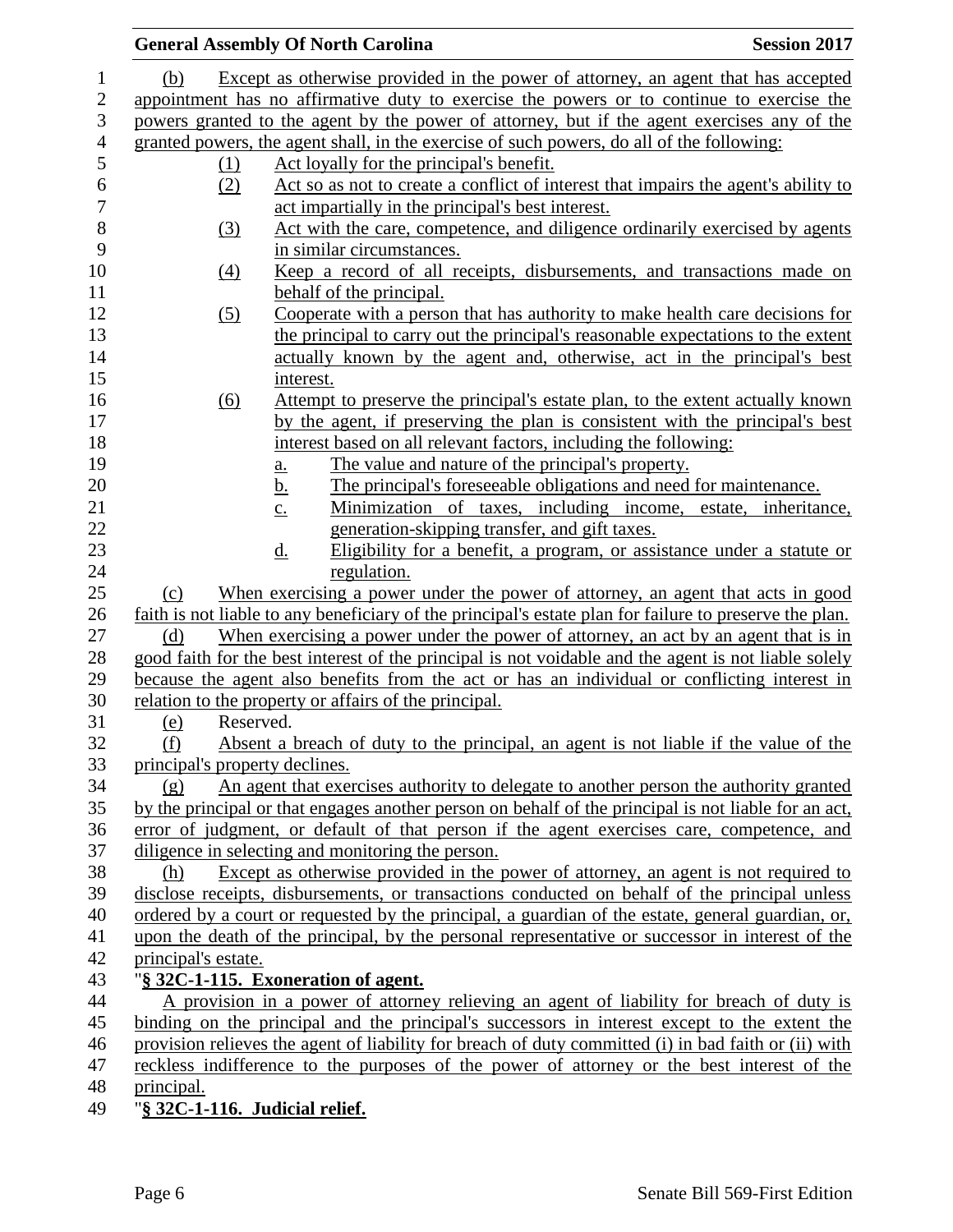|                        | <b>Session 2017</b><br><b>General Assembly Of North Carolina</b>                              |  |
|------------------------|-----------------------------------------------------------------------------------------------|--|
| (a)                    | The clerks of superior court of this State shall have original jurisdiction of                |  |
|                        | proceedings under this Chapter. Except as provided in subdivision (4) of this subsection, the |  |
|                        | clerk of superior court's jurisdiction is exclusive. The following proceedings are included:  |  |
| (1)                    | To compel an accounting by the agent, including the power to compel the                       |  |
|                        | production of evidence substantiating any expenditure made by the agent                       |  |
|                        | from the principal's assets.                                                                  |  |
| (2)                    | To terminate a power of attorney or to limit, suspend, or terminate the                       |  |
|                        | authority of an agent where a guardian of the estate or a general guardian has                |  |
|                        | been appointed.                                                                               |  |
| (3)                    | To determine compensation for an agent under G.S. 32C-1-112(b).                               |  |
| (4)                    | To determine an agent's authority and powers, to construe the terms of a                      |  |
|                        | power of attorney created or governed by this Chapter, and to determine any                   |  |
|                        | question arising in the performance by an agent of the agent's powers and                     |  |
|                        | authority under a power of attorney governed by this Chapter, including, but                  |  |
|                        | not limited to, the following proceedings:                                                    |  |
|                        | To determine whether and to what extent an agent holds a specific<br>a.                       |  |
|                        | grant of authority under G.S. 32C-2-201.                                                      |  |
|                        | <u>b.</u><br><u>To approve an agent's ability to make a gift on behalf of the principal</u>   |  |
|                        | where the gift is governed by G.S. $32C-2-217$ because the power of                           |  |
|                        | attorney grants the agent only general authority with respect to gifts.                       |  |
|                        | To authorize the agent to make a gift of the principal's property under<br>$\underline{c}$ .  |  |
|                        | G.S. 32C-2-218.                                                                               |  |
|                        | To authorize the agent to do an act described in G.S. 32C-2-201(a),<br><u>d.</u>              |  |
|                        | other than the act to make a gift, under G.S. 32C-2-219.                                      |  |
|                        | To determine whether and to what extent acceptance of a power of<br>e.                        |  |
|                        | attorney shall be mandated under G.S. 32C-1-120(f).                                           |  |
|                        | Any party may file a notice of transfer of a proceeding pursuant to this                      |  |
|                        | subdivision to the superior court division of the General Court of Justice as                 |  |
|                        | provided in G.S. 28A-2-6(h). In the absence of a removal to superior court,                   |  |
|                        | Article 26 of Chapter 1 of the General Statutes shall apply to a proceeding                   |  |
|                        | commenced under this Chapter to the extent consistent with this subsection.                   |  |
| (b)                    | Without otherwise limiting the jurisdiction of the superior court division of the             |  |
|                        | General Court of Justice, the clerk of superior court shall not have jurisdiction under this  |  |
|                        | subsection over the following actions:                                                        |  |
| <u>(1)</u>             | To modify or amend a power of attorney instrument.                                            |  |
| (2)                    | By or against creditors or debtors of an agent or principal.                                  |  |
| (3)                    | Involving claims for monetary damages, including claims for breach of                         |  |
|                        | fiduciary duty, fraud, and negligence.                                                        |  |
| (4)                    | To set aside a power of attorney based on undue influence or lack of                          |  |
|                        | capacity.                                                                                     |  |
| (5)                    | For the recovery of property transferred or conveyed by an agent on behalf                    |  |
|                        | of a principal with intent to hinder, delay, or defraud the principal's creditors.            |  |
| (c)                    | Proceedings brought under the provisions of subsection (a) of this section shall be           |  |
|                        | commenced as prescribed for in estate proceedings under G.S. 28A-2-6 and may be brought by    |  |
| the following persons: |                                                                                               |  |
| $\Omega$               | The principal or the agent.                                                                   |  |
| (2)                    | A general guardian, guardian of the principal's estate, or guardian of the                    |  |
|                        | principal's person.                                                                           |  |
| (3)                    | The personal representative of the estate of a deceased principal.                            |  |
| (4)                    | A person authorized to make health care decisions for the principal.                          |  |
| (5)                    | Any other interested person.                                                                  |  |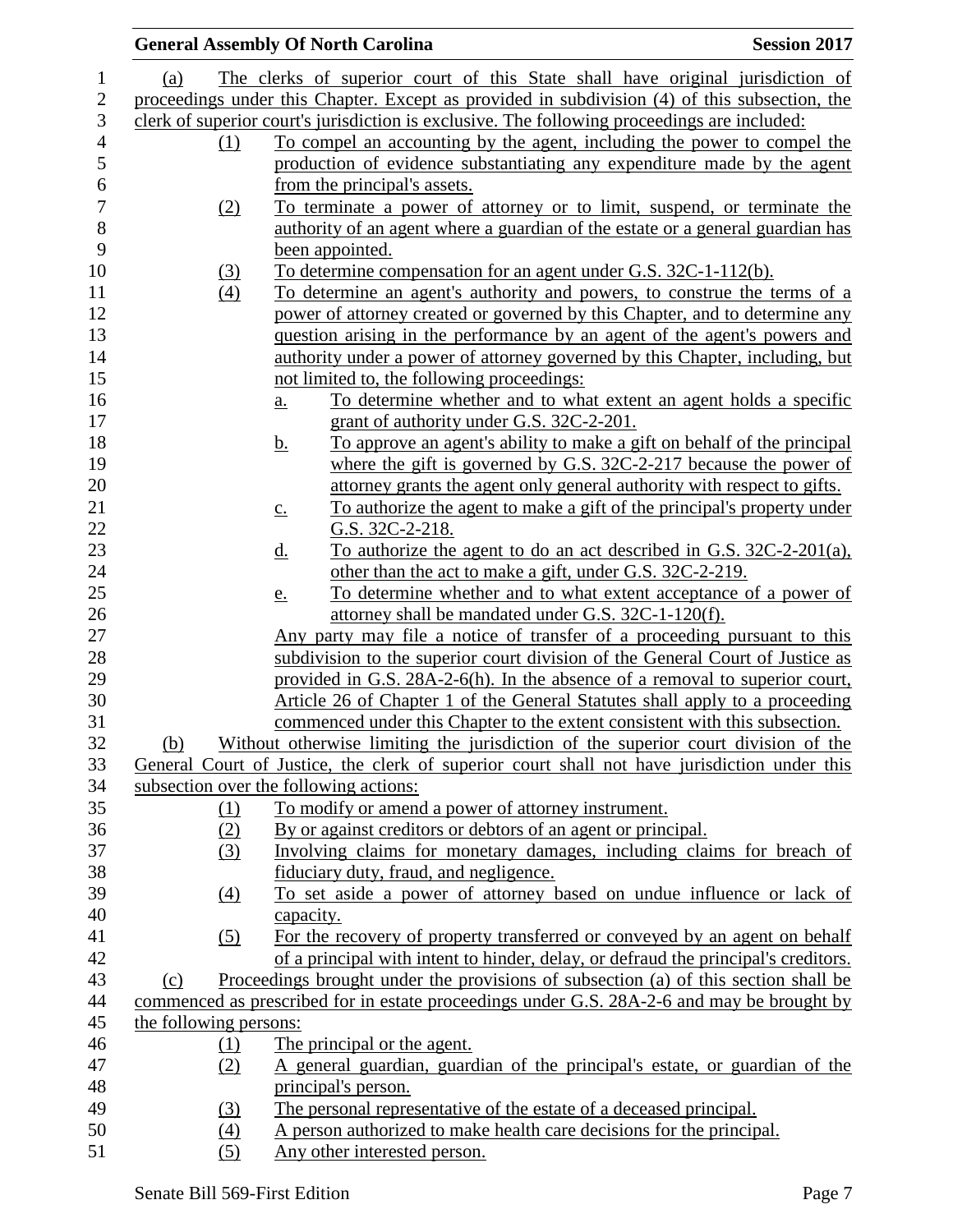|                  | <b>Session 2017</b><br><b>General Assembly Of North Carolina</b>                                               |
|------------------|----------------------------------------------------------------------------------------------------------------|
| $\mathbf{1}$     | Venue of any proceeding brought under subsection (a) of this section, is proper in<br>(d)                      |
| $\boldsymbol{2}$ | any of the following:                                                                                          |
| 3                | The county in which the principal resides or domiciled.<br>(1)                                                 |
| $\overline{4}$   | Any county in which an agent resides.<br>(2)                                                                   |
| 5                | Any county in which property of the principal is located.<br>(3)                                               |
| $\sqrt{6}$       | Nothing in this section shall affect the right of a person to file an action in the<br>(e)                     |
| $\boldsymbol{7}$ | Superior Court Division of the General Court of Justice for declaratory relief under Article 26                |
| $8\,$            | of Chapter 1 of the General Statutes.                                                                          |
| 9                | Upon motion by the principal, the clerk of superior court shall dismiss a petition<br>(f)                      |
| 10               | filed under subsection (a) of this section, unless the clerk of superior court determines the                  |
| 11               | principal is incapacitated within the meaning of G.S. 32C-1-102(5).                                            |
| 12               | Any party adversely affected by an order of the clerk of superior court in a<br>$\left( \underline{g} \right)$ |
| 13               | proceeding commenced under subsection (a) of this section may appeal the clerk's order as                      |
| 14               | provided in G.S. 1-301.3.                                                                                      |
| 15               | "§ 32C-1-117. Agent's liability.                                                                               |
| 16               | A violation by an agent of this Chapter is a breach of fiduciary duty.<br>(a)                                  |
| 17               | (b)<br>To remedy a breach of fiduciary duty that has occurred or may occur involving a                         |
| 18               | power of attorney, the court may do the following:                                                             |
| 19               | Enjoin an agent from committing a breach of fiduciary duty.<br>(1)                                             |
| 20               | Compel an agent to redress a breach of fiduciary duty by paying money,<br>(2)                                  |
| 21               | restoring property, or other means.                                                                            |
| 22               | Order an agent to account.<br>(3)                                                                              |
| 23               | Appoint a special fiduciary to take possession of the property subject to the<br>$\left(4\right)$              |
| 24               | power of attorney and administer that property.                                                                |
| 25               | (5)<br>Suspend an agent.                                                                                       |
| 26               | $\underline{(6)}$<br>Remove an agent.                                                                          |
| 27               | Reduce or deny compensation to or reimbursement of an agent.<br>(7)                                            |
| 28               | Subject to G.S. 32C-1-119 and other laws governing the rights of third<br>(8)                                  |
| 29               | persons dealing in good faith with an agent, void an act of an agent, impose                                   |
| 30               | a lien or a constructive trust on property subject to the power of attorney, or                                |
| 31               | trace property wrongfully disposed by an agent and recover the property or                                     |
| 32               | its proceeds.                                                                                                  |
| 33               | Order any other appropriate relief.<br>(9)                                                                     |
| 34               | The court may, for cause shown, relieve an agent from liability for any breach of<br>(c)                       |
| 35               | fiduciary duty under a power of attorney, or wholly or partly excuse an agent who has acted                    |
| 36               | honestly and reasonably from liability for a breach of fiduciary duty under a power of attorney.               |
| 37               | An agent who commits a breach of fiduciary duty under a power of attorney is liable<br>(d)                     |
| 38               | for the greater of the following:                                                                              |
| 39               | The amount required to restore the value of the property subject to the power<br>(1)                           |
| 40               | of attorney and distributions from that property to what they would have                                       |
| 41               | been had the breach not occurred.                                                                              |
| 42               | The profit the agent made by reason of the breach.<br>(2)                                                      |
| 43               | Except as otherwise provided in this subsection, if more than one agent is liable for<br>(e)                   |
| 44               | a breach of fiduciary duty under a power of attorney, an agent is entitled to contribution from                |
| 45               | the other agent or agents. An agent is not entitled to contribution if the agent was substantially             |
| 46               | more at fault than another agent or if the agent committed the breach of fiduciary duty in bad                 |
| 47               | faith or with reckless indifference to the purposes of the power of attorney or the best interests             |
| 48               | of the principal. An agent who received a benefit from the breach of fiduciary duty is not                     |
| 49               | entitled to contribution from another agent to the extent of the benefit received.                             |
|                  |                                                                                                                |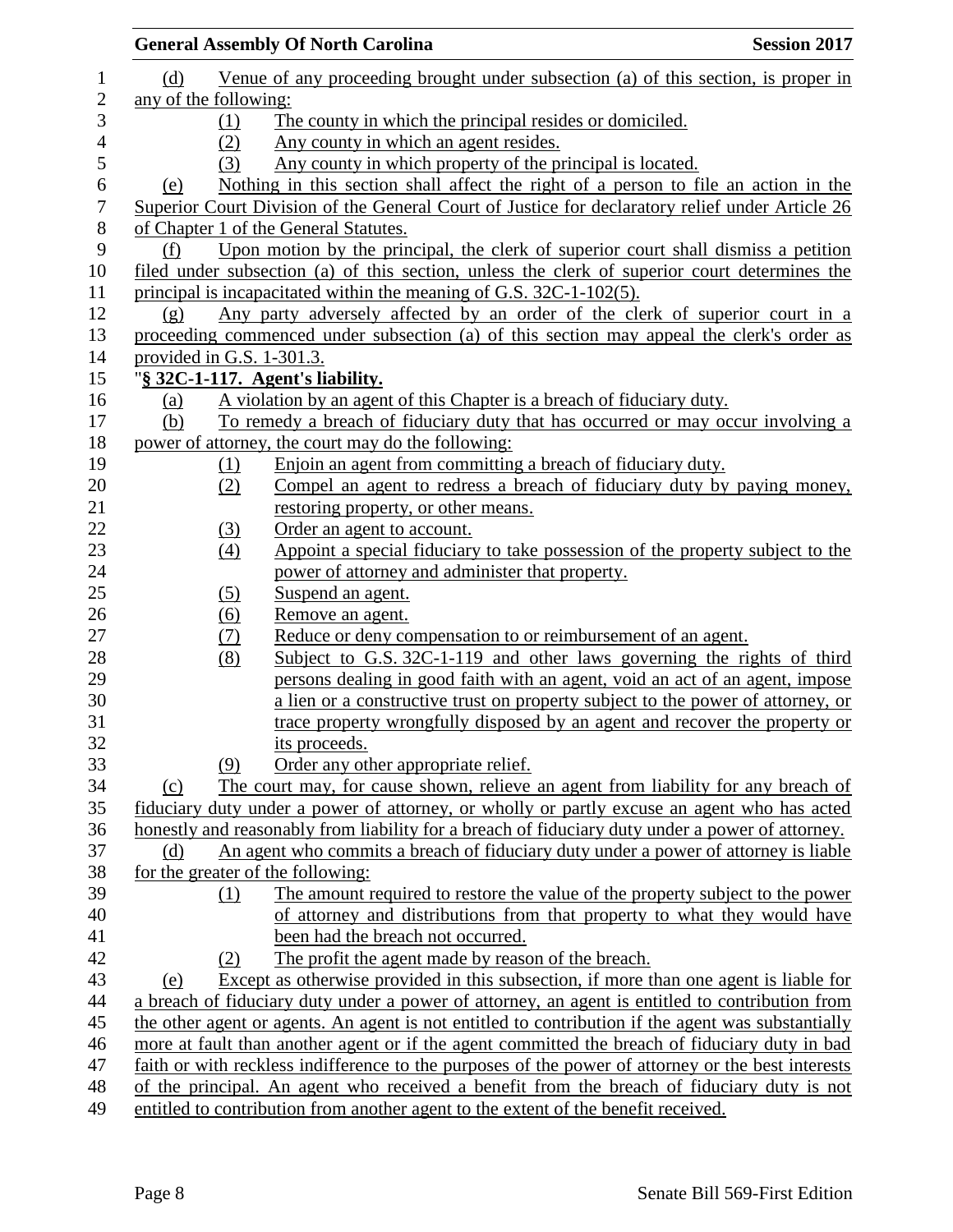| <b>General Assembly Of North Carolina</b>                                                                                                                                   | <b>Session 2017</b> |
|-----------------------------------------------------------------------------------------------------------------------------------------------------------------------------|---------------------|
| An agent is accountable for any profit made by the agent arising from dealings with<br>(f)                                                                                  |                     |
| property subject to the power of attorney, even absent a breach of fiduciary duty. Nothing in                                                                               |                     |
| this section limits an agent's right to compensation under G.S. 32C-1-112.                                                                                                  |                     |
| Absent a breach of fiduciary duty under a power of attorney, an agent is not liable<br>(g)                                                                                  |                     |
| for a loss or depreciation in the value of property subject to the power of attorney or for not                                                                             |                     |
| having made a profit.                                                                                                                                                       |                     |
| In a judicial proceeding involving a claim for breach of fiduciary duty under a<br>(h)                                                                                      |                     |
| power of attorney, the court may award costs and expenses, including reasonable attorneys'                                                                                  |                     |
| fees, as provided in G.S. $6-21(2)$ .                                                                                                                                       |                     |
| "§ 32C-1-118. Agent's resignation; notice.                                                                                                                                  |                     |
| Unless the power of attorney provides a different method for an agent's resignation, an                                                                                     |                     |
| agent may resign by giving written notice of resignation to the following:                                                                                                  |                     |
| To the principal if the principal is not incapacitated.<br><u>(1)</u>                                                                                                       |                     |
| If the principal is incapacitated, to (i) the guardian of the principal's estate,<br>(2)                                                                                    |                     |
| the guardian of the principal's person, or general guardian, if one has been                                                                                                |                     |
| appointed, and (ii) any coagent or, if none, the successor agent next                                                                                                       |                     |
| designated.                                                                                                                                                                 |                     |
| "§ 32C-1-119. Acceptance of and reliance upon power of attorney.                                                                                                            |                     |
| For purposes of this section and G.S. 32C-1-120, the term "acknowledged" means<br>(a)<br>purportedly verified before a notary public or other individual authorized to take |                     |
| acknowledgements.                                                                                                                                                           |                     |
| A person that in good faith accepts an acknowledged power of attorney without<br>(b)                                                                                        |                     |
| actual knowledge that the signature is not genuine may rely upon the presumption under                                                                                      |                     |
| G.S. 32C-1-105 that the signature is genuine.                                                                                                                               |                     |
| A person that in good faith accepts a power of attorney without actual knowledge<br>(c)                                                                                     |                     |
| that the power of attorney is void, invalid, or terminated, that the purported agent's authority is                                                                         |                     |
| void, invalid, or terminated, or that the agent is exceeding or improperly exercising the agent's                                                                           |                     |
| authority (i) may rely upon the power of attorney as if the power of attorney were genuine,                                                                                 |                     |
| valid and still in effect, the agent's authority were genuine, valid and still in effect, and the                                                                           |                     |
| agent had not exceeded and had properly exercised the authority and (ii) shall not be held                                                                                  |                     |
| responsible for any breach of fiduciary duty by the agent, including any breach of loyalty, any                                                                             |                     |
| act of self-dealing, or any misapplication of money or other property paid or transferred as                                                                                |                     |
| directed by the agent. This subsection applies without regard to whether or not the person                                                                                  |                     |
| dealing with the agent demands or receives a certification under subsection (d) of this section.                                                                            |                     |
| A person that is asked to accept a power of attorney may request, and rely upon,<br>(d)                                                                                     |                     |
| without further investigation, any one or more of the following:                                                                                                            |                     |
| A certification executed by the agent to the effect that the agent did not have<br>(1)                                                                                      |                     |
| actual knowledge at the time of the presentation of the power of attorney to                                                                                                |                     |
| the person (i) that the power of attorney is void, invalid, or terminated; (ii)                                                                                             |                     |
| that the agent's authority is void, invalid, or terminated; or (iii) of facts that                                                                                          |                     |
| would cause the agent to question the authenticity or validity of the power of<br>attorney. A certification meeting the requirements of this subdivision shall              |                     |
| be sufficient proof to the requesting person that (i) the power of attorney is                                                                                              |                     |
| authentic and valid and has not been terminated, (ii) the agent's authority is                                                                                              |                     |
| valid and has not been terminated, and (iii) other factual matters stated in the                                                                                            |                     |
| certification regarding the principal, agent, or power of attorney are true. If                                                                                             |                     |
| the exercise of the power of attorney requires execution and delivery of an                                                                                                 |                     |
| instrument that is recordable, the person accepting the certification may                                                                                                   |                     |
| require that the certification be prepared and executed so as to be recordable.                                                                                             |                     |
| A certification in the form described in G.S. 32C-3-302 shall be deemed to                                                                                                  |                     |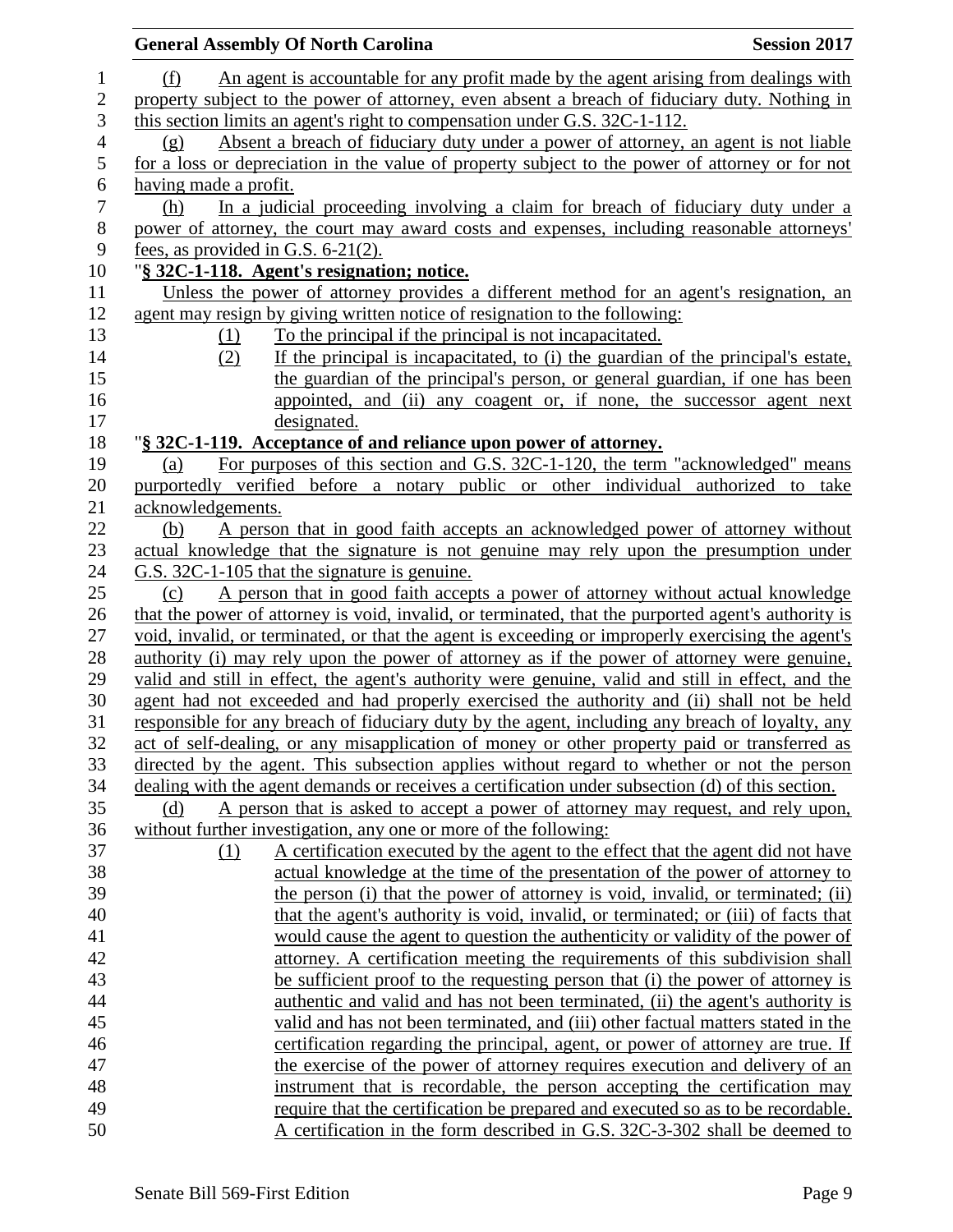|                           | <b>Session 2017</b><br><b>General Assembly Of North Carolina</b>                                                                        |
|---------------------------|-----------------------------------------------------------------------------------------------------------------------------------------|
|                           | meet the requirements of this subsection but shall not be the sole means of                                                             |
|                           | meeting those requirements.                                                                                                             |
| (2)                       | An English translation of the power of attorney if the power of attorney                                                                |
|                           | contains, in whole or in part, language other than English.                                                                             |
| (3)                       | An opinion of counsel as to any matter of law concerning the power of                                                                   |
|                           | attorney if the person making the request provides in a writing or other                                                                |
|                           | record the reason for the request.                                                                                                      |
| (e)                       | An English translation or an opinion of counsel requested under this section must be                                                    |
|                           | provided at the principal's expense unless the request is made more than seven business days                                            |
|                           | after the power of attorney is presented for acceptance.                                                                                |
| (f)                       | For purposes of this section and G.S. 32C-1-120, a person that conducts activities                                                      |
|                           | through employees is without actual knowledge of a fact relating to a power of attorney, a                                              |
|                           | principal, or an agent if the employee conducting the transaction involving the power of                                                |
|                           | attorney is without actual knowledge of the fact.                                                                                       |
| (g)                       | This section does not affect any provision in a power of attorney for its termination                                                   |
|                           | by expiration of time or occurrence of an event other than an express revocation or a change in                                         |
| the principal's capacity. |                                                                                                                                         |
|                           | "§ 32C-1-120. Liability for refusal to accept acknowledged power of attorney.                                                           |
| (a)                       | A person is not required to accept, and is not liable for refusing to accept, a power                                                   |
|                           | of attorney that has not been duly acknowledged.                                                                                        |
| <u>(b)</u>                | Except as otherwise provided in this section:                                                                                           |
| (1)                       | No later than seven business days after presentation of an acknowledged                                                                 |
|                           | power of attorney for acceptance, a person shall (i) accept the power of                                                                |
|                           | attorney; (ii) refuse to accept the power of attorney pursuant to subsections                                                           |
|                           | (c) and (d) of this section; or (iii) request a certification, a translation, or an                                                     |
|                           | opinion of counsel pursuant to G.S. 32C-1-119(d).                                                                                       |
| <u>(2)</u>                | If a person requests a certification, a translation, or an opinion of counsel                                                           |
|                           | pursuant to G.S. 32C-1-119(d), then within five business days after receipt                                                             |
|                           | of the requested items in reasonably satisfactory form, the person shall either                                                         |
|                           | (i) accept the power of attorney or (ii) refuse to accept the power of attorney<br>pursuant to subsections (c) and (d) of this section. |
|                           | A person may not require an additional or different form of power of                                                                    |
| (3)                       | attorney if the power of attorney presented reasonably appears to authorize                                                             |
|                           | the agent to conduct the business the agent desires to conduct.                                                                         |
| (c)                       | A person is not required to accept an acknowledged power of attorney if any of the                                                      |
|                           | following circumstances exist:                                                                                                          |
| (1)                       | The person is not otherwise required to engage in a transaction with the                                                                |
|                           | principal in the same circumstances.                                                                                                    |
| (2)                       | Engaging in a transaction with the agent or the principal in the same                                                                   |
|                           | circumstances would be inconsistent with applicable federal law.                                                                        |
| $\left(3\right)$          | The person has actual knowledge of the termination of the agent's authority                                                             |
|                           | or of the power of attorney before exercise of the power.                                                                               |
| $\underline{(4)}$         | A request for a certification, a translation, or an opinion of counsel pursuant                                                         |
|                           | to G.S. $32C-1-119(d)$ is refused.                                                                                                      |
| (5)                       | The person requesting a certification, a translation, or an opinion of counsel                                                          |
|                           | pursuant to G.S. $32C-1-119(d)$ does not receive the requested items in                                                                 |
|                           | reasonably satisfactory form within a reasonable period of time.                                                                        |
| $\underline{(6)}$         | The person in good faith believes that the power is not valid or that the agent                                                         |
|                           | does not have the authority to perform the act requested, whether or not a                                                              |
|                           | certification, a translation, or an opinion of counsel pursuant to                                                                      |
|                           | G.S. 32C-1-119(d) has been requested or provided.                                                                                       |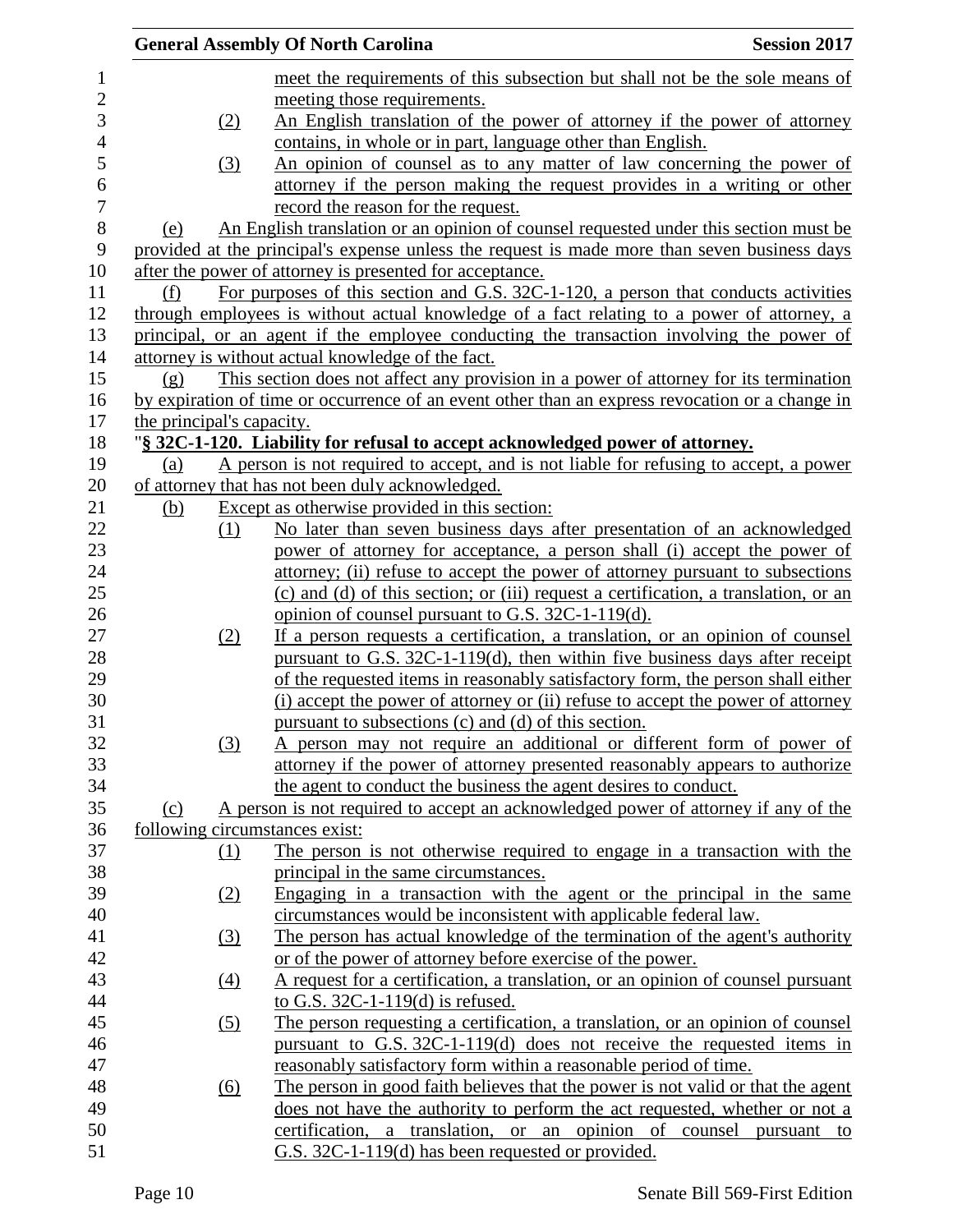|                          | <b>General Assembly Of North Carolina</b>                                                                                                                                                    | <b>Session 2017</b> |
|--------------------------|----------------------------------------------------------------------------------------------------------------------------------------------------------------------------------------------|---------------------|
| (7)                      | The person has reasonable cause to question the authenticity or validity of                                                                                                                  |                     |
|                          | the power of attorney or the appropriateness of its exercise by the agent.                                                                                                                   |                     |
| (8)                      | The agent or principal has previously breached any agreement with the                                                                                                                        |                     |
|                          | person, whether in an individual or fiduciary capacity.                                                                                                                                      |                     |
| (9)                      | The person makes, or has actual knowledge that another person has made, a                                                                                                                    |                     |
|                          | report to the local adult protective services office or law enforcement stating                                                                                                              |                     |
|                          |                                                                                                                                                                                              |                     |
|                          | a good faith belief that the principal may be subject to physical or financial                                                                                                               |                     |
|                          | abuse, neglect, exploitation, or abandonment by the agent or a person acting<br>for or with the agent.                                                                                       |                     |
| (d)                      | Without limiting the generality of subsection (c) of this section, nothing in this                                                                                                           |                     |
|                          | Chapter requires a person to do any of the following:                                                                                                                                        |                     |
| (1)                      | Open an account for a principal at the request of an agent if the principal is                                                                                                               |                     |
|                          | not currently a customer of the person.                                                                                                                                                      |                     |
| (2)                      | Make a loan to the principal at the request of the agent.                                                                                                                                    |                     |
| (3)                      | Permit an agent to conduct business not authorized by the terms of the power                                                                                                                 |                     |
|                          | of attorney, or otherwise not permitted by applicable statute or regulation.                                                                                                                 |                     |
|                          | A person that refuses in violation of this section to accept an acknowledged power                                                                                                           |                     |
| (e)                      | of attorney is subject to all of the following:                                                                                                                                              |                     |
|                          |                                                                                                                                                                                              |                     |
| (1)<br>(2)               | A court order mandating acceptance of the power of attorney.<br>Liability for reasonable attorney's fees and costs incurred in any action or                                                 |                     |
|                          | proceeding that mandates acceptance of the power of attorney.                                                                                                                                |                     |
| (3)                      | Any other remedy available under applicable law.                                                                                                                                             |                     |
|                          | The principal, the agent, or a person presented with a power of attorney may initiate                                                                                                        |                     |
| (f)                      |                                                                                                                                                                                              |                     |
|                          | a proceeding to determine whether and to what extent acceptance of a power of attorney shall<br>be mandated. The court may award costs and expenses, including reasonable attorneys' fees in |                     |
|                          | its discretion, but may award attorneys' fees to the agent only where the proceeding has                                                                                                     |                     |
| substantial merit.       |                                                                                                                                                                                              |                     |
| (g)                      | Nothing in this Chapter amends or modifies the rights of banks and other depository                                                                                                          |                     |
|                          | institutions to terminate any deposit account in accordance with applicable law.                                                                                                             |                     |
| (h)                      | A person who is presented with a power of attorney shall not be deemed to have                                                                                                               |                     |
|                          | unreasonably refused to accept the power of attorney solely on the basis of failure to accept the                                                                                            |                     |
|                          |                                                                                                                                                                                              |                     |
|                          | power of attorney within seven business days.                                                                                                                                                |                     |
| (i)                      | A person who promptly requests a certification, a translation, or an opinion of                                                                                                              |                     |
|                          | counsel pursuant to G.S. $32C-1-119(d)$ is not deemed to have unreasonably refused to accept a                                                                                               |                     |
|                          | power of attorney prior to receipt of the requested items in reasonably acceptable form.                                                                                                     |                     |
|                          | "§ 32C-1-121. Principles of law and equity.                                                                                                                                                  |                     |
|                          | Unless displaced by a provision of this Chapter, the principles of law and equity shall                                                                                                      |                     |
| supplement this Chapter. |                                                                                                                                                                                              |                     |
|                          | "§ 32C-1-122. Laws applicable to financial institutions and other entities.                                                                                                                  |                     |
|                          | This Chapter does not supersede any other law applicable to financial institutions or other                                                                                                  |                     |
|                          | entities, and the other law controls if inconsistent with the provisions of this Chapter.                                                                                                    |                     |
|                          | "§ 32C-1-123. Remedies under other law.                                                                                                                                                      |                     |
|                          | The remedies under this Chapter are not exclusive and do not abrogate any right or remedy                                                                                                    |                     |
|                          | under the law of this State, other than this Chapter.                                                                                                                                        |                     |
|                          | "Article 2.                                                                                                                                                                                  |                     |
|                          | "Authority.                                                                                                                                                                                  |                     |
|                          | "§ 32C-2-201. Authority requiring specific grant; grant of general authority.                                                                                                                |                     |
| (a)                      | Unless the exercise of the authority by an agent under a power of attorney is not                                                                                                            |                     |
|                          | otherwise prohibited by another agreement or instrument to which the authority or property is                                                                                                |                     |
|                          | subject, then the following apply:                                                                                                                                                           |                     |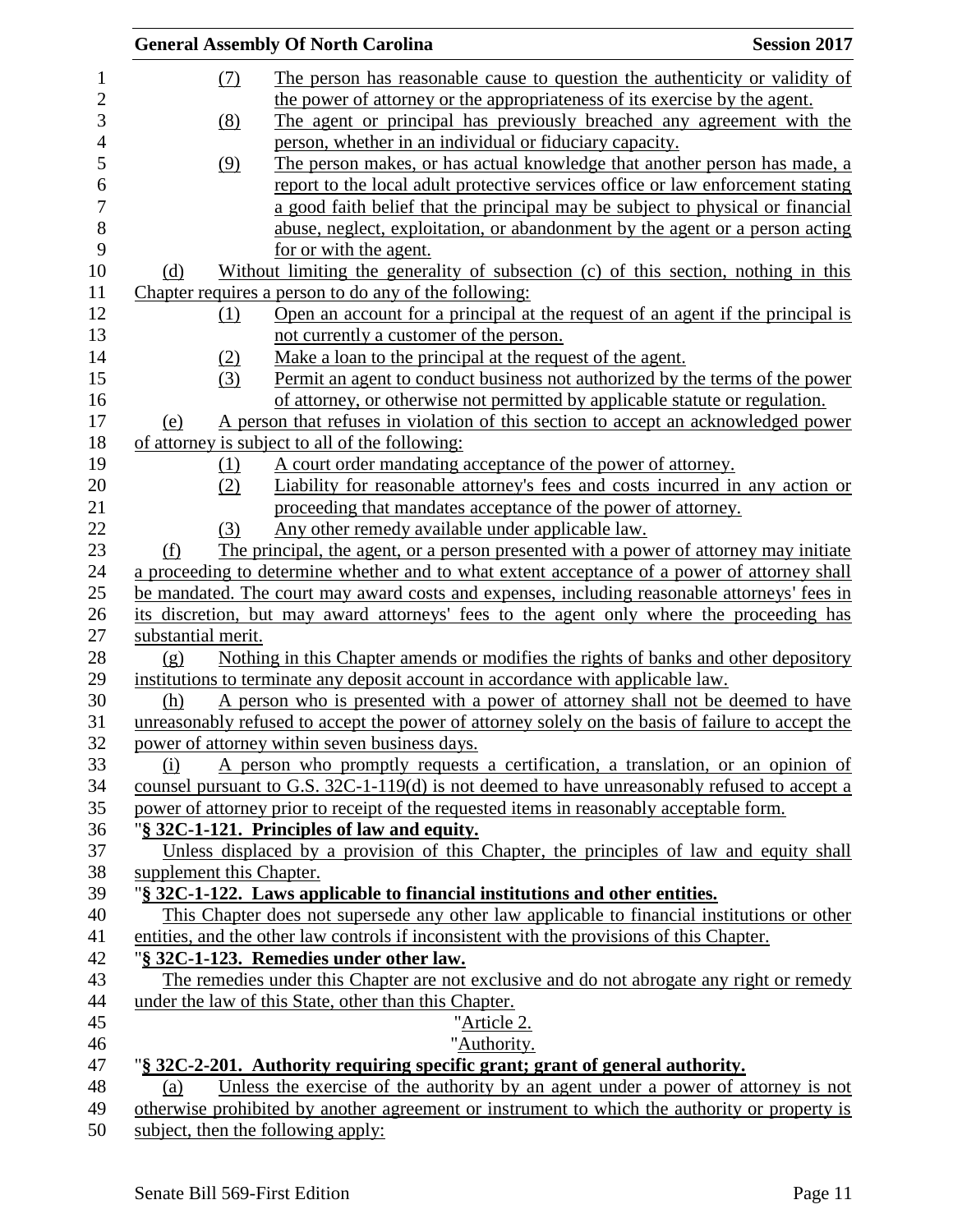|                                     | <b>General Assembly Of North Carolina</b>                                                                                                                                               | <b>Session 2017</b> |
|-------------------------------------|-----------------------------------------------------------------------------------------------------------------------------------------------------------------------------------------|---------------------|
| (1)                                 | An agent may do the following on behalf of the principal or with the                                                                                                                    |                     |
|                                     | principal's property only if the power of attorney expressly grants the agent                                                                                                           |                     |
|                                     | that authority:                                                                                                                                                                         |                     |
|                                     | Make a gift.<br>$\underline{\mathbf{a}}$ .                                                                                                                                              |                     |
|                                     | <u>b.</u><br>Create or change rights of survivorship.                                                                                                                                   |                     |
|                                     | Create or change a beneficiary designation.                                                                                                                                             |                     |
|                                     | $\frac{c}{d}$<br>Delegate authority granted under the power of attorney.                                                                                                                |                     |
|                                     | Waive the principal's right to be a beneficiary of a joint and survivor<br>e.                                                                                                           |                     |
|                                     | annuity, including a survivor benefit under a retirement plan.                                                                                                                          |                     |
|                                     | <u>f.</u><br>Exercise fiduciary powers that the principal has authority to delegate.                                                                                                    |                     |
|                                     | Renounce or disclaim property, including a power of appointment.<br>g.                                                                                                                  |                     |
| (2)                                 | An agent may do the following only if the power of attorney or terms of the                                                                                                             |                     |
|                                     | trust expressly grants the agent that authority:                                                                                                                                        |                     |
|                                     | Exercise the powers of the principal as settlor of a revocable trust in<br>$\underline{a}$ .                                                                                            |                     |
|                                     | accordance with G.S. 36C-6-602.1.                                                                                                                                                       |                     |
|                                     | Exercise the powers of the principal as settlor of an irrevocable trust<br><u>b.</u>                                                                                                    |                     |
|                                     | to consent to the trust's modification or termination in accordance                                                                                                                     |                     |
|                                     | with G.S. $36C-4-411(a)$ .                                                                                                                                                              |                     |
| (b)                                 | Notwithstanding a grant of authority to do an act described in subsection (a) of this                                                                                                   |                     |
|                                     | section, an agent may exercise such authority only as the agent determines is consistent with                                                                                           |                     |
|                                     | the principal's objectives if actually known by the agent and, if unknown, as the agent                                                                                                 |                     |
|                                     | determines is consistent with the principal's best interest based on all relevant factors, which                                                                                        |                     |
| may include the following:          |                                                                                                                                                                                         |                     |
| <u>(1)</u>                          | The value and nature of the principal's property.                                                                                                                                       |                     |
| (2)                                 | The principal's foreseeable obligations and need for maintenance.                                                                                                                       |                     |
| (3)                                 | of<br>Minimization<br>taxes, including<br>income,<br>estate,                                                                                                                            | inheritance,        |
|                                     | generation-skipping transfer, and gift taxes.                                                                                                                                           |                     |
| $\underline{(4)}$                   | Eligibility for a benefit, a program, or assistance under a statute or                                                                                                                  |                     |
|                                     | regulation.                                                                                                                                                                             |                     |
| (5)                                 | The principal's personal history of making or joining in making gifts.                                                                                                                  |                     |
| (6)                                 | The principal's existing estate plan.                                                                                                                                                   |                     |
| (c)                                 | Notwithstanding a grant of authority to do an act described in subsection (a) of this                                                                                                   |                     |
|                                     | section, unless the power of attorney otherwise provides, an agent may not exercise authority                                                                                           |                     |
|                                     | under a power of attorney to create in the agent, or in an individual to whom the agent owes a                                                                                          |                     |
|                                     | legal obligation of support, an interest in the principal's property, whether by gift, right of                                                                                         |                     |
|                                     | survivorship, beneficiary designation, disclaimer, or otherwise.                                                                                                                        |                     |
| (d)                                 | Subject to subsections (a), (b), (c), (e), and (f) of this section, if a power of attorney                                                                                              |                     |
|                                     | grants to an agent authority to do all acts that a principal could do, the agent has the general                                                                                        |                     |
|                                     | authority described in G.S. 32C-2-204 through G.S. 32C-2-216 and G.S. 32C-2-220.                                                                                                        |                     |
| (e)                                 | Unless the power of attorney otherwise provides, a grant of authority to make a gift                                                                                                    |                     |
|                                     | is subject to subsections (b) and (c) of this section and G.S. $32C-2-217$ .                                                                                                            |                     |
| (f)                                 | Subject to subsections (a), (b), (c), and (e) of this section, if the subjects over which                                                                                               |                     |
|                                     | authority is granted in a power of attorney are similar or overlap, the broadest authority                                                                                              |                     |
| controls.                           |                                                                                                                                                                                         |                     |
| (g)                                 | Authority granted in a power of attorney is exercisable with respect to property that<br>the principal has when the power of attorney is executed or acquires later, whether or not the |                     |
|                                     | property is located in this State and whether or not the authority is exercised or the power of                                                                                         |                     |
| attorney is executed in this State. |                                                                                                                                                                                         |                     |
| (h)                                 | An act performed by an agent pursuant to a power of attorney has the same effect                                                                                                        |                     |
|                                     | and inures to the benefit of and binds the principal and the principal's successors in interest as if                                                                                   |                     |
|                                     | the principal had performed the act.                                                                                                                                                    |                     |
|                                     |                                                                                                                                                                                         |                     |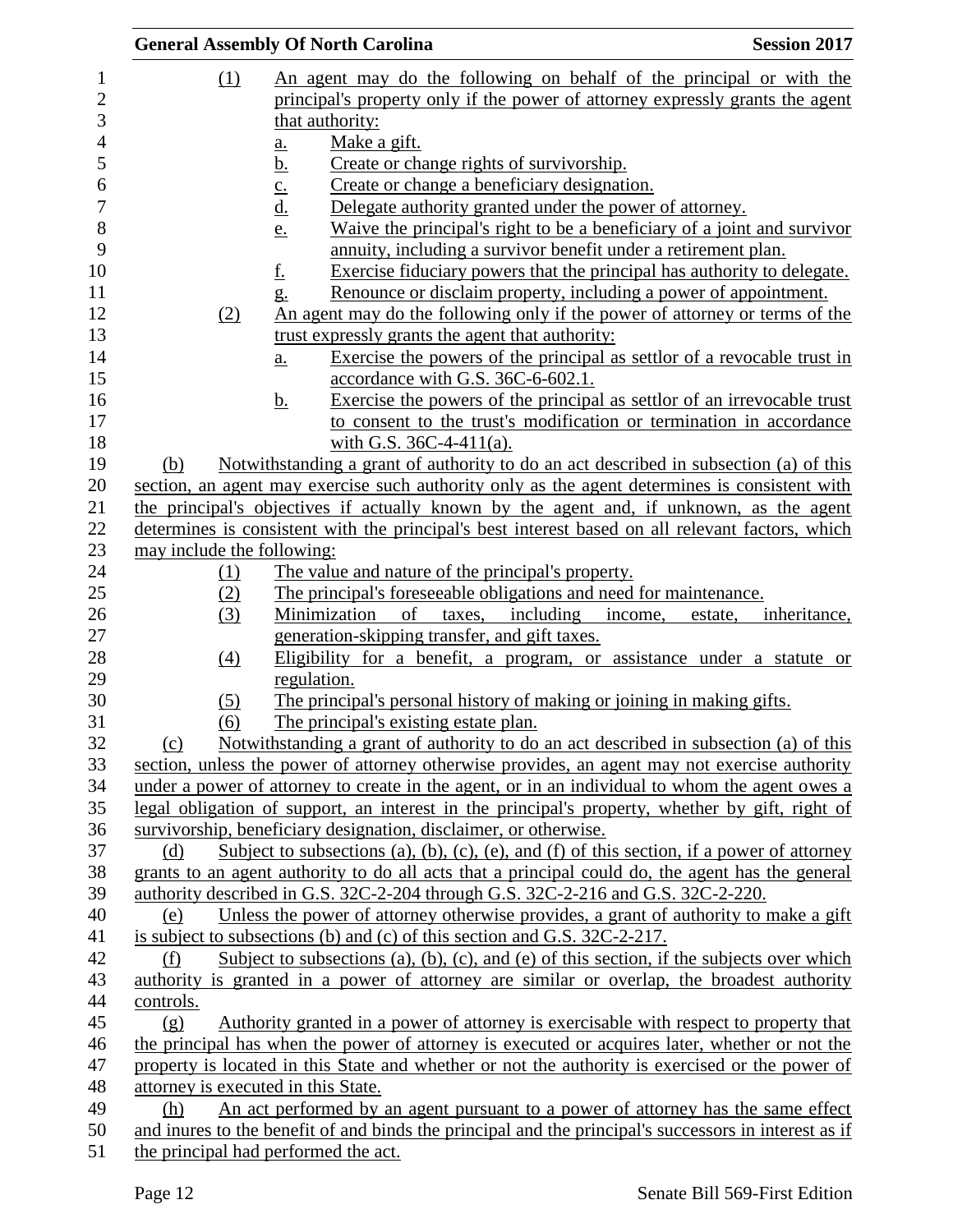|                  |                              | <b>General Assembly Of North Carolina</b><br><b>Session 2017</b>                                  |
|------------------|------------------------------|---------------------------------------------------------------------------------------------------|
| 1                |                              | "§ 32C-2-202. Incorporation of authority.                                                         |
| $\mathbf{2}$     | (a)                          | An agent has authority described in this Chapter if the power of attorney refers to               |
| 3                |                              | general authority with respect to the descriptive term for the subjects stated in G.S. 32C-2-204  |
| $\overline{4}$   |                              | through G.S. $32C-2-217$ and G.S. $32C-2-220$ or cites the section in which the authority is      |
| 5                | described.                   |                                                                                                   |
| 6                | (b)                          | A reference in a power of attorney to general authority with respect to the                       |
| $\boldsymbol{7}$ |                              | descriptive term for a subject in G.S. 32C-2-204 through G.S. 32C-2-217 and G.S. 32C-2-220        |
| $8\,$            |                              | or a citation to G.S. 32C-2-204 through G.S. 32C-2-217 and G.S. 32C-2-220 incorporates the        |
| 9                |                              | entire section as if it were set out in full in the power of attorney.                            |
| 10               | (c)                          | A principal may modify authority incorporated by reference.                                       |
| 11               |                              | "§ 32C-2-203. Construction of authority, generally.                                               |
| 12               |                              | Except as otherwise provided in the power of attorney, by executing a power of attorney           |
| 13               |                              | that incorporates by reference a subject described in G.S. 32C-2-204 through G.S. 32C-2-217       |
| 14               |                              | and G.S. 32C-2-220 or that grants to an agent authority to do all acts that a principal could do  |
| 15               |                              | pursuant to G.S. 32C-2-201(d), a principal authorizes the agent, with respect to that subject, to |
| 16               | do all of the following:     |                                                                                                   |
| 17               | (1)                          | Demand, receive, and obtain by litigation or otherwise, money or another                          |
| 18               |                              | thing of value to which the principal is, may become, or claims to be                             |
| 19               |                              | entitled, and conserve, invest, disburse, or use anything so received or                          |
| 20               |                              | obtained for the purposes intended.                                                               |
| 21               | (2)                          | Contract in any manner with any person, on terms agreeable to the agent, to                       |
| 22               |                              | accomplish a purpose of a transaction and perform, rescind, cancel,                               |
| 23               |                              | terminate, reform, restate, release, or modify the contract or another contract                   |
| 24               |                              | made by or on behalf of the principal.                                                            |
| 25               | (3)                          | Execute, acknowledge, seal, deliver, file, or record any instrument or                            |
| 26               |                              | communication the agent considers desirable to accomplish a purpose of a                          |
| 27               |                              | transaction, including creating at any time a schedule listing some or all of                     |
| 28               |                              | the principal's property and attaching it to the power of attorney.                               |
| 29               | $\left(4\right)$             | Initiate, participate in, submit to alternative dispute resolution, settle, oppose,               |
| 30               |                              | or propose or accept a compromise with respect to a claim existing in favor                       |
| 31               |                              | of or against the principal or intervene in litigation relating to the claim.                     |
| 32               | (5)                          | Seek on the principal's behalf the assistance of a court or other governmental                    |
| 33               |                              | agency to carry out an act authorized in the power of attorney.                                   |
| 34               | (6)                          | Engage, compensate, and discharge an attorney, accountant, discretionary                          |
| 35               |                              | investment manager, expert witness, or other advisor.                                             |
| 36               | (7)                          | Prepare, execute, and file a record, report, or other document to safeguard or                    |
| 37               |                              | promote the principal's interest under a statute or regulation.                                   |
| 38               | (8)                          | Communicate with any representative or employee of a government or                                |
| 39               |                              | governmental subdivision, agency, or instrumentality, on behalf of the                            |
| 40               |                              | principal.                                                                                        |
| 41               | (9)                          | Access communications intended for, and communicate on behalf of the                              |
| 42               |                              | principal, whether by mail, electronic transmission, telephone, or other                          |
| 43               |                              | means.                                                                                            |
| 44               | (10)                         | Do any lawful act with respect to the subject and all property related to the                     |
| 45               |                              | subject.                                                                                          |
| 46               | "§ 32C-2-204. Real property. |                                                                                                   |
| 47               |                              | Unless the power of attorney otherwise provides, language in a power of attorney granting         |
| 48               |                              | general authority with respect to real property authorizes the agent to do all of the following:  |
| 49               | (1)                          | Demand, buy, lease, receive, accept as a gift or as security for an extension                     |
| 50               |                              | of credit, or otherwise acquire or reject an interest in real property or a right                 |
| 51               |                              | incident to real property.                                                                        |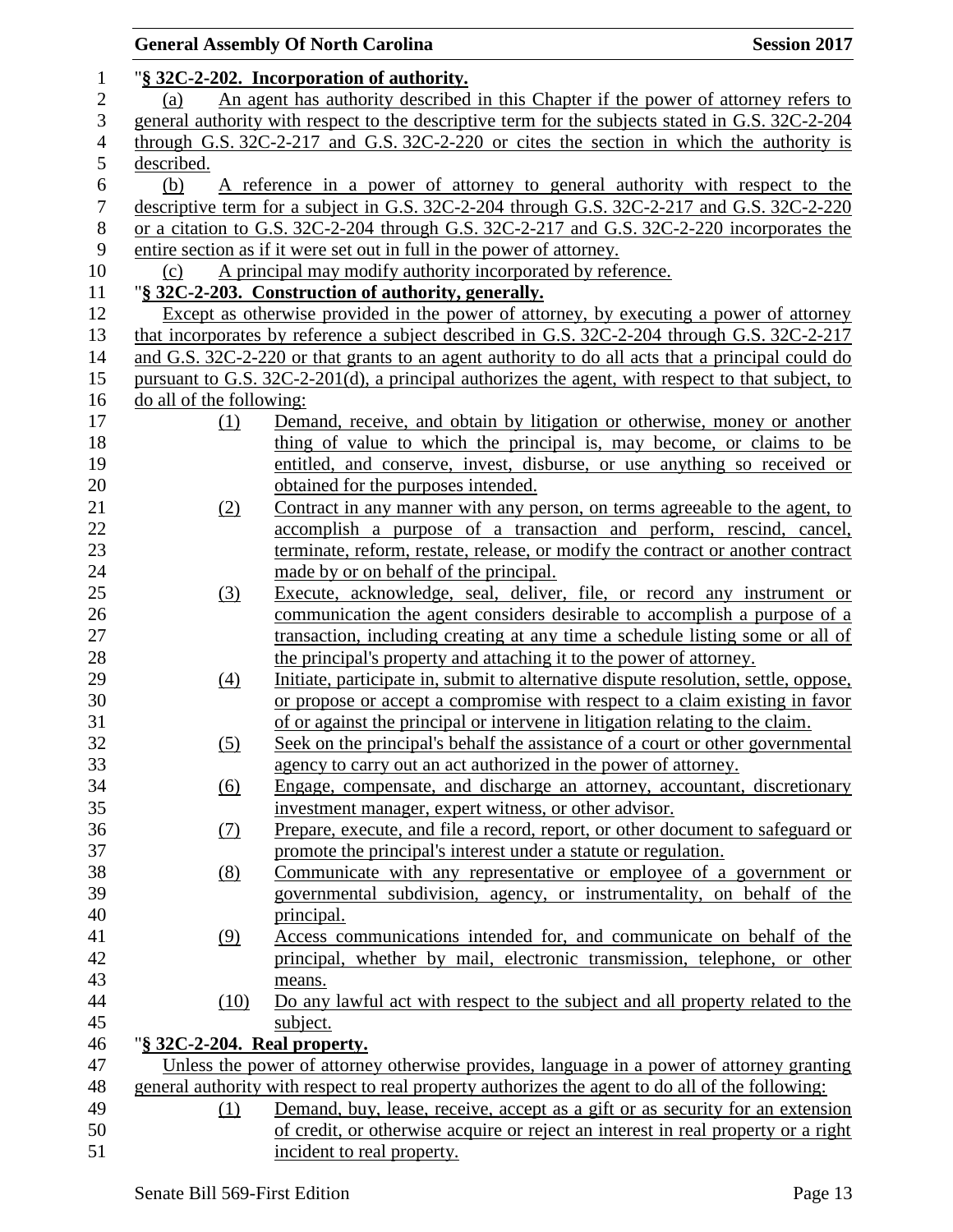|      | <b>General Assembly Of North Carolina</b>                                                | <b>Session 2017</b> |
|------|------------------------------------------------------------------------------------------|---------------------|
| (2)  | <u>Sell; exchange; convey with or without covenants, representations, or</u>             |                     |
|      | warranties; quitclaim; release; surrender; retain title for security; encumber;          |                     |
|      | partition; consent to partitioning; subject to an easement or covenant;                  |                     |
|      | subdivide; apply for zoning or other governmental permits; plat or consent to            |                     |
|      | platting; develop; grant an option concerning; lease; sublease; contribute to            |                     |
|      | an entity in exchange for an interest in that entity; or otherwise grant or              |                     |
|      | dispose of an interest in real property or a right incident to real property.            |                     |
| (3)  | Pledge or encumber an interest in real property or right incident to real                |                     |
|      | property as security for the principal or any entity in which the principal has          |                     |
|      | an ownership interest to borrow money or to pay, renew, or extend the time               |                     |
|      | of payment of (i) a debt of the principal, (ii) or a debt guaranteed by the              |                     |
|      | principal, (iii) a debt of any entity in which the principal has an ownership            |                     |
|      | interest, or (iv) a debt guaranteed by any entity in which the principal has an          |                     |
|      | ownership interest.                                                                      |                     |
| (4)  | Release, assign, satisfy, or enforce by litigation or otherwise a mortgage,              |                     |
|      | deed of trust, conditional sale contract, encumbrance, lien, or other claim to           |                     |
|      | real property which exists or is asserted.                                               |                     |
| (5)  | Manage or conserve an interest in real property or a right incident to real              |                     |
|      | property owned or claimed to be owned by the principal or to be acquired by              |                     |
|      | the principal, including all of the following:                                           |                     |
|      | Insuring against liability or casualty or other loss.<br><u>a.</u>                       |                     |
|      | Obtaining or regaining possession of or protecting the interest or<br><u>b.</u>          |                     |
|      | right by litigation or otherwise.                                                        |                     |
|      | Paying, assessing, compromising, or contesting taxes or assessments<br>$\underline{C}$ . |                     |
|      | or applying for and receiving refunds in connection with them.                           |                     |
|      | Purchasing supplies, hiring assistance or labor, and making repairs or<br><u>d.</u>      |                     |
|      | alterations to the real property.                                                        |                     |
|      | Obtaining title insurance for the benefit of the principal and/or any<br><u>e.</u>       |                     |
|      | lender that has or will obtain a mortgage or deed of trust                               |                     |
|      | encumbering the real property.                                                           |                     |
| (6)  | Use, develop, alter, replace, remove, erect, or install structures or other              |                     |
|      | improvements upon real property in or incident to which the principal has, or            |                     |
|      | claims to have, an interest or right.                                                    |                     |
| (7)  | Participate in a reorganization with respect to real property or an entity that          |                     |
|      | owns an interest in or right incident to real property and receive, hold, and            |                     |
|      | act with respect to stocks and bonds or other property received in a plan of             |                     |
|      | reorganization, including all of the following:                                          |                     |
|      | Selling or otherwise disposing of them.<br><u>a.</u>                                     |                     |
|      | Exercising or selling an option, right of conversion, or similar right<br><u>b.</u>      |                     |
|      | with respect to them.                                                                    |                     |
|      | Exercising any voting rights in person or by proxy.<br>c.                                |                     |
| (8)  | Change the form of title of an interest in or right incident to real property.           |                     |
| (9)  | Dedicate to public use, with or without consideration, easements or other                |                     |
|      | real property in which the principal has, or claims to have, an interest.                |                     |
| (10) | With respect to any real property owned or claimed to be owned by the                    |                     |
|      | principal's spouse and in which the principal's only interest is a marital               |                     |
|      | interest, waive, release, or subordinate the principal's inchoate right pursuant         |                     |
|      | to G.S. 29-30 to claim an elective life estate in the real property, regardless          |                     |
|      | of whether the waiver, release, or subordination will benefit the agent or a             |                     |
|      |                                                                                          |                     |
|      | person to whom the agent owes an obligation of support.                                  |                     |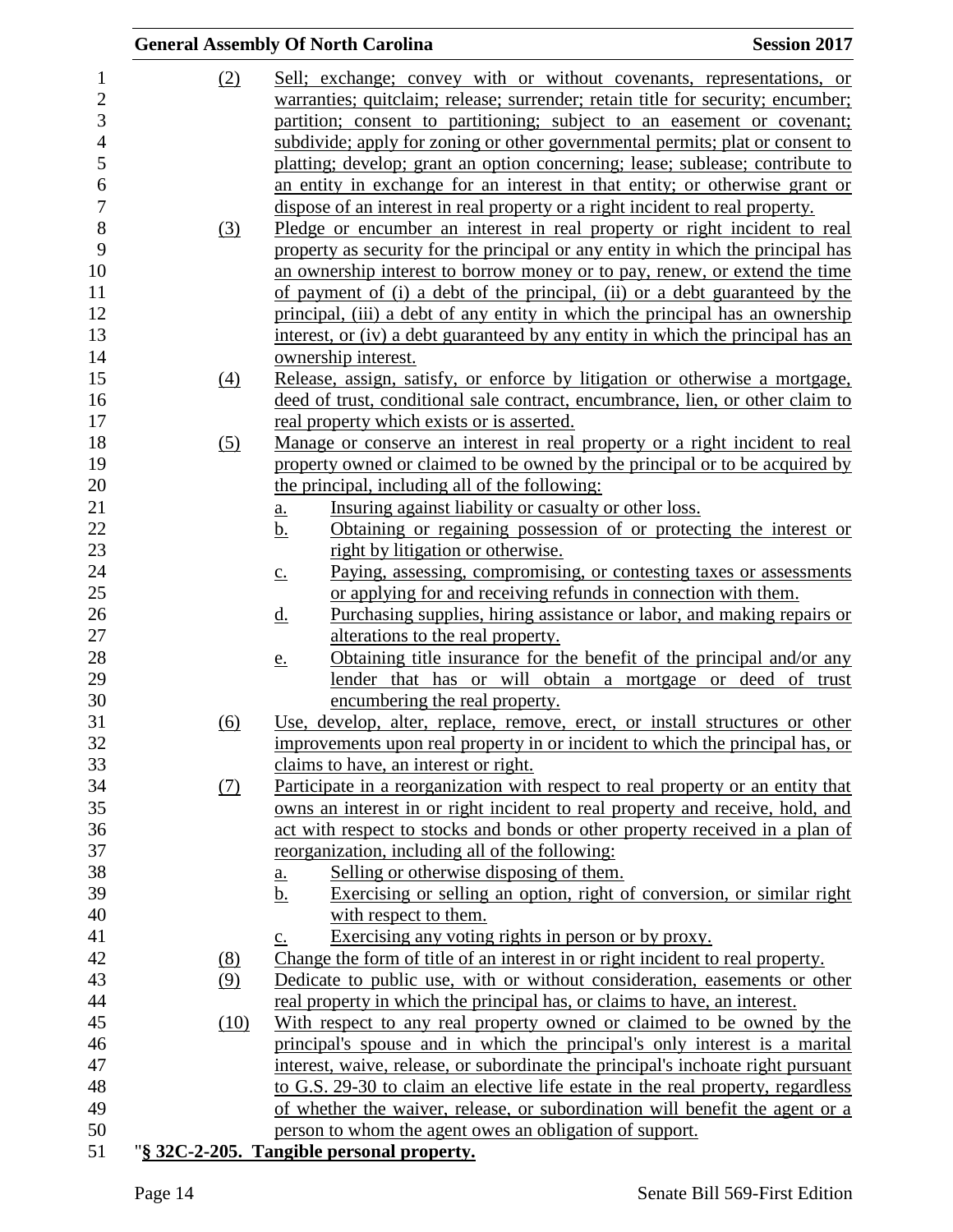|            | <b>General Assembly Of North Carolina</b>                                                                                                                       | <b>Session 2017</b> |
|------------|-----------------------------------------------------------------------------------------------------------------------------------------------------------------|---------------------|
|            | Unless the power of attorney otherwise provides, language in a power of attorney granting                                                                       |                     |
|            | general authority with respect to tangible personal property authorizes the agent to do all of the                                                              |                     |
| following: |                                                                                                                                                                 |                     |
| (1)        | Demand, buy, receive, accept as a gift or as security for an extension of                                                                                       |                     |
|            | credit, or otherwise acquire or reject ownership or possession of tangible                                                                                      |                     |
|            | personal property or an interest in tangible personal property.                                                                                                 |                     |
| (2)        | Sell; exchange; convey with or without covenants, representations, or                                                                                           |                     |
|            | warranties; quitclaim; release; surrender; create a security interest in; grant                                                                                 |                     |
|            | options concerning; lease; sublease; or, otherwise dispose of tangible                                                                                          |                     |
|            | personal property or an interest in tangible personal property.                                                                                                 |                     |
| (3)        | Grant a security interest in tangible personal property or an interest in                                                                                       |                     |
|            | tangible personal property as security for the principal or any entity in which<br>the principal has an ownership interest to borrow money or to pay, renew, or |                     |
|            | extend the time of payment of (i) a debt of the principal, (ii) a debt                                                                                          |                     |
|            | guaranteed by the principal, (iii) a debt of any entity in which the principal                                                                                  |                     |
|            | has an ownership interest, or (iv) a debt guaranteed by any entity in which                                                                                     |                     |
|            | the principal has an ownership interest.                                                                                                                        |                     |
| (4)        | Release, assign, satisfy, or enforce by litigation or otherwise, a security                                                                                     |                     |
|            | interest, lien, or other claim on behalf of the principal, with respect to                                                                                      |                     |
|            | tangible personal property or an interest in tangible personal property.                                                                                        |                     |
| (5)        | Manage or conserve tangible personal property or an interest in tangible                                                                                        |                     |
|            | personal property on behalf of the principal, including all of the following:                                                                                   |                     |
|            | Insuring against liability or casualty or other loss.<br><u>a.</u>                                                                                              |                     |
|            | Obtaining or regaining possession of or protecting the property or<br><u>b.</u>                                                                                 |                     |
|            | interest, by litigation or otherwise.                                                                                                                           |                     |
|            | Paying, assessing, compromising, or contesting taxes or assessments<br>$\underline{c}$ .<br>or applying for and receiving refunds in connection with taxes or   |                     |
|            | assessments.                                                                                                                                                    |                     |
|            | Moving the property from place to place.<br><u>d.</u>                                                                                                           |                     |
|            | Storing the property for hire or on a gratuitous bailment.                                                                                                      |                     |
|            | $\frac{e}{f}$<br>Using and making repairs, alterations, or improvements to the                                                                                  |                     |
|            | property.                                                                                                                                                       |                     |
| (6)        | Change the form of title of an interest in tangible personal property.                                                                                          |                     |
|            | "§ 32C-2-206. Stocks and bonds.                                                                                                                                 |                     |
|            | Unless the power of attorney otherwise provides, language in a power of attorney granting                                                                       |                     |
|            | general authority with respect to stocks and bonds authorizes the agent to do all of the                                                                        |                     |
| following: |                                                                                                                                                                 |                     |
| $\Omega$   | Buy, sell, and exchange stocks and bonds.                                                                                                                       |                     |
| (2)        | Establish, continue, modify, or terminate an account with respect to stocks                                                                                     |                     |
|            | and bonds.                                                                                                                                                      |                     |
| (3)        | Pledge stocks and bonds as security for the principal or any entity in which<br>the principal has an ownership interest to borrow money, or to pay, renew, or   |                     |
|            | extend the time of payment of (i) a debt of the principal, (ii) a debt                                                                                          |                     |
|            | guaranteed by the principal, (iii) a debt of any entity in which the principal                                                                                  |                     |
|            | has an ownership interest, or (iv) a debt guaranteed by any entity in which                                                                                     |                     |
|            | the principal has an ownership interest.                                                                                                                        |                     |
| (4)        | Receive certificates and other evidences of ownership with respect to stocks                                                                                    |                     |
|            | and bonds.                                                                                                                                                      |                     |
| (5)        | Exercise voting rights with respect to stocks and bonds in person or by                                                                                         |                     |
|            | proxy, enter into voting trusts, and consent to limitations on the right to vote.                                                                               |                     |
|            | "§ 32C-2-207. Commodities and options.                                                                                                                          |                     |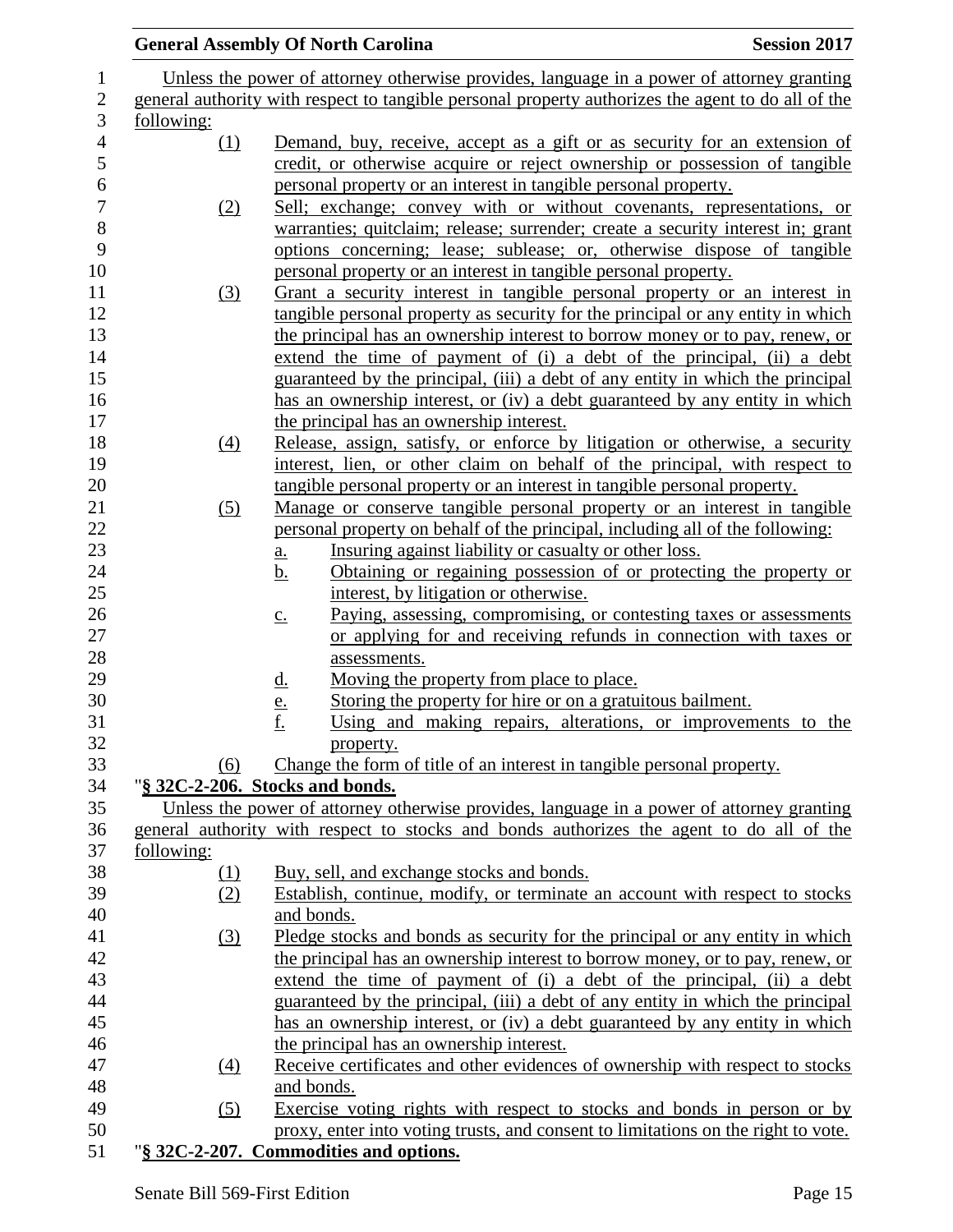|                          | <b>General Assembly Of North Carolina</b>                                                        | <b>Session 2017</b> |
|--------------------------|--------------------------------------------------------------------------------------------------|---------------------|
|                          | Unless the power of attorney otherwise provides, language in a power of attorney granting        |                     |
|                          | general authority with respect to commodities and options authorizes the agent to do all of the  |                     |
| following:               |                                                                                                  |                     |
| (1)                      | Buy, sell, exchange, assign, settle, and exercise commodity futures contracts                    |                     |
|                          | and call or put options on stocks or stock indexes traded on a regulated                         |                     |
|                          | option exchange.                                                                                 |                     |
| (2)                      | Establish, continue, modify, and terminate option accounts.                                      |                     |
|                          | "§ 32C-2-208. Banks and other financial institutions.                                            |                     |
|                          | Unless the power of attorney otherwise provides, language in a power of attorney granting        |                     |
|                          | general authority with respect to banks and other financial institutions authorizes the agent to |                     |
| do all of the following: |                                                                                                  |                     |
|                          | Continue, modify, and terminate an account or other banking arrangement                          |                     |
| <u>(1)</u>               |                                                                                                  |                     |
|                          | made by or on behalf of the principal.                                                           |                     |
| (2)                      | Establish, modify, and terminate an account or other banking arrangement                         |                     |
|                          | with a bank, trust company, savings and loan association, credit union, thrift                   |                     |
|                          | company, brokerage firm, or other financial institution selected by the agent.                   |                     |
| (3)                      | Contract for services available from a financial institution, including renting                  |                     |
|                          | a safe deposit box or space in a vault, and continue, modify, and terminate                      |                     |
|                          | any such services.                                                                               |                     |
| $\left(4\right)$         | Withdraw, by check, order, electronic funds transfer, or otherwise, money or                     |                     |
|                          | property of the principal deposited with or left in the custody of a financial<br>institution.   |                     |
| (5)                      | Receive statements of account, vouchers, notices, and similar documents                          |                     |
|                          | from a financial institution and act with respect to them.                                       |                     |
| $\underline{(6)}$        | Enter a safe deposit box or vault and withdraw or add to the contents.                           |                     |
| (7)                      | Borrow money and pledge as security personal property of the principal                           |                     |
|                          | necessary to borrow money or pay, renew, or extend the time of payment of                        |                     |
|                          | a debt of the principal or a debt guaranteed by the principal.                                   |                     |
| (7a)                     | Guarantee any obligation necessary for any entity in which the principal has                     |                     |
|                          | an ownership interest to borrow money or to pay, renew, or extend the time                       |                     |
|                          | of payment of a debt.                                                                            |                     |
| (7b)                     | Pledge as security personal property of the principal necessary for any entity                   |                     |
|                          | in which the principal has an ownership interest to borrow money or to pay,                      |                     |
|                          | renew, or extend the time of payment of a debt.                                                  |                     |
| (8)                      | Make, assign, draw, endorse, discount, guarantee, and negotiate promissory                       |                     |
|                          | notes, checks, drafts, and other negotiable or nonnegotiable paper of the                        |                     |
|                          | principal or payable to the principal or the principal's order, transfer money,                  |                     |
|                          | receive the cash or other proceeds of those transactions, and accept a draft                     |                     |
|                          | drawn by a person upon the principal and pay it when due.                                        |                     |
| (9)                      | Receive for the principal and act upon a sight draft, warehouse receipt, or                      |                     |
|                          | other document of title, whether tangible or electronic, or other negotiable or                  |                     |
|                          | nonnegotiable instrument.                                                                        |                     |
| (10)                     | Apply for, receive, and use letters of credit, credit and debit cards, electronic                |                     |
|                          | transaction authorizations, and traveler's checks from a financial institution                   |                     |
|                          | and give an indemnity or other agreement in connection with letters of                           |                     |
|                          | credit.                                                                                          |                     |
| (11)                     | Consent to an extension of the time of payment with respect to commercial                        |                     |
|                          | paper or a financial transaction with a financial institution.                                   |                     |
| (12)                     | Establish, modify, and terminate an ABLE account as defined under section                        |                     |
|                          |                                                                                                  |                     |
|                          | 529A of the Internal Revenue Code with any State or financial institution                        |                     |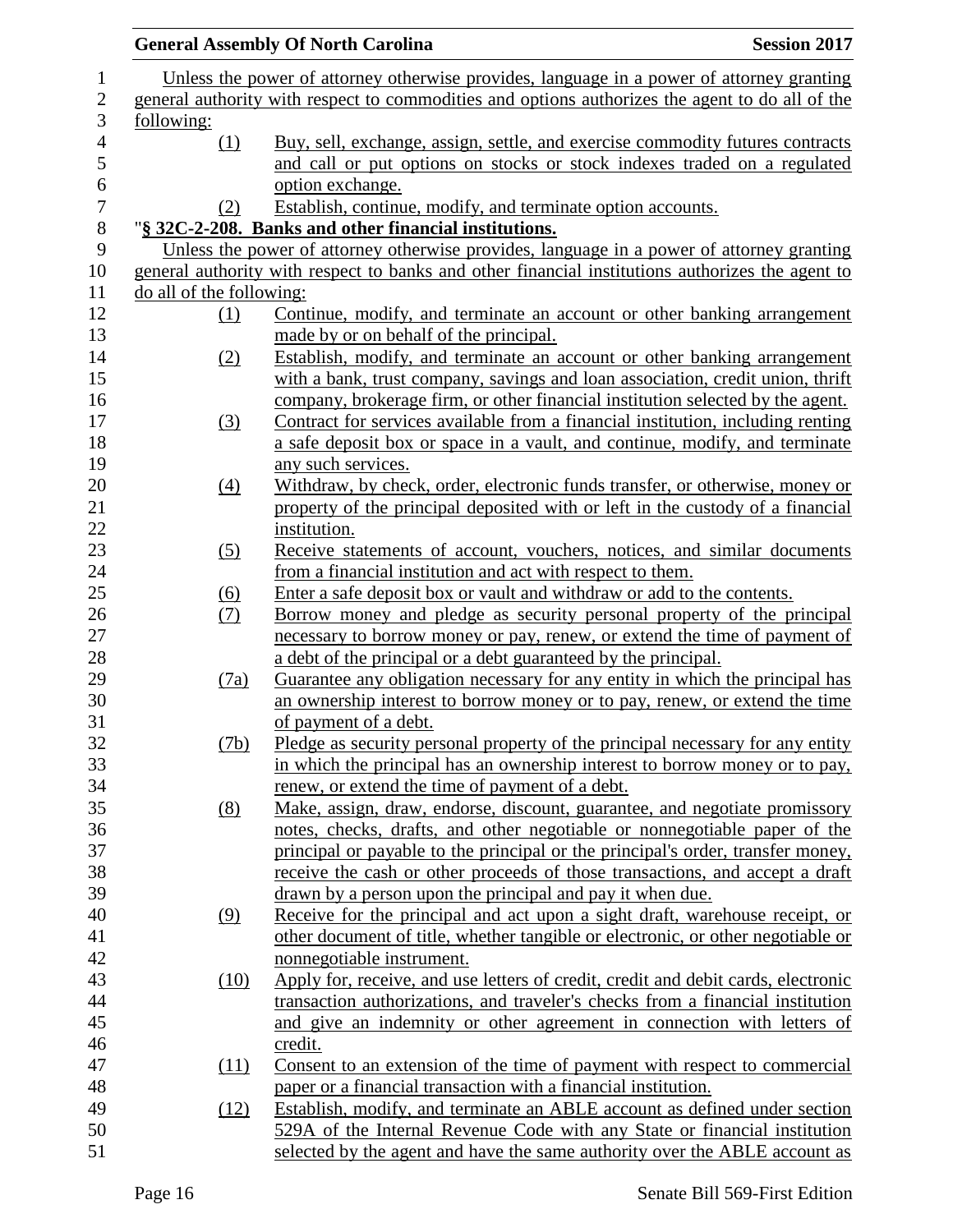| <b>General Assembly Of North Carolina</b> |      |                                |                                                                                                                                  | <b>Session 2017</b> |
|-------------------------------------------|------|--------------------------------|----------------------------------------------------------------------------------------------------------------------------------|---------------------|
|                                           |      |                                | the agent has with regard to any other account with a bank or other financial                                                    |                     |
|                                           |      | institution.                   |                                                                                                                                  |                     |
| "§ 32C-2-209. Operation of entity.        |      |                                |                                                                                                                                  |                     |
|                                           |      |                                | Subject to the terms of a document or an agreement governing an entity or an entity                                              |                     |
|                                           |      |                                | ownership interest, and unless the power of attorney otherwise provides, language in a power of                                  |                     |
|                                           |      |                                | attorney granting general authority with respect to operation of an entity authorizes the agent to                               |                     |
| do all of the following:                  |      |                                |                                                                                                                                  |                     |
| (1)                                       |      |                                | Operate, buy, sell, enlarge, reduce, or terminate an ownership interest.                                                         |                     |
| (2)                                       |      |                                | Perform a duty or discharge a liability and exercise in person or by proxy a                                                     |                     |
|                                           |      |                                | right, power, privilege, or option that the principal has, may have, or claims                                                   |                     |
|                                           |      | to have.                       |                                                                                                                                  |                     |
| $\left(3\right)$                          |      |                                | Enforce the terms of an ownership agreement.                                                                                     |                     |
| $\left(4\right)$                          |      |                                | Initiate, participate in, submit to alternative dispute resolution, settle, oppose,                                              |                     |
|                                           |      |                                | or propose or accept a compromise with respect to litigation to which the                                                        |                     |
|                                           |      |                                | principal is a party because of an ownership interest.                                                                           |                     |
| (5)                                       |      |                                | Exercise in person or by proxy, or enforce by litigation or otherwise, a right,                                                  |                     |
|                                           |      |                                | power, privilege, or option the principal has or claims to have as the holder                                                    |                     |
|                                           |      | of stocks and bonds.           |                                                                                                                                  |                     |
| $\underline{(6)}$                         |      |                                | Initiate, participate in, submit to alternative dispute resolution, settle, oppose,                                              |                     |
|                                           |      |                                | or propose or accept a compromise with respect to litigation to which the                                                        |                     |
|                                           |      |                                | principal is a party concerning stocks and bonds.                                                                                |                     |
| (7)                                       |      |                                | With respect to an entity owned solely by the principal:<br>Continue, modify, renegotiate, extend, and terminate a contract made |                     |
|                                           |      | <u>a.</u>                      | by or on behalf of the principal with respect to the entity before                                                               |                     |
|                                           |      |                                | execution of the power of attorney.                                                                                              |                     |
|                                           |      | <u>b.</u>                      | Determine all of the following:                                                                                                  |                     |
|                                           |      |                                | The location of its operation.                                                                                                   |                     |
|                                           |      | $\frac{1}{2}$<br>$\frac{2}{3}$ | The nature and extent of its business.                                                                                           |                     |
|                                           |      |                                | The methods of manufacturing, selling, merchandising,                                                                            |                     |
|                                           |      |                                | financing, accounting, and advertising employed in its                                                                           |                     |
|                                           |      |                                | operation.                                                                                                                       |                     |
|                                           |      |                                | The amount and types of insurance carried.                                                                                       |                     |
|                                           |      | $\frac{4}{5}$                  | The mode of engaging, compensating, and dealing with its                                                                         |                     |
|                                           |      |                                | employees and accountants, attorneys, or other advisors.                                                                         |                     |
|                                           |      | $\underline{c}$ .              | Change the name or form of organization under which the entity is                                                                |                     |
|                                           |      |                                | operated and enter into an ownership agreement with other persons to                                                             |                     |
|                                           |      |                                | take over all or part of the operation of the entity.                                                                            |                     |
|                                           |      | <u>d.</u>                      | Demand and receive money due or claimed by the principal or on the                                                               |                     |
|                                           |      |                                | principal's behalf in the operation of the entity and control and                                                                |                     |
|                                           |      |                                | disburse the money in the operation of the entity.                                                                               |                     |
| (8)                                       |      |                                | Put additional capital into an entity in which the principal has an interest.                                                    |                     |
| (9)                                       |      |                                | Join in a plan of reorganization, consolidation, conversion, domestication, or                                                   |                     |
|                                           |      | merger of the entity.          |                                                                                                                                  |                     |
|                                           | (10) |                                | Sell or liquidate all or part of an entity.                                                                                      |                     |
|                                           | (11) |                                | Establish the value of an entity under a buyout agreement to which the                                                           |                     |
|                                           |      | principal is a party.          |                                                                                                                                  |                     |
|                                           | (12) |                                | Prepare, sign, file, and deliver reports, compilations of information, returns,                                                  |                     |
|                                           |      |                                | or other papers with respect to an entity and make related payments.                                                             |                     |
|                                           | (13) |                                | Pay, compromise, or contest taxes, assessments, fines, or penalties and                                                          |                     |
|                                           |      |                                | perform any other act to protect the principal from illegal or unnecessary                                                       |                     |
|                                           |      |                                | taxation, assessments, fines, or penalties, with respect to an entity, including                                                 |                     |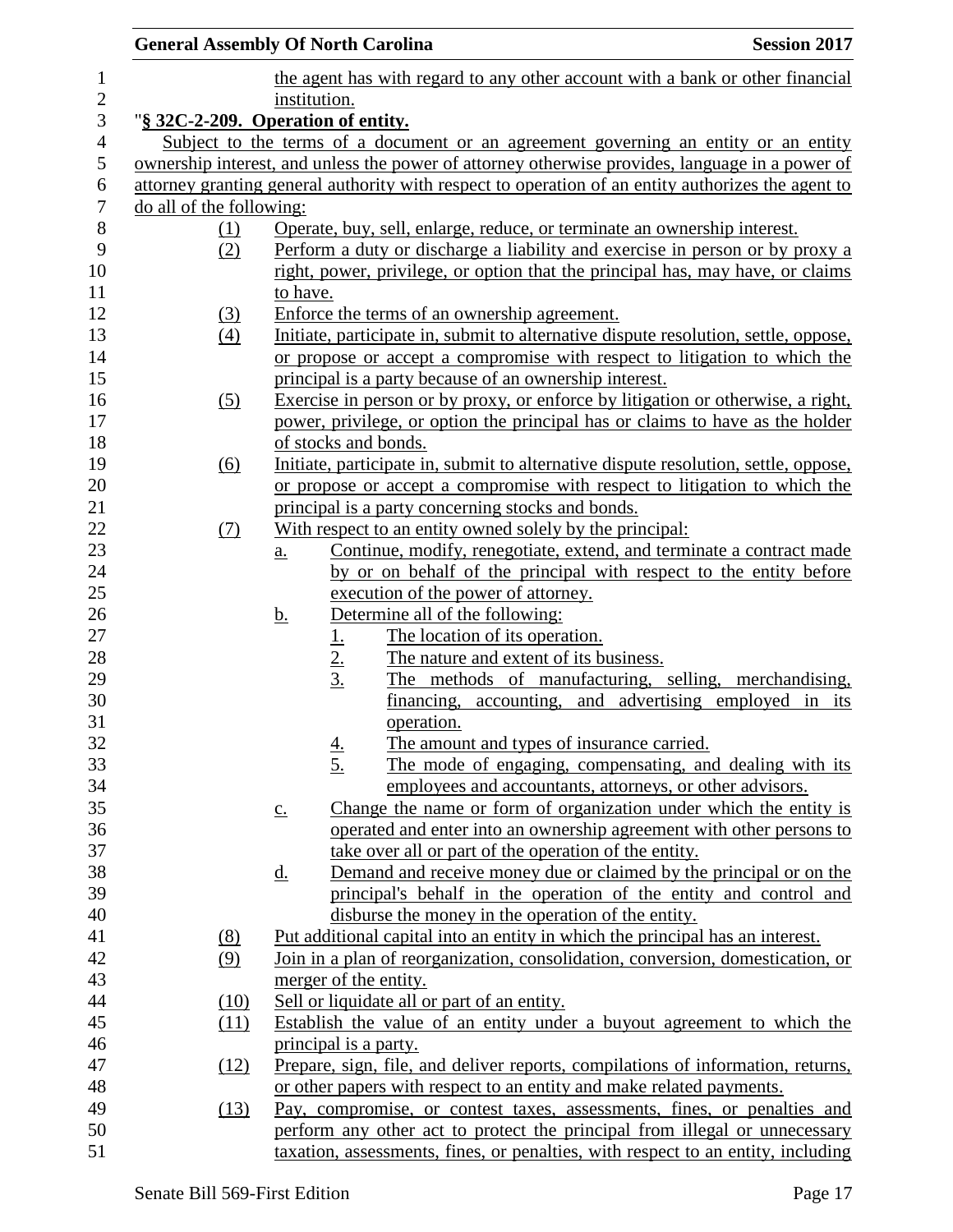|                   | <b>General Assembly Of North Carolina</b><br><b>Session 2017</b>                                                                                                                                                                                                                                                         |
|-------------------|--------------------------------------------------------------------------------------------------------------------------------------------------------------------------------------------------------------------------------------------------------------------------------------------------------------------------|
|                   | attempts to recover, in any manner permitted by law, money paid before or                                                                                                                                                                                                                                                |
|                   | after the execution of the power of attorney.                                                                                                                                                                                                                                                                            |
|                   | "§ 32C-2-210. Insurance and annuities.                                                                                                                                                                                                                                                                                   |
|                   | Unless the power of attorney otherwise provides, language in a power of attorney granting                                                                                                                                                                                                                                |
|                   | general authority with respect to insurance and annuities authorizes the agent to do all of the                                                                                                                                                                                                                          |
| <u>following:</u> |                                                                                                                                                                                                                                                                                                                          |
| (1)               | Continue, pay the premium or make a contribution on, modify, exchange,<br>rescind, release, or terminate a contract procured by or on behalf of the<br>principal which insures or provides an annuity to either the principal or<br>another person, whether or not the principal is a beneficiary under the<br>contract. |
| (2)               | Procure new, different, and additional contracts of insurance and annuities<br>for the principal and the principal's spouse, children, and other dependents,<br>and select the amount, type of insurance or annuity, and mode of payment.                                                                                |
| (3)               | Pay the premium or make a contribution on, modify, exchange, rescind,<br>release, or terminate a contract of insurance or annuity procured by the<br>agent.                                                                                                                                                              |
| (4)               | Apply for and receive a loan secured by a contract of insurance or annuity.                                                                                                                                                                                                                                              |
| (5)               | Surrender and receive the cash surrender value on a contract of insurance or<br>annuity.                                                                                                                                                                                                                                 |
| (6)               | Exercise an election.                                                                                                                                                                                                                                                                                                    |
| <u>(7)</u>        | Exercise investment powers available under a contract of insurance or                                                                                                                                                                                                                                                    |
|                   | annuity.                                                                                                                                                                                                                                                                                                                 |
| (8)               | Change the manner of paying premiums on a contract of insurance or<br>annuity.                                                                                                                                                                                                                                           |
| (9)               | Change or convert the type of insurance or annuity with respect to which the<br>principal has or claims to have authority described in this section.                                                                                                                                                                     |
| (10)              | Apply for and procure a benefit or assistance under a statute or regulation to<br>guarantee or pay premiums of a contract of insurance on the life of the<br>principal.                                                                                                                                                  |
| (11)              | Collect, sell, assign, hypothecate, borrow against, or pledge the interest of<br>the principal in a contract of insurance or annuity.                                                                                                                                                                                    |
| (12)              | Select the form and timing of the payment of proceeds from a contract of                                                                                                                                                                                                                                                 |
|                   | insurance or annuity.                                                                                                                                                                                                                                                                                                    |
| (13)              | Pay, from proceeds or otherwise, compromise or contest, and apply for<br>refunds in connection with a tax or assessment levied by a taxing authority                                                                                                                                                                     |
|                   | with respect to a contract of insurance or annuity or its proceeds or liability                                                                                                                                                                                                                                          |
|                   | accruing by reason of the tax or assessment.                                                                                                                                                                                                                                                                             |
| (14)              | Change the beneficiary to a state or other government entity to qualify the<br>principal for medical assistance or other benefits notwithstanding                                                                                                                                                                        |
|                   | G.S. $32C-2-201(a)(4)$ requiring an express grant of authority to change a                                                                                                                                                                                                                                               |
|                   | beneficiary.                                                                                                                                                                                                                                                                                                             |
|                   | "§ 32C-2-211. Estates, trusts, and other beneficial interests.                                                                                                                                                                                                                                                           |
| (a)               | In this section, the term "estate, trust, or other beneficial interest" means a trust,                                                                                                                                                                                                                                   |
|                   | probate estate, guardianship, conservatorship, escrow, or custodianship or a fund from which                                                                                                                                                                                                                             |
|                   | the principal is, may become, or claims to be, entitled to a share or payment.                                                                                                                                                                                                                                           |
| (b)               | Unless the power of attorney otherwise provides, language in a power of attorney                                                                                                                                                                                                                                         |
|                   | granting general authority with respect to estates, trusts, and other beneficial interests                                                                                                                                                                                                                               |
|                   | authorizes the agent to do all of the following:                                                                                                                                                                                                                                                                         |
| (1)               | Accept, receive, receipt for, sell, assign, pledge, or exchange a share in or                                                                                                                                                                                                                                            |
|                   | payment from an estate, trust, or other beneficial interest.                                                                                                                                                                                                                                                             |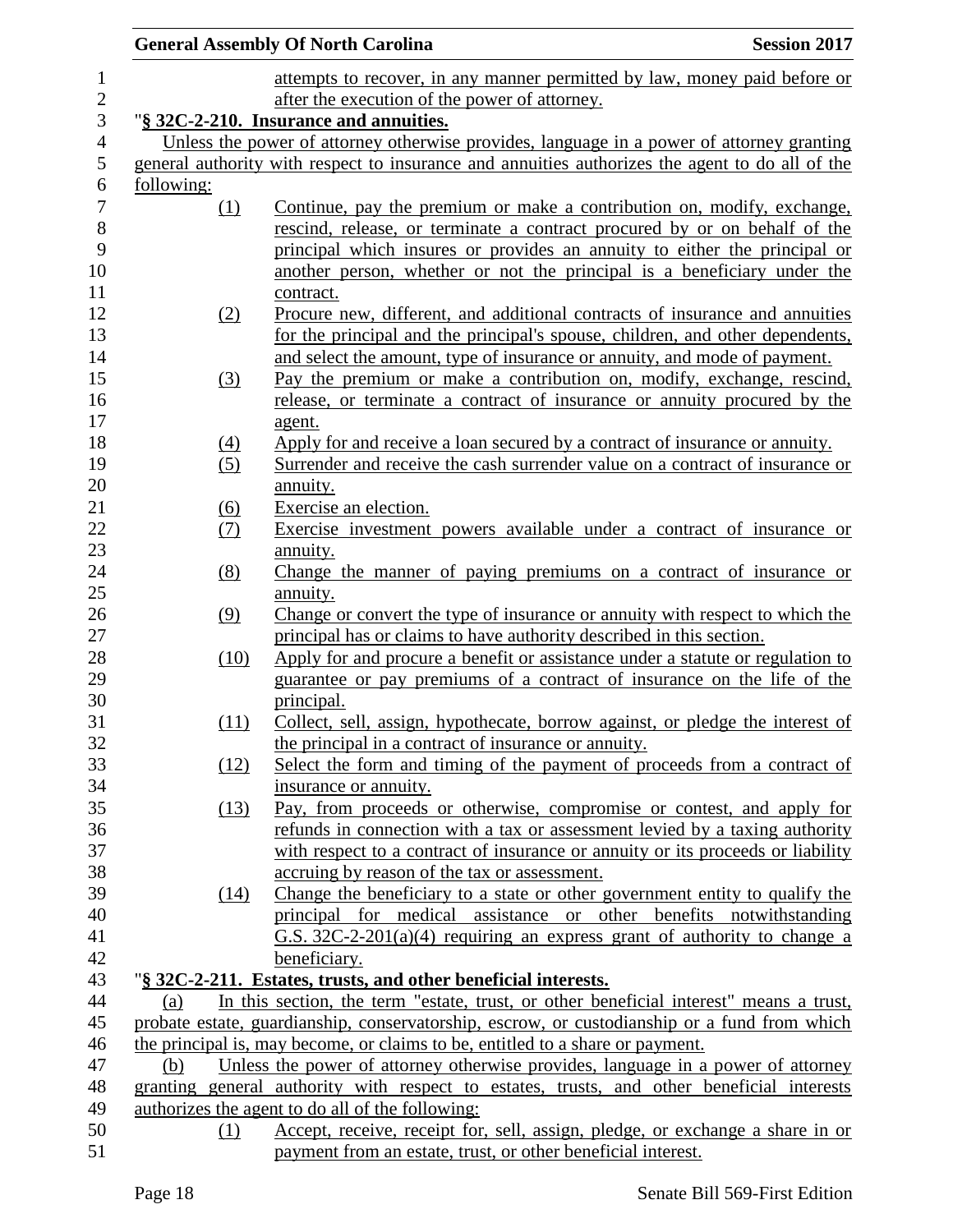|                  |            | <b>General Assembly Of North Carolina</b>                                                     | <b>Session 2017</b> |
|------------------|------------|-----------------------------------------------------------------------------------------------|---------------------|
| 1                | (2)        | Demand or obtain money or another thing of value to which the principal is,                   |                     |
| $\overline{c}$   |            | may become, or claims to be, entitled by reason of an estate, trust, or other                 |                     |
| 3                |            | beneficial interest, by litigation or otherwise.                                              |                     |
| $\overline{4}$   | (3)        | Exercise for the benefit of the principal a presently exercisable general                     |                     |
| 5                |            | power of appointment held by the principal.                                                   |                     |
| 6                | (4)        | Initiate, participate in, submit to alternative dispute resolution, settle, oppose,           |                     |
| $\boldsymbol{7}$ |            | or propose or accept a compromise with respect to litigation to ascertain the                 |                     |
| 8                |            | meaning, validity, or effect of a deed, will, declaration of trust, or other                  |                     |
| 9                |            | instrument or transaction affecting the interest of the principal.                            |                     |
| 10               | (5)        | Initiate, participate in, submit to alternative dispute resolution, settle, oppose,           |                     |
| 11               |            | or propose or accept a compromise with respect to litigation to remove,                       |                     |
| 12               |            | substitute, or surcharge a fiduciary.                                                         |                     |
| 13               | (6)        | Conserve, invest, disburse, or use anything received for an authorized                        |                     |
| 14               |            | purpose.                                                                                      |                     |
| 15               | (7)        | Transfer an interest of the principal in real property, stocks and bonds,                     |                     |
| 16               |            | accounts with financial institutions or securities intermediaries, insurance,                 |                     |
| 17               |            | annuities, and other property to the trustee of a revocable trust created by the              |                     |
| 18               |            | principal as settlor.                                                                         |                     |
| 19               |            | "§ 32C-2-212. Claims and litigation.                                                          |                     |
| 20               |            | Unless the power of attorney otherwise provides, language in a power of attorney granting     |                     |
| 21               |            | general authority with respect to claims and litigation authorizes the agent to do all of the |                     |
| 22               | following: |                                                                                               |                     |
| 23               | (1)        | Assert and maintain before a court or administrative agency a claim, claim                    |                     |
| 24               |            | for relief, cause of action, counterclaim, offset, recoupment, or defense,                    |                     |
| 25               |            | including an action to recover property or other thing of value, recover                      |                     |
| $26\,$           |            | damages sustained by the principal, eliminate or modify tax liability, or seek                |                     |
| 27               |            | an injunction, specific performance, or other relief.                                         |                     |
| 28               | (2)        | Bring an action to determine adverse claims or intervene or otherwise                         |                     |
| 29               |            | participate in litigation.                                                                    |                     |
| $30\,$           | (3)        | Seek an attachment, garnishment, order of arrest, or other preliminary,                       |                     |
| 31               |            | provisional, or intermediate relief and use an available procedure to effect or               |                     |
| 32               |            | satisfy a judgment, order, or decree.                                                         |                     |
| 33               | (4)        | Make or accept a tender, offer of judgment, or admission of facts, submit a                   |                     |
| 34               |            | controversy on an agreed statement of facts, consent to examination, and                      |                     |
| 35               |            | bind the principal in litigation.                                                             |                     |
| 36               | (5)        | Submit to alternative dispute resolution, settle, and propose or accept a                     |                     |
| 37               |            | compromise.                                                                                   |                     |
| 38               | <u>(6)</u> | Waive the issuance and service of process upon the principal, accept service                  |                     |
| 39               |            | of process, appear for the principal, designate persons upon which process                    |                     |
| 40               |            | directed to the principal may be served, execute and file or deliver                          |                     |
| 41               |            | stipulations on the principal's behalf, verify pleadings, seek appellate review,              |                     |
| 42               |            | procure and give surety and indemnity bonds, contract and pay for the                         |                     |
| 43               |            | preparation and printing of records and briefs, receive, execute, and file or                 |                     |
| 44               |            | deliver a consent, waiver, release, confession of judgment, satisfaction of                   |                     |
| 45               |            | judgment, notice, agreement, or other instrument in connection with the                       |                     |
| 46               |            | prosecution, settlement, or defense of a claim or litigation.                                 |                     |
| 47               | (7)        | Act for the principal with respect to bankruptcy or insolvency, whether                       |                     |
| 48               |            | voluntary or involuntary, concerning the principal or some other person, or                   |                     |
| 49               |            | with respect to a reorganization, receivership, or application for the                        |                     |
| 50               |            | appointment of a receiver or trustee which affects an interest of the principal               |                     |
| 51               |            | in property or other thing of value.                                                          |                     |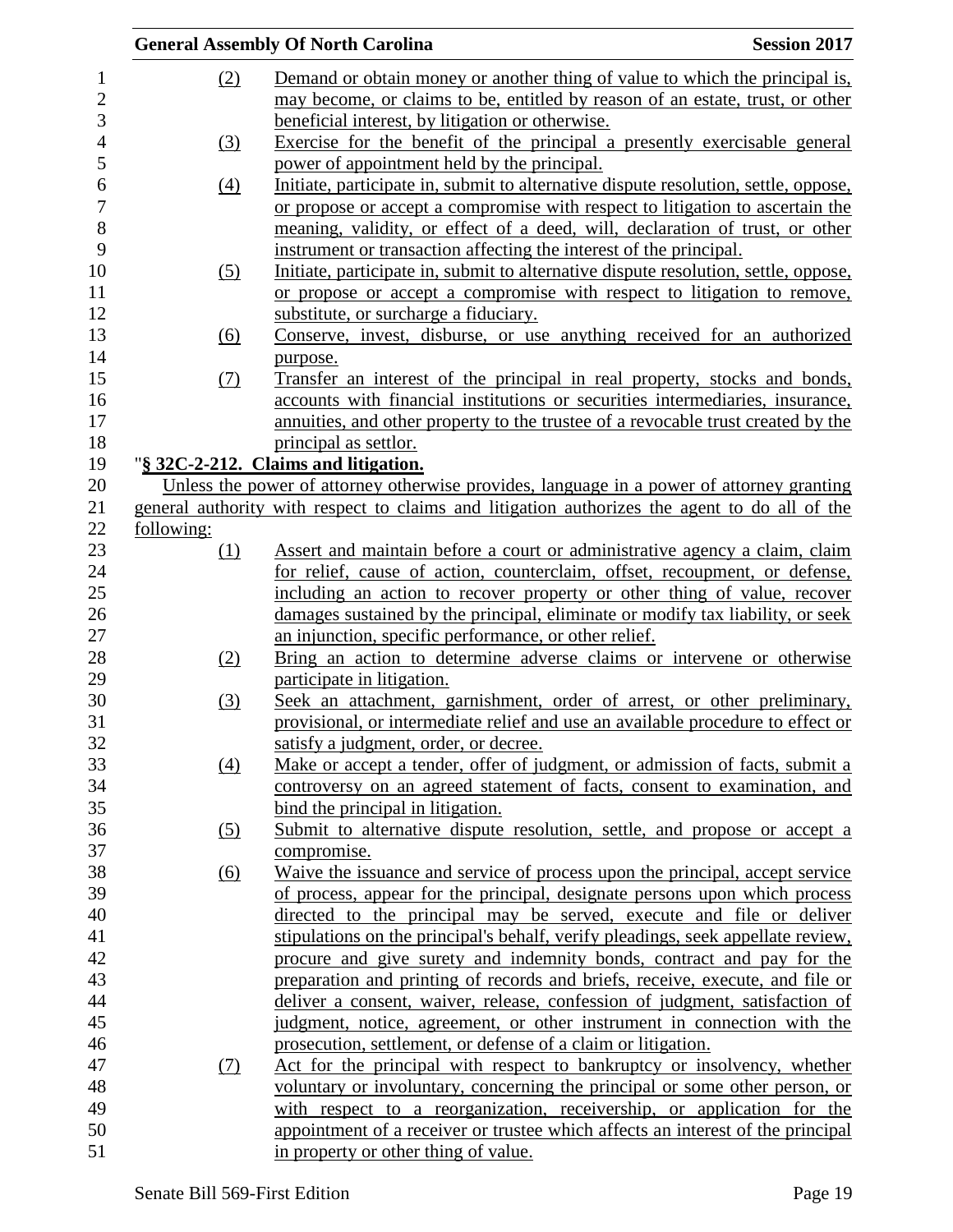|                             |                  | <b>General Assembly Of North Carolina</b>                                                       | <b>Session 2017</b> |
|-----------------------------|------------------|-------------------------------------------------------------------------------------------------|---------------------|
|                             | (8)              | Pay a judgment, award, or order against the principal or a settlement made in                   |                     |
|                             |                  | connection with a claim or litigation.                                                          |                     |
|                             | (9)              | Receive money or other thing of value paid in settlement of or as proceeds of                   |                     |
|                             |                  | a claim or litigation.                                                                          |                     |
|                             |                  | "§ 32C-2-213. Personal and family maintenance.                                                  |                     |
| (a)                         |                  | Unless the power of attorney otherwise provides, language in a power of attorney                |                     |
|                             |                  | granting general authority with respect to personal and family maintenance authorizes the agent |                     |
| to do all of the following: |                  |                                                                                                 |                     |
|                             | (1)              | Perform the acts necessary to maintain the customary standard of living of                      |                     |
|                             |                  | the principal, the principal's spouse, and the following individuals, whether                   |                     |
|                             |                  | living when the power of attorney is executed or later born:                                    |                     |
|                             |                  | The principal's children who are legally entitled to be supported by<br>$\underline{a}$ .       |                     |
|                             |                  | the principal.                                                                                  |                     |
|                             |                  | Other individuals legally entitled to be supported by the principal.<br><u>b.</u>               |                     |
|                             |                  | The individuals whom the principal has customarily supported or<br>$\underline{c}$ .            |                     |
|                             |                  | indicated the intent to support.                                                                |                     |
|                             | (2)              | Make periodic payments of child support and other family maintenance                            |                     |
|                             |                  | required by a court or governmental agency or an agreement to which the                         |                     |
|                             |                  | principal is a party.                                                                           |                     |
|                             | (3)              | Provide living quarters for the individuals described in subdivision (1) of                     |                     |
|                             |                  | this subsection by the following means:                                                         |                     |
|                             |                  | Purchase, lease, or other contract.<br><u>a.</u>                                                |                     |
|                             |                  | Paying the operating costs, including interest, amortization payments,<br>$b_{\cdot}$           |                     |
|                             |                  | repairs, improvements, and taxes, for premises owned by the                                     |                     |
|                             |                  | principal or occupied by those individuals.                                                     |                     |
|                             | $\left(4\right)$ | Provide normal domestic help, usual vacations and travel expenses, and                          |                     |
|                             |                  | funds for shelter, clothing, food, appropriate education, including                             |                     |
|                             |                  | postsecondary and vocational education, and other current living costs for                      |                     |
|                             |                  | the individuals described in subdivision (1) of this subsection.                                |                     |
|                             | (5)              | Pay expenses for necessary health care and custodial care on behalf of the                      |                     |
|                             |                  | individuals described in subdivision (1) of this subsection.                                    |                     |
|                             | <u>(6)</u>       | Act as the principal's personal representative pursuant to the Health                           |                     |
|                             |                  | Insurance Portability and Accountability Act, §§ 1171 through 1179 of the                       |                     |
|                             |                  | Social Security Act, 42 U.S.C. § 1320d, as amended, and applicable                              |                     |
|                             |                  | regulations, in making decisions related to the past, present, or future                        |                     |
|                             |                  | payment for the provision of health care consented to by the principal or                       |                     |
|                             |                  | anyone authorized under the law of this state to consent to health care on                      |                     |
|                             |                  | behalf of the principal.                                                                        |                     |
|                             | (7)              | Continue any provision made by the principal for automobiles or other                           |                     |
|                             |                  | means of transportation, including registering, licensing, insuring, and                        |                     |
|                             |                  | replacing them, for the individuals described in subdivision (1) of this                        |                     |
|                             |                  | subsection.                                                                                     |                     |
|                             | (8)              | Maintain credit and debit accounts for the convenience of the individuals                       |                     |
|                             |                  | described in subdivision (1) of this subsection and open new accounts.                          |                     |
|                             | (9)              | Continue payments incidental to the membership or affiliation of the                            |                     |
|                             |                  | principal in a religious institution, club, society, order, or other organization               |                     |
|                             |                  | or to continue contributions to those organizations.                                            |                     |
| (b)                         |                  | Authority with respect to personal and family maintenance is neither dependent                  |                     |
|                             |                  | upon, nor limited by, authority that an agent may or may not have with respect to gifts under   |                     |
| this Chapter.               |                  |                                                                                                 |                     |
|                             |                  | "8.22C.2.214. Donofits from governmental programs or givil or military service                  |                     |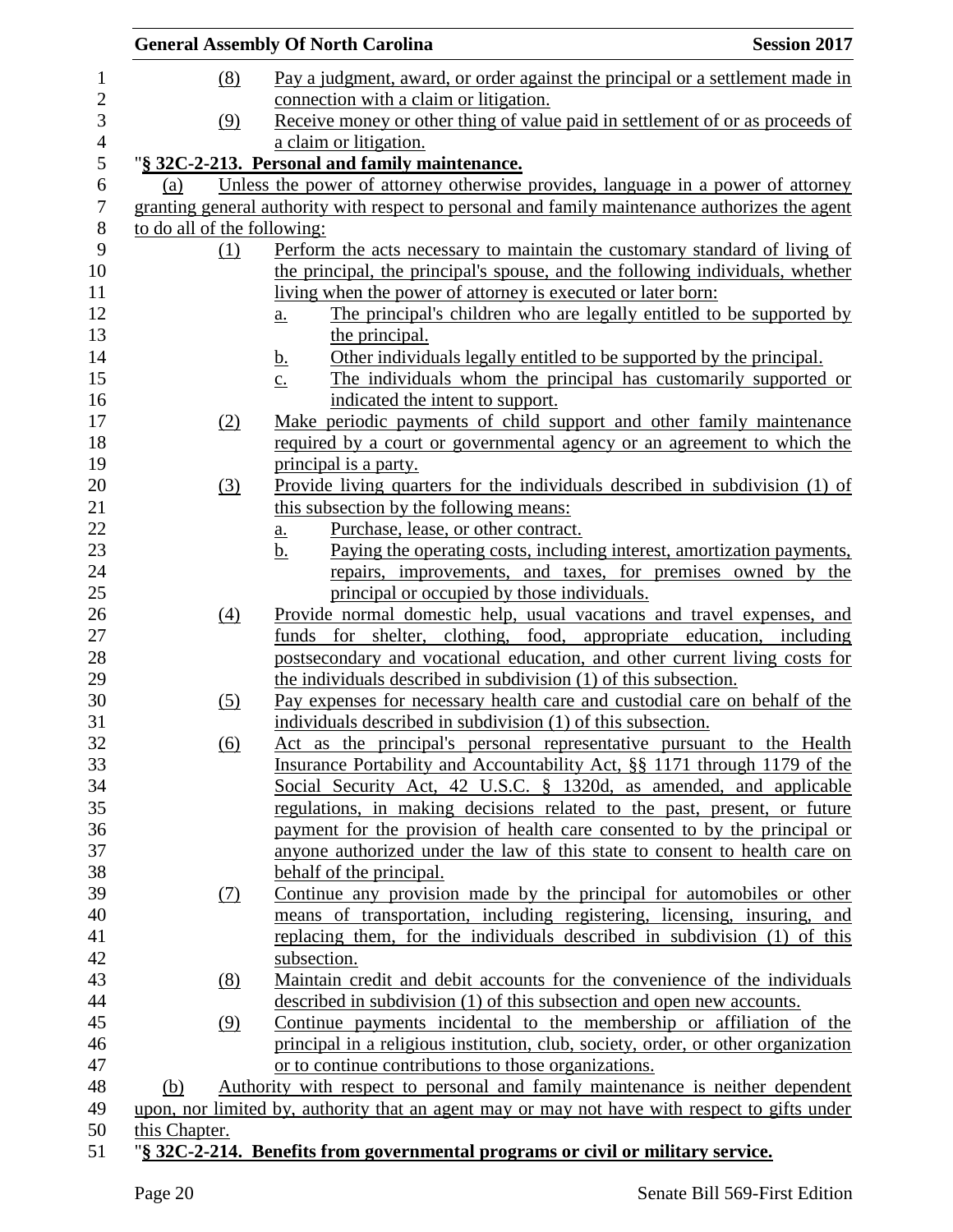|                   | <b>General Assembly Of North Carolina</b><br><b>Session 2017</b>                                 |
|-------------------|--------------------------------------------------------------------------------------------------|
| (a)               | In this section, the term "benefits from governmental programs or civil or military              |
|                   | service" means any benefit, program, or assistance provided under a statute or regulation        |
|                   | including Social Security, Medicare, and Medicaid.                                               |
| (b)               | Unless the power of attorney otherwise provides, language in a power of attorney                 |
|                   | granting general authority with respect to benefits from governmental programs or civil or       |
|                   | military service authorizes the agent to do all of the following:                                |
| (1)               | Execute vouchers in the name of the principal for allowances and                                 |
|                   | reimbursements payable by the United States or a foreign government or by                        |
|                   | a state or subdivision of a state to the principal, including allowances and                     |
|                   | reimbursements for transportation of the individuals described in                                |
|                   | G.S. 32C-2-213(a)(1), and for shipment of their household effects.                               |
| (2)               | Take possession and order the removal and shipment of property of the                            |
|                   | principal from a post, warehouse, depot, dock, or other place of storage or                      |
|                   | safekeeping, either governmental or private, and execute and deliver a                           |
|                   | release, voucher, receipt, bill of lading, shipping ticket, certificate, or other                |
|                   | instrument for that purpose.                                                                     |
| (3)               | Enroll in, apply for, select, reject, change, amend, or discontinue, on the                      |
|                   | principal's behalf, a benefit or program.                                                        |
| (4)               | Prepare, file, and maintain a claim of the principal for a benefit or assistance,                |
|                   | financial or otherwise, to which the principal may be entitled under a statute                   |
|                   | or regulation.                                                                                   |
| (5)               | Initiate, participate in, submit to alternative dispute resolution, settle, oppose,              |
|                   | or propose or accept a compromise with respect to litigation concerning any                      |
|                   | benefit or assistance the principal may be entitled to receive under a statute                   |
|                   | or regulation.                                                                                   |
| (6)               | Receive the financial proceeds of a claim described in subdivision (4) of this                   |
|                   | subsection and conserve, invest, disburse, or use for a lawful purpose                           |
|                   | anything so received.                                                                            |
| <u>(7)</u>        | Make elections under the Survivor Benefit Plan as defined under Subchapter                       |
|                   | II of Title 10 of the United States Code, as amended, including the authority                    |
|                   | to elect that benefits be paid to a supplemental or special needs trust for a                    |
|                   | disabled child.                                                                                  |
|                   | "§ 32C-2-215. Retirement plans.                                                                  |
| (a)               | In this section, the term "retirement plan" means a plan or account created by an                |
|                   | employer, the principal, or another individual to provide retirement benefits or deferred        |
|                   | compensation of which the principal is a participant, beneficiary, or owner, including a plan or |
|                   | account under the following sections of the Internal Revenue Code:                               |
| (1)               | An individual retirement account under section 408 of the Internal Revenue                       |
|                   | Code.                                                                                            |
| <u>(2)</u>        | A Roth individual retirement account under section 408A of the Internal                          |
|                   | Revenue Code.                                                                                    |
| (3)               | A deemed individual retirement account under section $408(q)$ of the Internal                    |
|                   | Revenue Code.                                                                                    |
| $\underline{(4)}$ | An annuity or mutual fund custodial account under section 403(b) of the                          |
|                   | Internal Revenue Code.                                                                           |
| (5)               | A pension, profit sharing, stock bonus, or other retirement plan qualified                       |
|                   | under section $401(a)$ of the Internal Revenue Code.                                             |
| <u>(6)</u>        | A plan under sections 457(b) and (f) of the Internal Revenue Code.                               |
| <u>(7)</u>        | A nonqualified deferred compensation plan under section 409A of the                              |
|                   | Internal Revenue Code.                                                                           |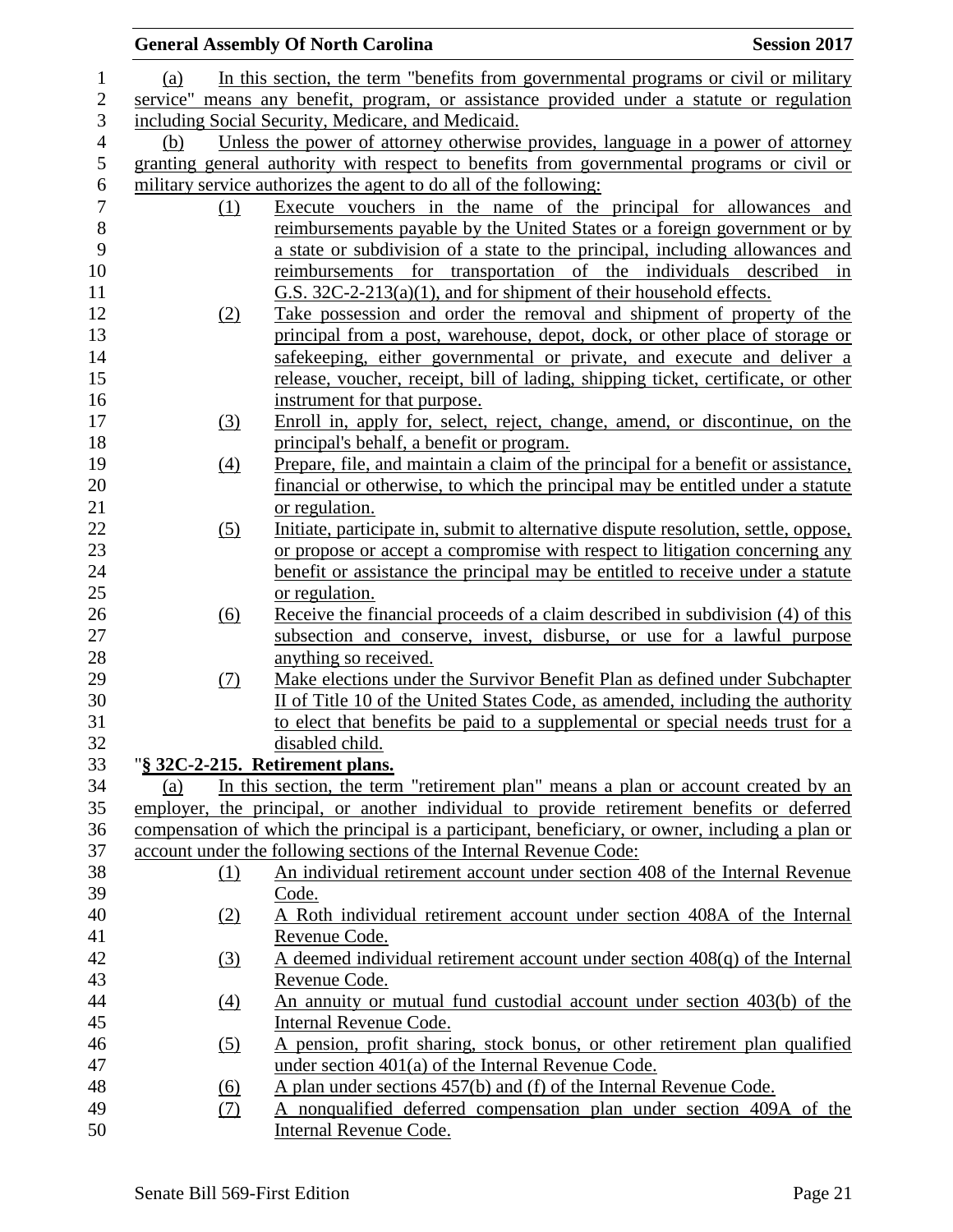|                      | <b>General Assembly Of North Carolina</b>                                                         | <b>Session 2017</b> |
|----------------------|---------------------------------------------------------------------------------------------------|---------------------|
| (b)                  | Unless the power of attorney otherwise provides, language in a power of attorney                  |                     |
|                      | granting general authority with respect to retirement plans authorizes the agent to do all of the |                     |
| following:           |                                                                                                   |                     |
| (1)                  | Select the form and timing of payments under a retirement plan and                                |                     |
|                      | withdraw benefits from a plan.                                                                    |                     |
| (2)                  | Make a rollover, including a direct trustee-to-trustee rollover, of benefits                      |                     |
|                      | from one retirement plan to another.                                                              |                     |
| (3)                  | Establish a retirement plan in the principal's name.                                              |                     |
| (4)                  | Make contributions to a retirement plan.                                                          |                     |
| (5)                  | Exercise investment powers available under a retirement plan.                                     |                     |
| (6)                  | Borrow from, sell assets to, or purchase assets from a retirement plan.                           |                     |
| "§ 32C-2-216. Taxes. |                                                                                                   |                     |
|                      | Unless the power of attorney otherwise provides, language in a power of attorney granting         |                     |
|                      | general authority with respect to taxes authorizes the agent to do all of the following:          |                     |
| (1)                  | Prepare, sign, and file federal, State, local, and foreign income, gift, payroll,                 |                     |
|                      | property, Federal Insurance Contributions Act, and other tax returns, claims                      |                     |
|                      | for refunds, requests for extension of time, petitions regarding tax matters,                     |                     |
|                      | and any other tax-related documents, including receipts, offers, waivers,                         |                     |
|                      | consents, including consents and agreements under section 2032A of the                            |                     |
|                      | Internal Revenue Code, closing agreements, and any power of attorney                              |                     |
|                      | required by the Internal Revenue Service or other taxing authority with                           |                     |
|                      | respect to a tax year upon which the statute of limitations has not run and the                   |                     |
|                      | <u>following 25 tax years.</u>                                                                    |                     |
| (2)                  | Pay taxes due, collect refunds, post bonds, receive confidential information,                     |                     |
|                      | and contest deficiencies determined by the Internal Revenue Service or other                      |                     |
|                      | taxing authority.                                                                                 |                     |
| (3)                  | Exercise any election available to the principal under federal, State, local, or                  |                     |
|                      | foreign tax law.                                                                                  |                     |
| $\left(4\right)$     | Act for the principal in all tax matters for all periods before the Internal                      |                     |
|                      | Revenue Service, or other taxing authority.                                                       |                     |
|                      | "§ 32C-2-217. Gifts authorized by general authority.                                              |                     |
| (a)                  | In this section, a gift "for the benefit of" an individual includes a gift to a trust, an         |                     |
|                      | account under the Uniform Transfers to Minors Act, a tuition savings account or prepaid tuition   |                     |
|                      | plan as defined under section 529 of the Internal Revenue Code, and an ABLE account as            |                     |
|                      | defined under section 529A of the Internal Revenue Code.                                          |                     |
| (b)                  | Unless the power of attorney otherwise provides, language in a power of attorney                  |                     |
|                      | granting general authority with respect to gifts authorizes the agent only to do the following:   |                     |
| (1)                  | <u>Make a gift of any of the principal's property, including by the exercise of a</u>             |                     |
|                      | presently exercisable general power of appointment held by the principal for                      |                     |
|                      | the following purposes:                                                                           |                     |
|                      | To or for the benefit of an individual so long as the value of the gift<br>a.                     |                     |
|                      | does not exceed the greater of (i) the amount determined to be in                                 |                     |
|                      | accordance with the principal's history of making or joining in the                               |                     |
|                      | making of gifts or (ii) the annual dollar limit of the federal gift tax                           |                     |
|                      | exclusion under section 2503(b) of the Internal Revenue Code                                      |                     |
|                      | without regard to whether the federal gift tax exclusion applies to the                           |                     |
|                      | gift, or if the principal's spouse agrees to consent to the split gift                            |                     |
|                      | pursuant to section 2513 of the Internal Revenue Code in an amount                                |                     |
|                      | per donee not to exceed twice the annual federal gift tax exclusion                               |                     |
|                      | limit.                                                                                            |                     |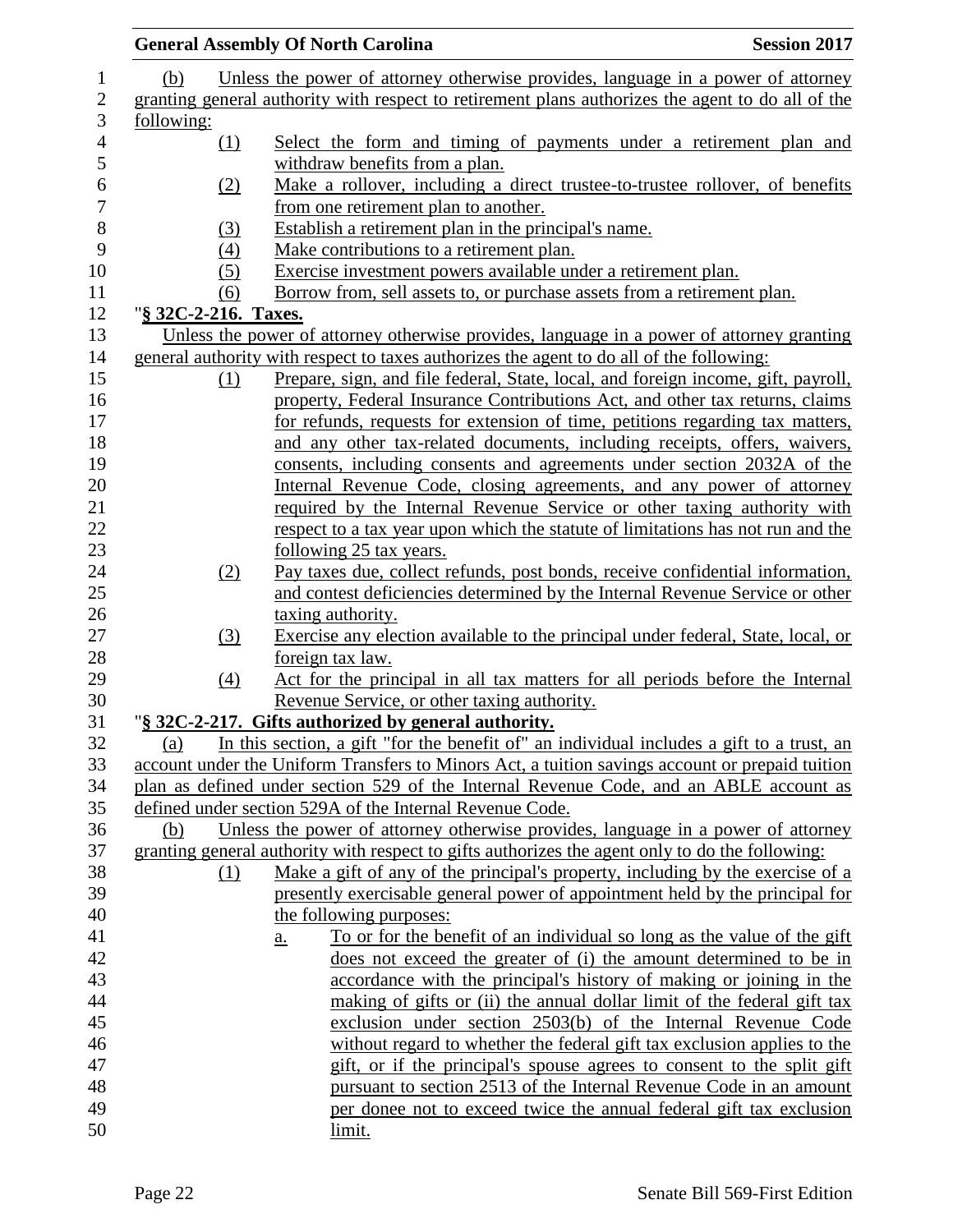| <b>General Assembly Of North Carolina</b>                                                          | <b>Session 2017</b> |
|----------------------------------------------------------------------------------------------------|---------------------|
| To any organization described in sections $170(c)$ and $2522(a)$ of the<br>b.                      |                     |
| Internal Revenue Code in accordance with the principal's history of                                |                     |
| making or joining in the making of gifts.                                                          |                     |
| Consent, pursuant to section 2513 of the Internal Revenue Code to the<br>(2)                       |                     |
| splitting of a gift made by the principal's spouse with respect to gifts                           |                     |
| described in subdivision (1) of this subsection.                                                   |                     |
| "§ 32C-2-218. Gifts authorized by court order.                                                     |                     |
| An agent may petition the court for an order authorizing the agent to make a gift of the           |                     |
| principal's property, including a gift that is in addition to, or that otherwise differs from, the |                     |
| gifts authorized by the power of attorney.                                                         |                     |
| "§ 32C-2-219. Certain acts authorized by the court.                                                |                     |
| Except as provided in subsection (b) of this section, an agent under a power of<br>(a)             |                     |
| attorney that does not expressly grant the agent the authority to do an act described in           |                     |
| G.S. $32C-2-201(a)$ may petition the court for authority to do the act described in                |                     |
| G.S. $32C-2-201(a)$ .                                                                              |                     |
| This section shall not apply to the authority of an agent to make a gift pursuant to<br>(b)        |                     |
| G.S. 32C-2-218.                                                                                    |                     |
| "§ 32C-2-220. Digital assets.                                                                      |                     |
| Unless the power of attorney otherwise provides, language in the power of attorney                 |                     |
| granting general authority with respect to digital assets authorizes the agent to do the following |                     |
| as provided in Chapter 36F of the General Statutes:                                                |                     |
| Obtain any digital assets, including catalogues and content.<br>(1)                                |                     |
| Request and authorize disclosure of any digital assets, including catalogues<br>(2)                |                     |
| and content.<br>"Article 3.                                                                        |                     |
| "Statutory Forms.                                                                                  |                     |
| "§ 32C-3-301. Statutory form power of attorney.                                                    |                     |
| A document substantially in the following form may be used to create a statutory form              |                     |
| power of attorney that has the meaning and effect prescribed by this Chapter:                      |                     |
|                                                                                                    |                     |
| "NORTH CAROLINA                                                                                    |                     |
| STATUTORY SHORT FORM POWER OF ATTORNEY                                                             |                     |
|                                                                                                    |                     |
| NOTICE: THE POWERS GRANTED BY THIS DOCUMENT ARE BROAD AND                                          |                     |
| SWEEPING. THEY ARE DEFINED IN CHAPTER 32C OF THE NORTH CAROLINA                                    |                     |
| GENERAL STATUTES, WHICH EXPRESSLY PERMITS THE USE OF ANY OTHER OR                                  |                     |
| DIFFERENT FORM OF POWER OF ATTORNEY DESIRED BY THE PARTIES                                         |                     |
| <b>CONCERNED.</b>                                                                                  |                     |
|                                                                                                    |                     |
| This power of attorney does not authorize the agent to make health care decisions for you.         |                     |
|                                                                                                    |                     |
| If your agent is unable or unwilling to act for you, your power of attorney will end unless you    |                     |
| have named a successor agent. You may also name a second successor agent.                          |                     |
|                                                                                                    |                     |
| This power of attorney becomes effective immediately.                                              |                     |
|                                                                                                    |                     |
| If you have questions about the power of attorney or the authority you are granting to             |                     |
| your agent, you should seek legal advice before signing this form.                                 |                     |
|                                                                                                    |                     |
| DESIGNATION OF AGENT                                                                               |                     |
|                                                                                                    |                     |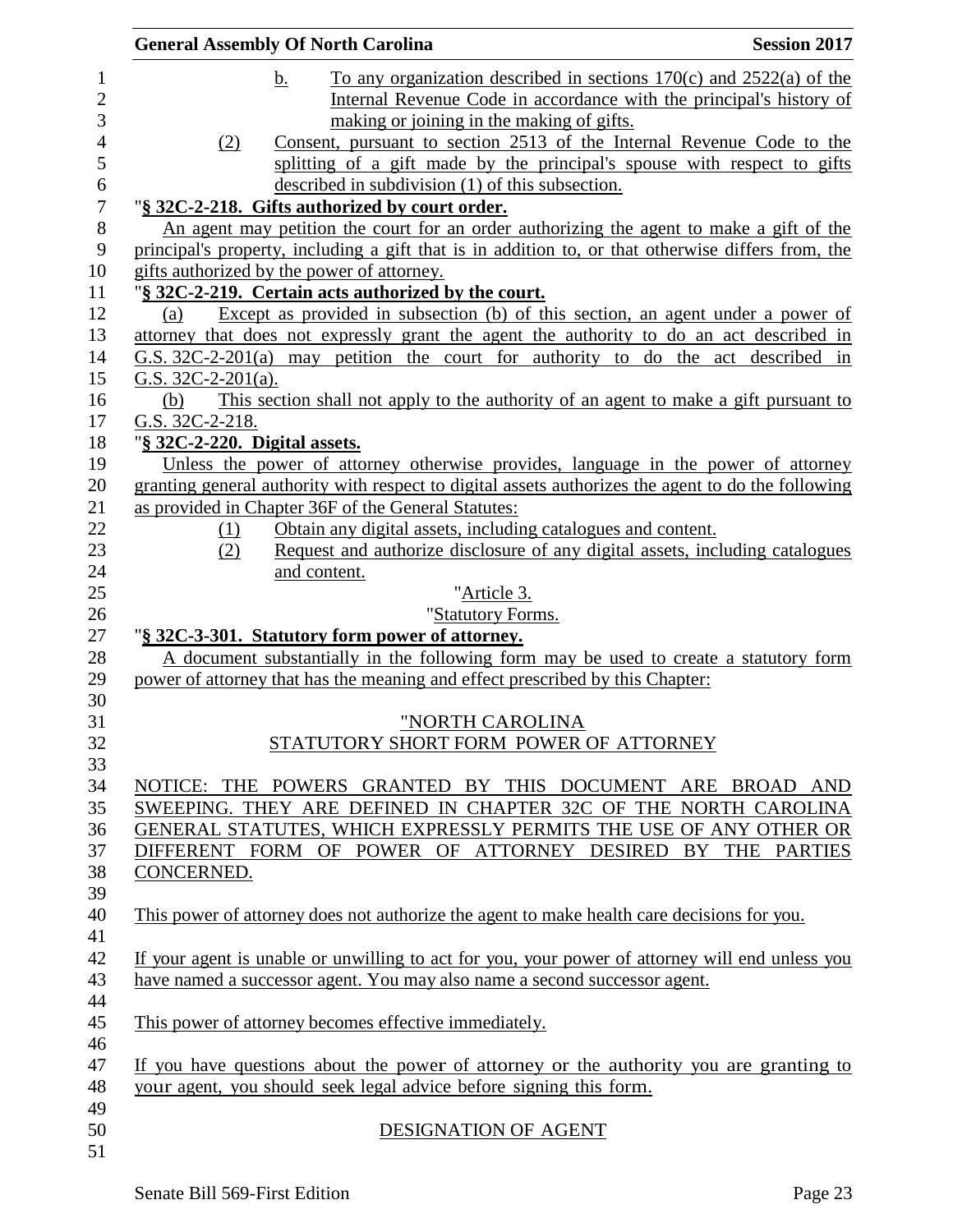| <b>General Assembly Of North Carolina</b><br><b>Session 2017</b>                                                                                                                                   |  |
|----------------------------------------------------------------------------------------------------------------------------------------------------------------------------------------------------|--|
| following<br>the<br>$\mathbf{I}, \underline{\hspace{1cm}} ,$<br>my agent:<br>name<br>person<br>as                                                                                                  |  |
| (Name of Principal).                                                                                                                                                                               |  |
| Name of Agent:                                                                                                                                                                                     |  |
|                                                                                                                                                                                                    |  |
| DESIGNATION OF SUCCESSOR AGENT(S)                                                                                                                                                                  |  |
| (OPTIONAL)                                                                                                                                                                                         |  |
| If my agent is unable or unwilling to act for me, I name as my successor agent:                                                                                                                    |  |
| Name of Successor Agent:                                                                                                                                                                           |  |
|                                                                                                                                                                                                    |  |
| If my successor agent is unable or unwilling to act for me, I name as my second successor agent:                                                                                                   |  |
| Name of Second Successor Agent:                                                                                                                                                                    |  |
|                                                                                                                                                                                                    |  |
| INITIAL below if you want to give an agent the power to name a successor agent.                                                                                                                    |  |
| () I give to my acting agent the full power to appoint another to act as my agent, and full                                                                                                        |  |
| power to revoke such appointment, if no agent named by me above is willing or able to act.                                                                                                         |  |
|                                                                                                                                                                                                    |  |
| <b>GRANT OF GENERAL AUTHORITY</b>                                                                                                                                                                  |  |
| I grant my agent and any successor agent general authority to act for me with respect to the                                                                                                       |  |
| following subjects as defined in the North Carolina Uniform Power of Attorney Act, Chapter<br>32C of the General Statutes:                                                                         |  |
|                                                                                                                                                                                                    |  |
| (INITIAL each subject you want to include in the agent's general authority. If you wish to grant<br>general authority over all of the subjects you may initial "All Preceding Subjects" instead of |  |
| initialing each subject.)                                                                                                                                                                          |  |
|                                                                                                                                                                                                    |  |
| ) Real Property<br><b>Tangible Personal Property</b>                                                                                                                                               |  |
| <b>Stocks and Bonds</b>                                                                                                                                                                            |  |
| <b>Commodities and Options</b>                                                                                                                                                                     |  |
| <b>Banks and Other Financial Institutions</b>                                                                                                                                                      |  |
| <b>Operation of Entity or Business</b>                                                                                                                                                             |  |
| ) Insurance and Annuities                                                                                                                                                                          |  |
| <b>Estates, Trusts, and Other Beneficial Interests</b>                                                                                                                                             |  |
| Claims and Litigation                                                                                                                                                                              |  |
| ) Personal and Family Maintenance                                                                                                                                                                  |  |
| Benefits from Governmental Programs or Civil or Military Service                                                                                                                                   |  |
| <b>Retirement Plans</b>                                                                                                                                                                            |  |
| ) Taxes                                                                                                                                                                                            |  |
| Digital Assets                                                                                                                                                                                     |  |
| <b>All Preceding Subjects</b>                                                                                                                                                                      |  |
|                                                                                                                                                                                                    |  |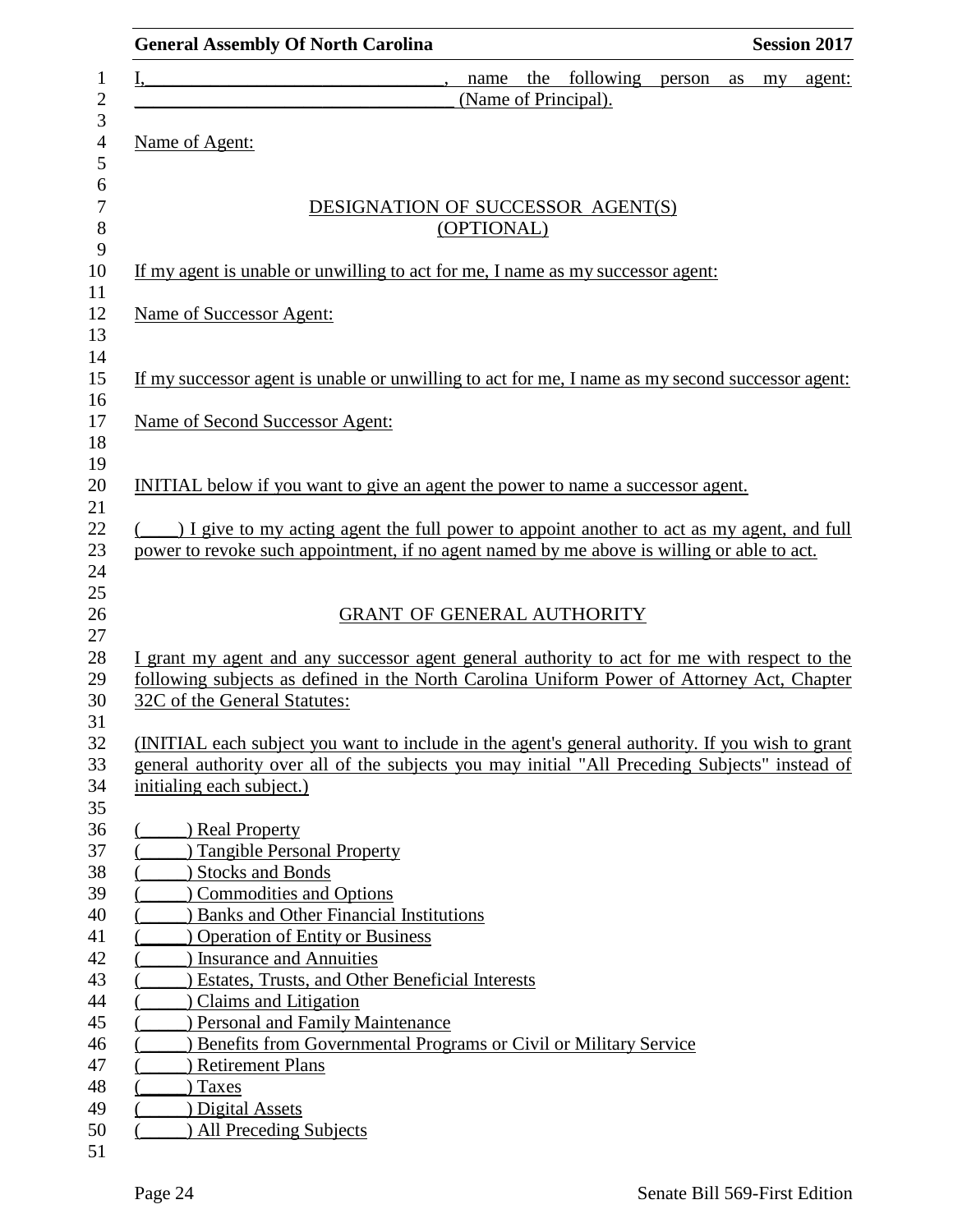|                           | <b>General Assembly Of North Carolina</b><br><b>Session 2017</b>                                                                                                                     |
|---------------------------|--------------------------------------------------------------------------------------------------------------------------------------------------------------------------------------|
| 1<br>$\overline{c}$       | <b>GRANT OF SPECIFIC AUTHORITY</b>                                                                                                                                                   |
| 3                         | (OPTIONAL)                                                                                                                                                                           |
| $\overline{4}$<br>5       | My agent MAY NOT do any of the following specific acts for me UNLESS I have INITIALED                                                                                                |
| 6                         | the specific authority listed below:                                                                                                                                                 |
| $\overline{7}$<br>$\,8\,$ | (CAUTION: Granting any of the following will give your agent the authority to take                                                                                                   |
| 9<br>10                   | actions that could significantly reduce your property or change how your property is distributed<br>at your death. INITIAL ONLY the specific authority you WANT to give your agent.) |
| 11<br>12                  | ) Make a gift, subject to the limitations provided in G.S. 32C-2-217                                                                                                                 |
| 13                        | Create or change rights of survivorship                                                                                                                                              |
| 14                        | Create or change a beneficiary designation                                                                                                                                           |
| 15                        | ) Authorize another person to exercise the authority granted under this power of attorney                                                                                            |
| 16<br>17                  | Waive my right to be a beneficiary of a joint and survivor annuity, including a survivor                                                                                             |
| 18                        | benefit under a retirement plan<br>) Exercise fiduciary powers that I have authority to delegate                                                                                     |
| 19                        | ) Disclaim or refuse an interest in property, including a power of appointment                                                                                                       |
| 20                        |                                                                                                                                                                                      |
| 21                        |                                                                                                                                                                                      |
| 22                        | EXERCISE OF SPECIFIC AUTHORITY IN FAVOR OF AGENT                                                                                                                                     |
| 23                        | (OPTIONAL)                                                                                                                                                                           |
| 24                        |                                                                                                                                                                                      |
| 25                        | ) UNLESS INITIALED, an agent MAY NOT exercise any of the grants of specific                                                                                                          |
| 26                        | authority initialed above in favor of the agent or an individual to whom the agent owes a legal                                                                                      |
| 27                        | obligation of support.                                                                                                                                                               |
| 28                        |                                                                                                                                                                                      |
| 29<br>30                  | <b>EFFECTIVE DATE</b>                                                                                                                                                                |
| 31                        |                                                                                                                                                                                      |
| 32                        | This power of attorney is effective immediately.                                                                                                                                     |
| 33                        |                                                                                                                                                                                      |
| 34                        |                                                                                                                                                                                      |
| 35                        | NOMINATION OF GUARDIAN                                                                                                                                                               |
| 36                        | (OPTIONAL)                                                                                                                                                                           |
| 37                        |                                                                                                                                                                                      |
| 38                        | INITIAL below ONLY if you WANT your acting agent to be your Guardian.                                                                                                                |
| 39                        |                                                                                                                                                                                      |
| 40                        | If it becomes necessary for a court to appoint a guardian of my estate or a general                                                                                                  |
| 41<br>42                  | guardian, I nominate my agent acting under this power of attorney to be the guardian to serve<br>without bond or other security.                                                     |
| 43                        |                                                                                                                                                                                      |
| 44                        |                                                                                                                                                                                      |
| 45                        | RELIANCE ON THIS POWER OF ATTORNEY                                                                                                                                                   |
| 46                        |                                                                                                                                                                                      |
| 47                        | Any person, including my agent, may rely upon the validity of this power of attorney or a copy                                                                                       |
| 48                        | of it unless that person knows it has terminated or is invalid.                                                                                                                      |
| 49                        |                                                                                                                                                                                      |
| 50<br>51                  | <b>MEANING AND EFFECT</b>                                                                                                                                                            |
|                           |                                                                                                                                                                                      |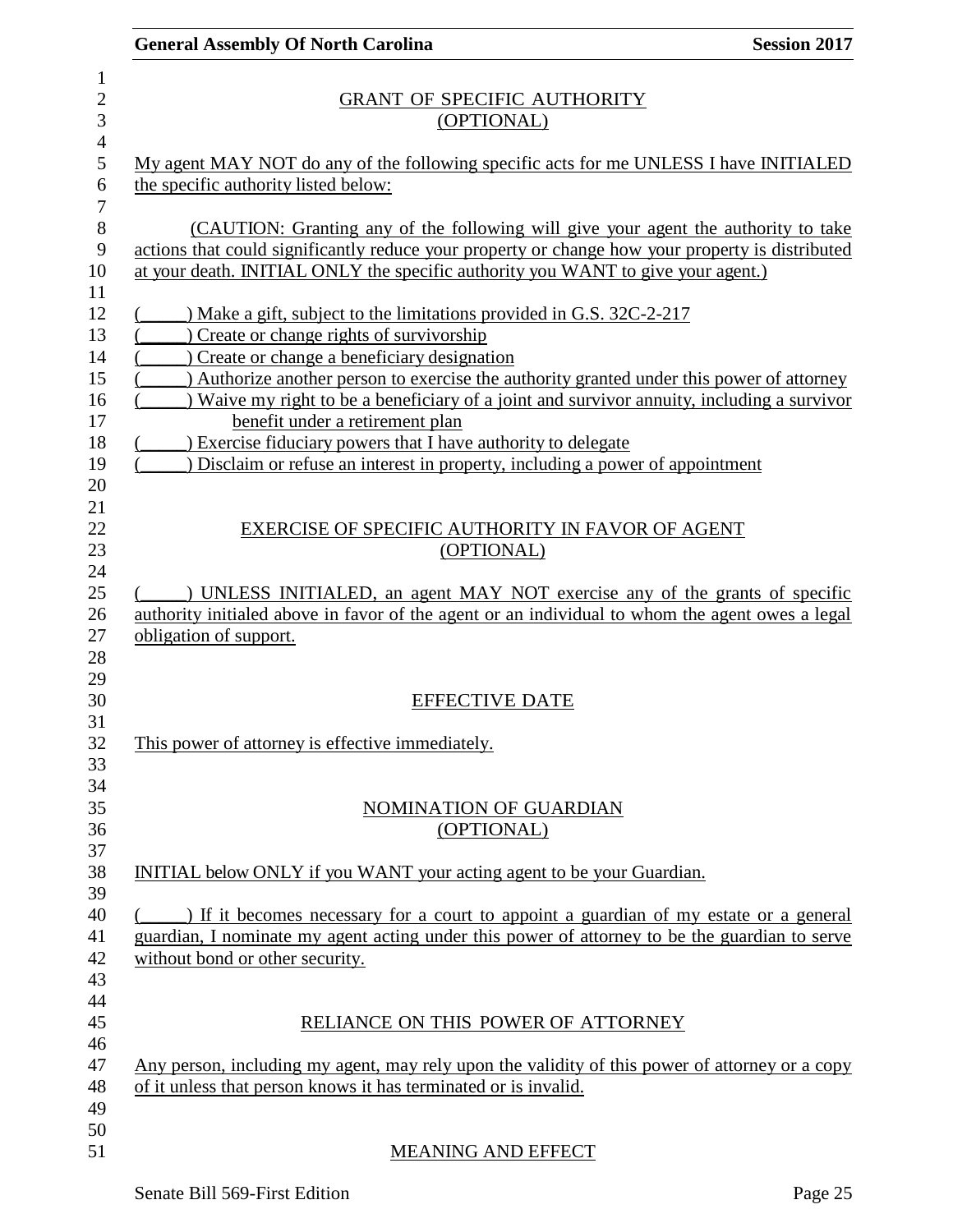| <b>General Assembly Of North Carolina</b>                                                                                                                                 | <b>Session 2017</b> |
|---------------------------------------------------------------------------------------------------------------------------------------------------------------------------|---------------------|
| The meaning and effect of this power of attorney shall for all purposes be determined by the<br>law of the State of North Carolina.                                       |                     |
|                                                                                                                                                                           |                     |
| SIGNATURE AND ACKNOWLEDGMENT                                                                                                                                              |                     |
|                                                                                                                                                                           |                     |
| Your Signature<br>Date                                                                                                                                                    |                     |
| Your Name Printed                                                                                                                                                         |                     |
|                                                                                                                                                                           |                     |
| , County of                                                                                                                                                               |                     |
| I certify that the following person personally appeared before me this day, acknowledging to                                                                              |                     |
| me that he or she signed the foregoing document:<br><u> 1989 - Johann Barbara, martin amerikan basal dan berasal dalam basal dalam basal dalam basal dalam basal dala</u> |                     |
|                                                                                                                                                                           |                     |
|                                                                                                                                                                           |                     |
| <b>Signature of Notary Public</b>                                                                                                                                         |                     |
|                                                                                                                                                                           |                     |
|                                                                                                                                                                           |                     |
|                                                                                                                                                                           | , Notary Public     |
| Printed or typed name                                                                                                                                                     |                     |
|                                                                                                                                                                           |                     |
| My commission expires:                                                                                                                                                    | $^{\bullet}$        |
|                                                                                                                                                                           |                     |
| "§ 32C-3-302. Agent's certification.                                                                                                                                      |                     |
| The following optional form may be used by an agent to certify facts concerning a power of                                                                                |                     |
|                                                                                                                                                                           |                     |
| "AGENT'S CERTIFICATION AS TO THE VALIDITY OF                                                                                                                              |                     |
| POWER OF ATTORNEY AND AGENT'S AUTHORITY                                                                                                                                   |                     |
| $(G.S. 32C-3-302)$                                                                                                                                                        |                     |
|                                                                                                                                                                           |                     |
| (Name of Agent), do hereby state and affirm the<br>following under penalty of perjury:                                                                                    |                     |
|                                                                                                                                                                           |                     |
| (Name of Principal) granted me authority as an agent                                                                                                                      |                     |
| or successor agent in a power of attorney dated                                                                                                                           |                     |
| The powers and authority granted to me in the power of attorney are currently exercisable by                                                                              |                     |
| I have no actual knowledge of any of the following:                                                                                                                       |                     |
| The principal is deceased.                                                                                                                                                |                     |
| The power of attorney or my authority as agent under the power of attorney has                                                                                            |                     |
| been revoked or terminated, partially or otherwise.                                                                                                                       |                     |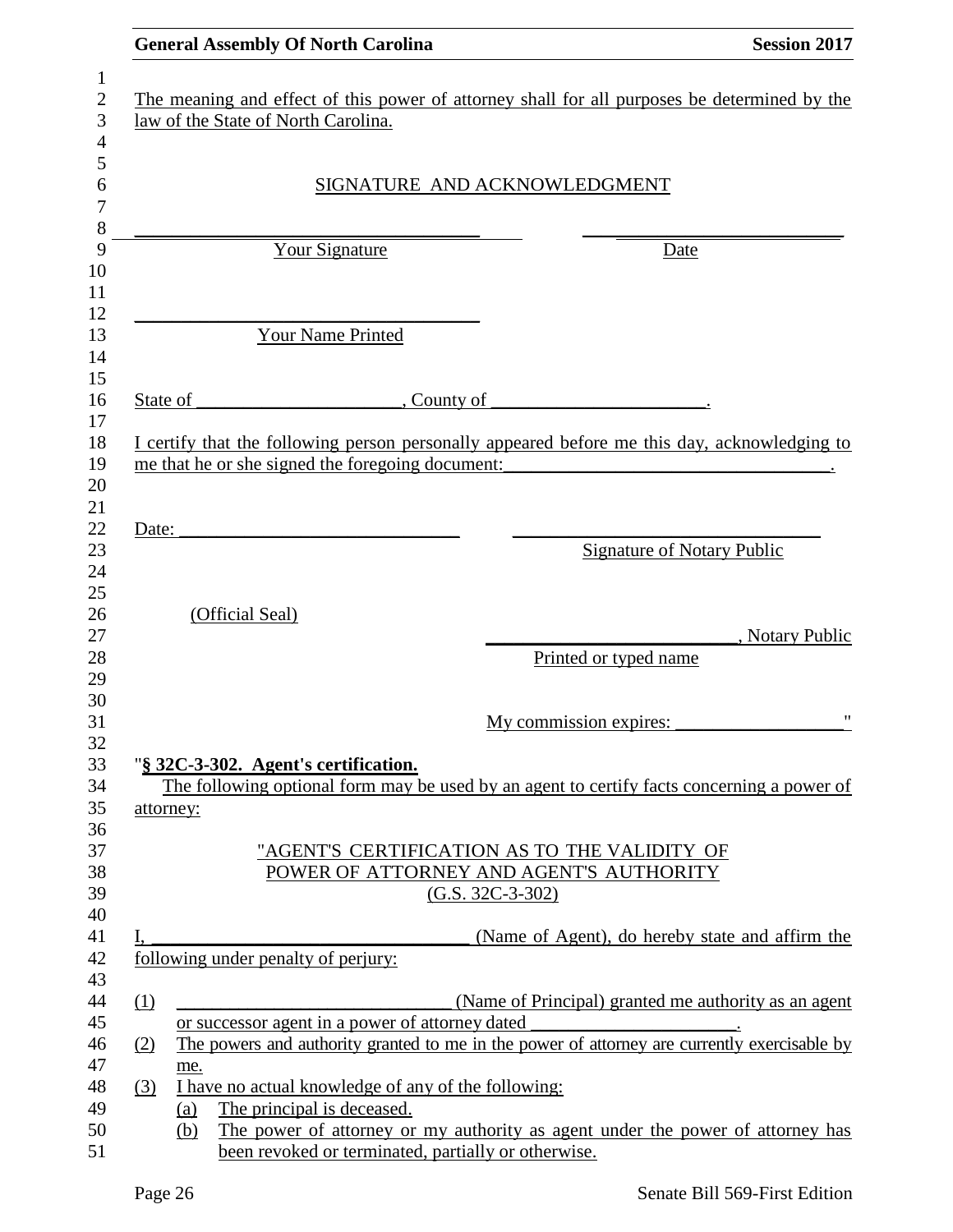|       |     | <b>General Assembly Of North Carolina</b>                                                                                                               | <b>Session 2017</b> |
|-------|-----|---------------------------------------------------------------------------------------------------------------------------------------------------------|---------------------|
|       | (c) | The principal lacked the understanding and capacity to make and communicate                                                                             |                     |
|       |     | decisions regarding his estate and person at the time the power of attorney was                                                                         |                     |
|       |     | executed.                                                                                                                                               |                     |
|       | (d) | The power of attorney was not properly executed and is not a legal, valid power of                                                                      |                     |
|       | (e) | attorney.<br>(Insert other relevant statements)                                                                                                         |                     |
|       |     |                                                                                                                                                         |                     |
| (4)   |     | I agree not to exercise any powers granted under the power of attorney if I become aware                                                                |                     |
|       |     | that the principal is deceased, that the power of attorney has been revoked or terminated,                                                              |                     |
|       |     | or that my authority as agent under the power of attorney has been revoked or terminated.                                                               |                     |
|       |     |                                                                                                                                                         |                     |
|       |     | SIGNATURE AND ACKNOWLEDGMENT                                                                                                                            |                     |
|       |     |                                                                                                                                                         |                     |
|       |     | <b>Agent's Signature</b><br>Date                                                                                                                        |                     |
|       |     |                                                                                                                                                         |                     |
|       |     |                                                                                                                                                         |                     |
|       |     | <b>Agent's Name Printed</b>                                                                                                                             |                     |
|       |     |                                                                                                                                                         |                     |
|       |     | <b>Agent's Address</b>                                                                                                                                  |                     |
|       |     |                                                                                                                                                         |                     |
|       |     |                                                                                                                                                         |                     |
|       |     | <b>Agent's Telephone Number</b>                                                                                                                         |                     |
|       |     |                                                                                                                                                         |                     |
|       |     | <b>COUNTY OF</b><br>, STATE OF                                                                                                                          |                     |
|       |     |                                                                                                                                                         |                     |
|       |     | Sworn to or affirmed and subscribed before me this day by                                                                                               |                     |
|       |     |                                                                                                                                                         |                     |
| Date: |     |                                                                                                                                                         |                     |
|       |     | Signature of Notary Public                                                                                                                              |                     |
|       |     |                                                                                                                                                         |                     |
|       |     | (Official Seal)                                                                                                                                         |                     |
|       |     |                                                                                                                                                         | , Notary Public     |
|       |     | Printed or typed name                                                                                                                                   |                     |
|       |     | My commission expires:                                                                                                                                  |                     |
|       |     |                                                                                                                                                         |                     |
|       |     | "§ 32C-3-303. Limited power of attorney for real property.<br>While no particular phrasing is required for a limited power of attorney for transactions |                     |
|       |     | involving the purchase, sale, or financing of real property or tangible personal property related                                                       |                     |
|       |     | to real property, the following form may be used to create a limited power of attorney for                                                              |                     |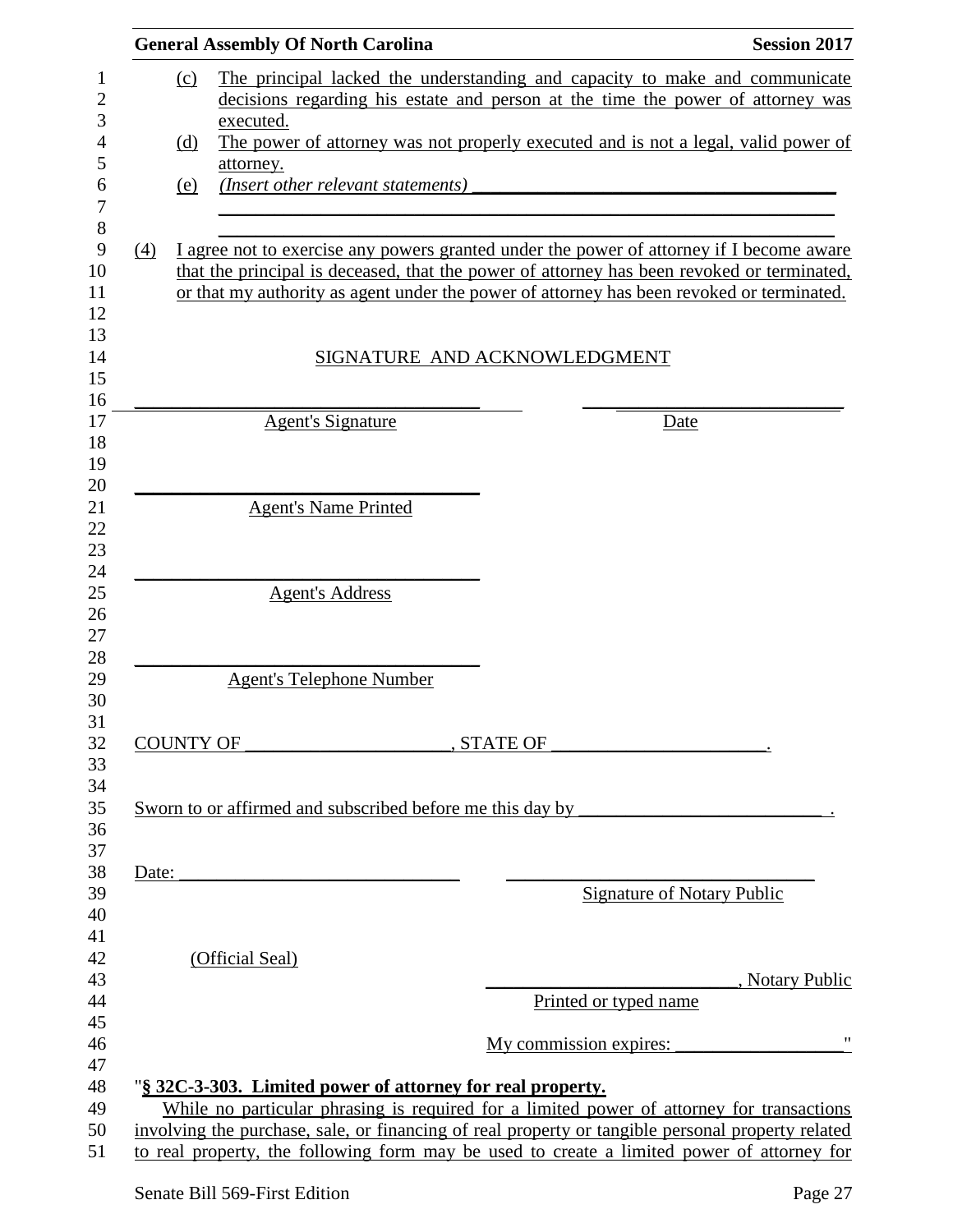|                | <b>General Assembly Of North Carolina</b>                                                                                                                            | <b>Session 2017</b> |
|----------------|----------------------------------------------------------------------------------------------------------------------------------------------------------------------|---------------------|
|                | transactions involving the purchase, sale, or financing of designated real property or tangible                                                                      |                     |
|                | personal property related to the designated real property. The following form has as the                                                                             |                     |
|                | meaning and effect prescribed by this Chapter:                                                                                                                       |                     |
| "Return to:    |                                                                                                                                                                      |                     |
|                | NORTH CAROLINA                                                                                                                                                       |                     |
|                | LIMITED POWER OF ATTORNEY FOR REAL PROPERTY                                                                                                                          |                     |
|                |                                                                                                                                                                      |                     |
| I,             | name the following person as my                                                                                                                                      |                     |
| agent:         | (Name of Principal)                                                                                                                                                  |                     |
|                |                                                                                                                                                                      |                     |
| Name of Agent: |                                                                                                                                                                      |                     |
|                | For purposes of this power of attorney, the "Property" is all of that real property located in                                                                       |                     |
|                | County, North Carolina, and known or identified as follows:                                                                                                          |                     |
|                |                                                                                                                                                                      |                     |
|                |                                                                                                                                                                      |                     |
|                | <b>GRANT OF AUTHORITY</b>                                                                                                                                            |                     |
|                | I grant my agent general authority to act for me with respect to the Property, all tangible                                                                          |                     |
|                | personal property related to the Property, and all financial transactions relating to the Property.                                                                  |                     |
|                | The authority granted to my agent pursuant to this power of attorney expressly includes the                                                                          |                     |
| following:     |                                                                                                                                                                      |                     |
| (1)            | The authority to act with respect to real property as set forth in Section 32C-2-204                                                                                 |                     |
|                | of the North Carolina General Statutes;                                                                                                                              |                     |
|                |                                                                                                                                                                      |                     |
| (2)            | The authority to act with respect to tangible personal property as set forth in Section                                                                              |                     |
|                | 32C-2-205 of the North Carolina General Statutes; and                                                                                                                |                     |
| (3)            | The authority to act with respect to banks and other financial institutions as set forth                                                                             |                     |
|                | in Section 32C-2-208 of the North Carolina General Statutes.                                                                                                         |                     |
|                |                                                                                                                                                                      |                     |
|                | The authority granted to my agent pursuant to this power of attorney may be exercised by my                                                                          |                     |
|                | agent even though the exercise of that authority may benefit the agent or a person to whom the                                                                       |                     |
|                | agent owes an obligation of support.                                                                                                                                 |                     |
|                |                                                                                                                                                                      |                     |
|                | EFFECTIVE DATE; AUTOMATIC EXPIRATION                                                                                                                                 |                     |
|                |                                                                                                                                                                      |                     |
|                | This power of attorney is effective immediately. The authority of my agent to act on my behalf                                                                       |                     |
|                | pursuant to this power of attorney will automatically expire on<br>(or, if no date is specified, one year from the date of this power of attorney). Actions taken by |                     |
|                | my agent on my behalf pursuant to this power of attorney while this power of attorney remains                                                                        |                     |
|                | in effect shall continue to bind me even after my agent's authority expires.                                                                                         |                     |
|                |                                                                                                                                                                      |                     |
|                |                                                                                                                                                                      |                     |
|                | RELIANCE ON THIS POWER OF ATTORNEY                                                                                                                                   |                     |
|                |                                                                                                                                                                      |                     |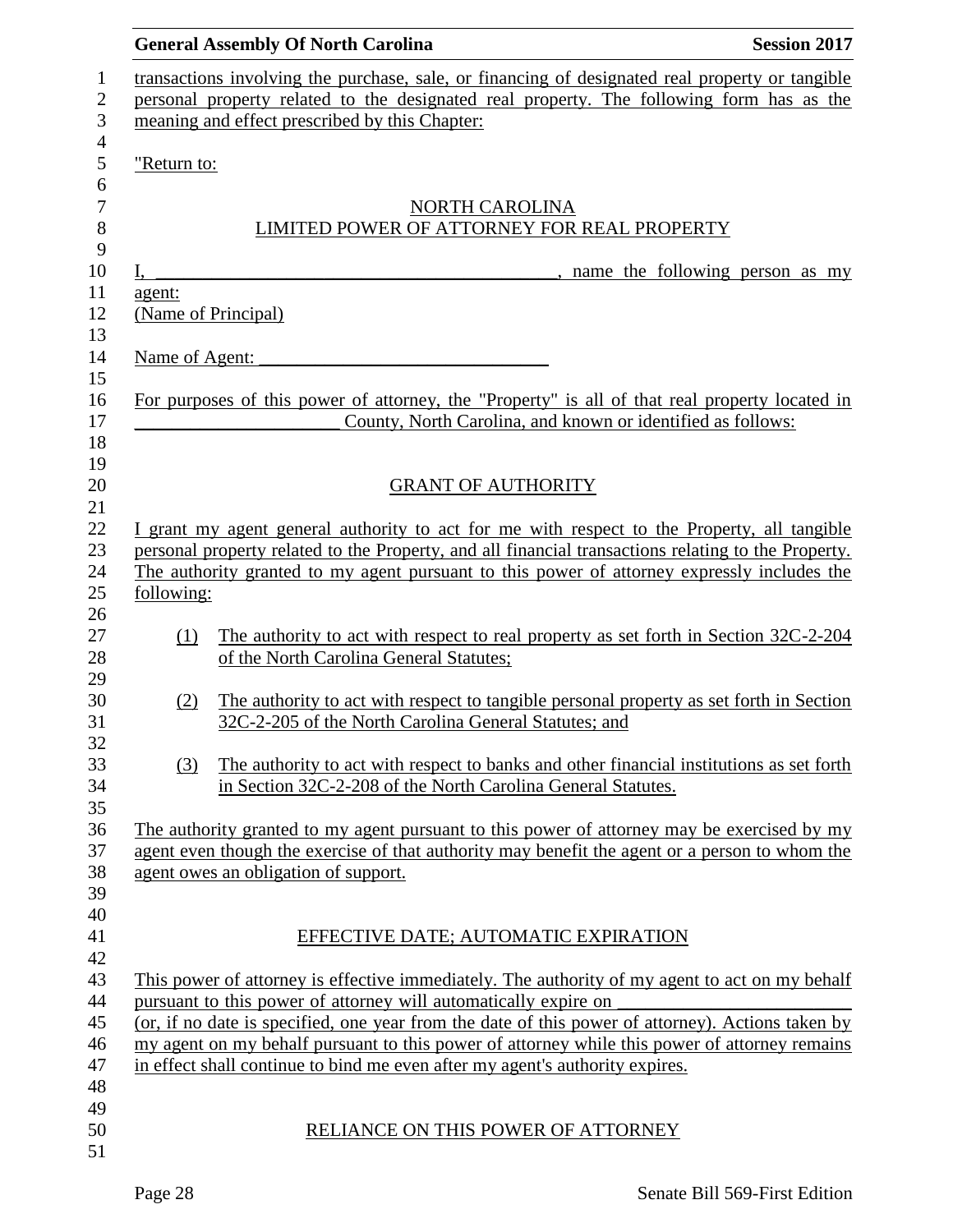| <b>General Assembly Of North Carolina</b>                                                                                                                                                                                                                                                | <b>Session 2017</b>               |
|------------------------------------------------------------------------------------------------------------------------------------------------------------------------------------------------------------------------------------------------------------------------------------------|-----------------------------------|
| Any person, including my agent, may rely upon the validity of this power of attorney or a copy                                                                                                                                                                                           |                                   |
| of it unless that person knows it has terminated or is invalid.                                                                                                                                                                                                                          |                                   |
|                                                                                                                                                                                                                                                                                          |                                   |
| <b>MEANING AND EFFECT</b>                                                                                                                                                                                                                                                                |                                   |
|                                                                                                                                                                                                                                                                                          |                                   |
| The meaning and effect of this power of attorney shall for all purposes be determined by the                                                                                                                                                                                             |                                   |
| law of the State of North Carolina.                                                                                                                                                                                                                                                      |                                   |
|                                                                                                                                                                                                                                                                                          |                                   |
|                                                                                                                                                                                                                                                                                          |                                   |
| SIGNATURE AND ACKNOWLEDGMENT                                                                                                                                                                                                                                                             |                                   |
|                                                                                                                                                                                                                                                                                          |                                   |
|                                                                                                                                                                                                                                                                                          |                                   |
| Your Signature                                                                                                                                                                                                                                                                           | Date                              |
|                                                                                                                                                                                                                                                                                          |                                   |
|                                                                                                                                                                                                                                                                                          |                                   |
|                                                                                                                                                                                                                                                                                          |                                   |
| Your Name Printed                                                                                                                                                                                                                                                                        |                                   |
|                                                                                                                                                                                                                                                                                          |                                   |
| State of<br>, County of                                                                                                                                                                                                                                                                  |                                   |
|                                                                                                                                                                                                                                                                                          |                                   |
| Date:                                                                                                                                                                                                                                                                                    | <b>Signature of Notary Public</b> |
|                                                                                                                                                                                                                                                                                          |                                   |
|                                                                                                                                                                                                                                                                                          |                                   |
| (Official Seal)                                                                                                                                                                                                                                                                          |                                   |
|                                                                                                                                                                                                                                                                                          | , Notary Public                   |
| Printed or typed name                                                                                                                                                                                                                                                                    |                                   |
| "Article 4.                                                                                                                                                                                                                                                                              |                                   |
| "Miscellaneous Provisions.                                                                                                                                                                                                                                                               |                                   |
| "§ 32C-4-401. Uniformity of application and construction.                                                                                                                                                                                                                                |                                   |
| In applying and construing this Chapter, consideration shall be given to the need to promote                                                                                                                                                                                             |                                   |
| uniformity of the law with respect to its subject matter among the states that enact it.                                                                                                                                                                                                 |                                   |
|                                                                                                                                                                                                                                                                                          |                                   |
| "§ 32C-4-402. Relation to Electronic Signatures in Global and National Commerce Act.                                                                                                                                                                                                     |                                   |
| The provisions of this Chapter governing the legal effect, validity, or enforceability of                                                                                                                                                                                                |                                   |
|                                                                                                                                                                                                                                                                                          |                                   |
|                                                                                                                                                                                                                                                                                          |                                   |
|                                                                                                                                                                                                                                                                                          |                                   |
| of those records or signatures, conform to the requirements of Section 102 of the Electronic<br>Signatures in Global and National Commerce Act (15 U.S.C. § 7002) and supersede, modify,<br>and limit the requirements of the Electronic Signatures in Global and National Commerce Act. |                                   |
| "§ 3C-4-403. Effect on existing powers of attorney.                                                                                                                                                                                                                                      |                                   |
| electronic records or electronic signatures, and of contracts formed or performed with the use<br>Except as otherwise provided in this Chapter, the following apply on the effective<br>(a)                                                                                              |                                   |
| date of this Chapter:<br>This Chapter applies to a power of attorney created before, on, or after the<br>(1)                                                                                                                                                                             |                                   |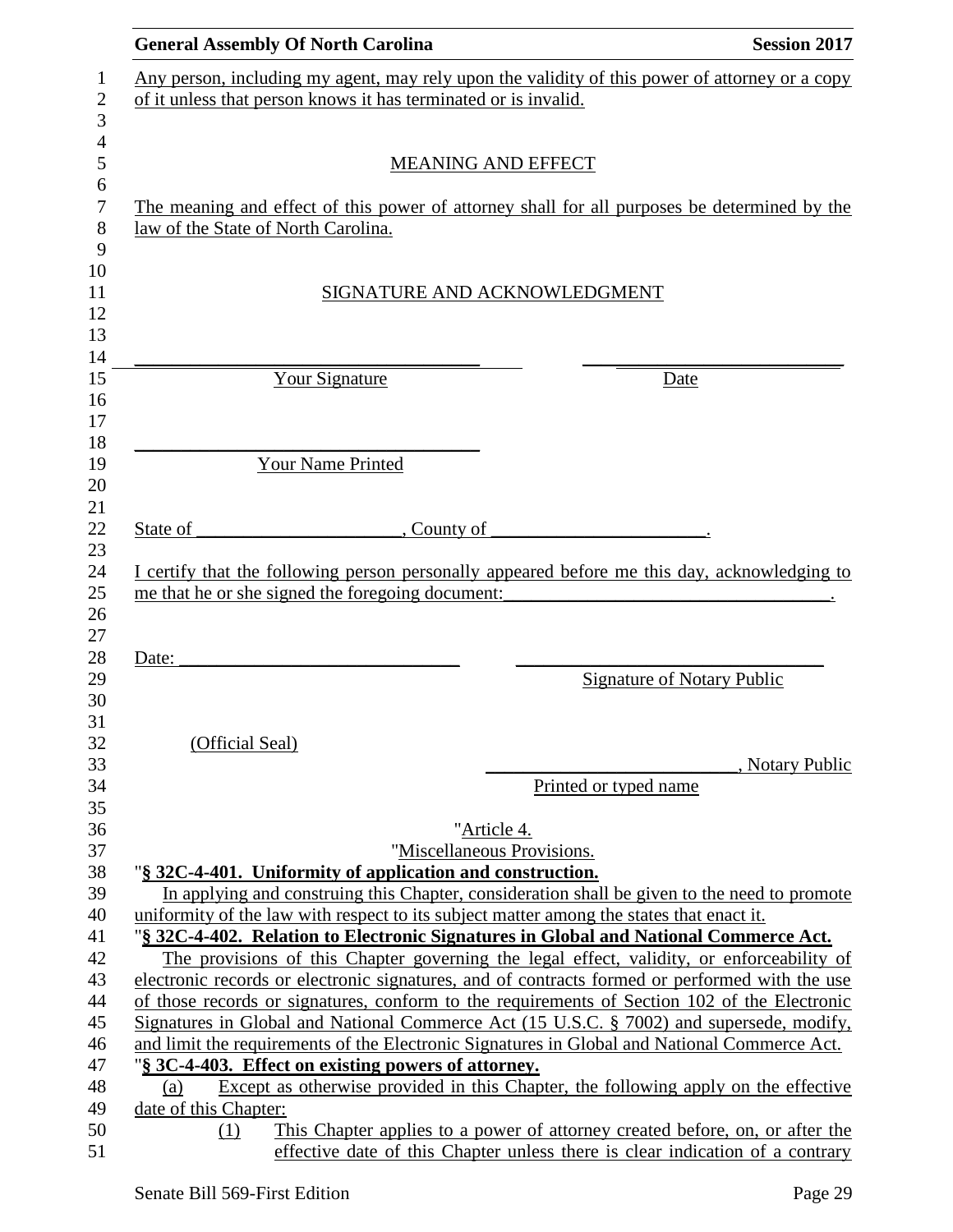|             |     | <b>General Assembly Of North Carolina</b>                                                           | <b>Session 2017</b> |
|-------------|-----|-----------------------------------------------------------------------------------------------------|---------------------|
|             |     | intent in the terms of a power of attorney or unless application of a particular                    |                     |
|             |     | provision of this Chapter would substantially impair rights of a party.                             |                     |
|             | (2) | This Chapter applies to a judicial proceeding concerning a power of attorney                        |                     |
|             |     | commenced on or after the effective date of this Chapter.                                           |                     |
|             | (3) | This Chapter applies to a judicial proceeding concerning a power of attorney                        |                     |
|             |     | commenced before the effective date of this Chapter unless the court finds                          |                     |
|             |     | that application of a provision of this Chapter would substantially interfere                       |                     |
|             |     | with the effective conduct of the judicial proceeding or prejudice the rights                       |                     |
|             |     | of a party, in which case that the particular provision of this Chapter does                        |                     |
|             |     | not apply and the superseded law applies.                                                           |                     |
|             |     | A rule of construction or presumption provided by this Chapter applies to                           |                     |
|             | (4) |                                                                                                     |                     |
|             |     | powers of attorney executed before the effective date of this Chapter unless                        |                     |
|             |     | there is a clear indication of a contrary intent in the terms of a power of                         |                     |
|             |     | attorney or unless the application of the rule of construction or presumption                       |                     |
|             |     | would substantially impair rights of a party created under North Carolina                           |                     |
|             |     | <u>law in effect prior to the effective date of this Chapter in which case the rule</u>             |                     |
|             |     | of construction or presumption does not apply and the superseded rule of                            |                     |
|             |     | construction or presumption applies.                                                                |                     |
| (b)         |     | If a right is acquired, extinguished, or banned upon the expiration of a prescribed                 |                     |
|             |     | period that commenced under law of this State other than this Chapter before the effective date     |                     |
|             |     | of this Chapter, that statute continues to apply to the right even if it has been repealed or       |                     |
| superseded. |     |                                                                                                     |                     |
| (c)         |     | References to prior statutes and powers of attorney, whether executed on or after the               |                     |
|             |     | adoption of this Chapter shall be deemed to refer to the corresponding provisions this Chapter      |                     |
|             |     | unless application of the rule of construction would substantially impair substantial rights of a   |                     |
| party.      |     |                                                                                                     |                     |
| (d)         |     | Notwithstanding the provisions of this Chapter, the powers conferred by former                      |                     |
|             |     | G.S. 32A-2 shall apply to a Statutory Short Form Power of Attorney that was created in              |                     |
|             |     | accordance with former G.S. 32A-1 prior to January 1, 2018."                                        |                     |
|             |     | PART II. CONFORMING CHANGES TO THE GENERAL STATUTES                                                 |                     |
|             |     | <b>SECTION 2.1.</b> G.S. 30-3.4 reads as rewritten:                                                 |                     |
|             |     | "§ 30-3.4. Procedure for determining the elective share.                                            |                     |
| (a)         |     | Exercisable Only During Lifetime. – The right of the surviving spouse to file a                     |                     |
|             |     | claim for an elective share must be exercised during the lifetime of the surviving spouse, by the   |                     |
|             |     | surviving spouse, by the surviving spouse's attorney in fact agent if the surviving spouse's        |                     |
|             |     | power of attorney expressly authorizes the attorney-in-fact-agent to do so or to generally          |                     |
|             |     | engage in estate transactions, estate, trusts, and other beneficial interests, or, with approval of |                     |
|             |     | court, by the guardian of the surviving spouse's estate or general guardian. If a surviving spouse  |                     |
|             |     | dies before the claim for an elective share has been settled, the surviving spouse's personal       |                     |
|             |     |                                                                                                     |                     |
|             |     | representative shall succeed to the surviving spouse's rights to an elective share.                 |                     |
| $\ldots$ ." |     |                                                                                                     |                     |
|             |     | <b>SECTION 2.2.</b> G.S. 47-28 reads as rewritten:                                                  |                     |
|             |     | "§ 47-28. Powers of attorney.                                                                       |                     |
| (a)         |     | Recording required for powers of attorney affecting real property:                                  |                     |
|             | (1) | Before any transfer of real property executed by an attorney in fact-agent                          |                     |
|             |     | empowered by a power of attorney governed by Article 1, Article 2, or                               |                     |
|             |     | Article 2A of Chapter 32A-32C of the General Statutes, the power of                                 |                     |
|             |     | attorney or a certified copy of the power of attorney shall be registered in the                    |                     |
|             |     | office of the register of deeds of the county in which the principal is                             |                     |
|             |     | domiciled or where the real property lies. If the principal is not a resident of                    |                     |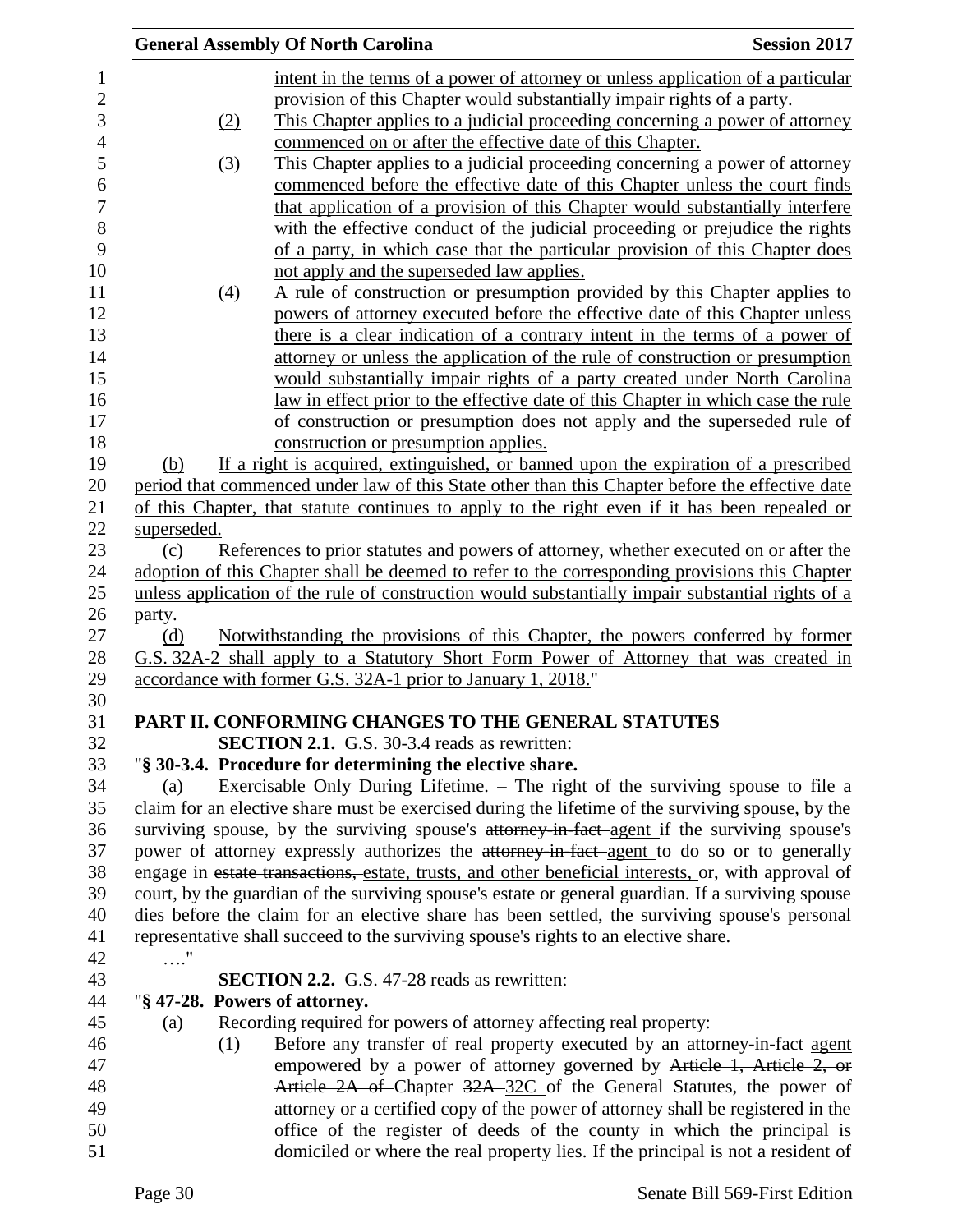|                     | <b>General Assembly Of North Carolina</b>                                                                                                                                                                                                                                                                                                                                                                                                                                                                                                                                                                                                                                                                                                                                                                                                              | <b>Session 2017</b> |
|---------------------|--------------------------------------------------------------------------------------------------------------------------------------------------------------------------------------------------------------------------------------------------------------------------------------------------------------------------------------------------------------------------------------------------------------------------------------------------------------------------------------------------------------------------------------------------------------------------------------------------------------------------------------------------------------------------------------------------------------------------------------------------------------------------------------------------------------------------------------------------------|---------------------|
|                     | North Carolina, the power of attorney or a certified copy of the power of<br>attorney may be recorded in any county in the State wherein the principal<br>owns real property or has a significant business reason for registering in the<br>county.                                                                                                                                                                                                                                                                                                                                                                                                                                                                                                                                                                                                    |                     |
| (3)                 | Any instrument subject to the provisions of G.S. 47-17.2, 47-18, or 47-20<br>and signed by an attorney-in-fact agent and recorded in a county other than<br>the county where a power of attorney is recorded in this State shall include<br>the recording information, including book, page, and county for the power of<br>attorney.                                                                                                                                                                                                                                                                                                                                                                                                                                                                                                                  |                     |
| (b)                 | If the instrument of conveyance is recorded prior to the registration of the power of<br>attorney or a certified copy of the power of attorney pursuant to subsection (a) of this section,<br>the power of attorney or a certified copy of the power of attorney may be registered in the<br>office of the register of deeds as provided in subsection (a) of this section thereafter provided<br>that the attorney in factagent was empowered at the time of the original conveyance.<br>Notwithstanding the provisions of subsection (a) of this section, no conveyance shall be<br>rendered invalid by the recordation of the power of attorney or a certified copy of the power of<br>attorney after the instrument of conveyance, and the registration shall relate back to the date<br>and time of registration of the instrument of conveyance. |                     |
|                     | <b>SECTION 2.3.</b> G.S. 47-43.1 reads as rewritten:                                                                                                                                                                                                                                                                                                                                                                                                                                                                                                                                                                                                                                                                                                                                                                                                   |                     |
| $\sqrt{8}$ 47-43.1. | Execution and acknowledgment of instruments by attorneys                                                                                                                                                                                                                                                                                                                                                                                                                                                                                                                                                                                                                                                                                                                                                                                               | <b>or</b>           |
|                     | attorneys-in-fact.                                                                                                                                                                                                                                                                                                                                                                                                                                                                                                                                                                                                                                                                                                                                                                                                                                     |                     |
|                     | When an instrument purports to be executed by parties acting through another by virtue of a                                                                                                                                                                                                                                                                                                                                                                                                                                                                                                                                                                                                                                                                                                                                                            |                     |
|                     | power of attorney, it shall be sufficient if the attorney or attorney in fact agent signs such<br>instrument either in the name of the principal by the attorney or attorney-in-fact-agent or signs<br>as attorney or attorney-in-fact agent for the principal; and if such instrument purports to be                                                                                                                                                                                                                                                                                                                                                                                                                                                                                                                                                  |                     |
|                     | under seal, the seal of the attorney-in-fact-agent shall be sufficient. For such instrument to be<br>executed under seal, the power of attorney must have been executed under seal."                                                                                                                                                                                                                                                                                                                                                                                                                                                                                                                                                                                                                                                                   |                     |
|                     | <b>SECTION 2.4.</b> G.S. 50-22 reads as rewritten:                                                                                                                                                                                                                                                                                                                                                                                                                                                                                                                                                                                                                                                                                                                                                                                                     |                     |
|                     | "§ 50-22. Action on behalf of an incompetent.                                                                                                                                                                                                                                                                                                                                                                                                                                                                                                                                                                                                                                                                                                                                                                                                          |                     |
|                     | A duly appointed attorney-in-fact agent who has the power to sue and defend civil actions<br>on behalf of an incompetent spouse and who has been appointed pursuant to a durable power of<br>attorney executed in accordance with Chapter 32A-32C of the General Statutes, a guardian                                                                                                                                                                                                                                                                                                                                                                                                                                                                                                                                                                  |                     |
|                     | appointed in accordance with Chapter 35A of the General Statutes, or a guardian ad litem                                                                                                                                                                                                                                                                                                                                                                                                                                                                                                                                                                                                                                                                                                                                                               |                     |
|                     | appointed in accordance with G.S. 1A-1, Rules 17 and 25(b), may commence, defend,                                                                                                                                                                                                                                                                                                                                                                                                                                                                                                                                                                                                                                                                                                                                                                      |                     |
|                     | maintain, arbitrate, mediate, or settle any action authorized by this Chapter on behalf of an                                                                                                                                                                                                                                                                                                                                                                                                                                                                                                                                                                                                                                                                                                                                                          |                     |
|                     | incompetent spouse. However, only a competent spouse may commence an action for absolute                                                                                                                                                                                                                                                                                                                                                                                                                                                                                                                                                                                                                                                                                                                                                               |                     |
| divorce."           |                                                                                                                                                                                                                                                                                                                                                                                                                                                                                                                                                                                                                                                                                                                                                                                                                                                        |                     |
|                     | <b>SECTION 2.5.</b> G.S. 90-21.13 reads as rewritten:                                                                                                                                                                                                                                                                                                                                                                                                                                                                                                                                                                                                                                                                                                                                                                                                  |                     |
|                     | "§ 90-21.13. Informed consent to health care treatment or procedure.                                                                                                                                                                                                                                                                                                                                                                                                                                                                                                                                                                                                                                                                                                                                                                                   |                     |
| (c)                 |                                                                                                                                                                                                                                                                                                                                                                                                                                                                                                                                                                                                                                                                                                                                                                                                                                                        |                     |
|                     | The following persons, in the order indicated, are authorized to consent to medical<br>treatment on behalf of a patient who is comatose or otherwise lacks capacity to make or                                                                                                                                                                                                                                                                                                                                                                                                                                                                                                                                                                                                                                                                         |                     |
|                     | communicate health care decisions:                                                                                                                                                                                                                                                                                                                                                                                                                                                                                                                                                                                                                                                                                                                                                                                                                     |                     |
| (1)                 | A guardian of the patient's person, or a general guardian with powers over                                                                                                                                                                                                                                                                                                                                                                                                                                                                                                                                                                                                                                                                                                                                                                             |                     |
|                     | the patient's person, appointed by a court of competent jurisdiction pursuant                                                                                                                                                                                                                                                                                                                                                                                                                                                                                                                                                                                                                                                                                                                                                                          |                     |
|                     | to Article 5 of Chapter 35A of the General Statutes; provided that, if the                                                                                                                                                                                                                                                                                                                                                                                                                                                                                                                                                                                                                                                                                                                                                                             |                     |
|                     | patient has a health care agent appointed pursuant to a valid health care                                                                                                                                                                                                                                                                                                                                                                                                                                                                                                                                                                                                                                                                                                                                                                              |                     |
|                     | power of attorney, the health care agent shall have the right to exercise the                                                                                                                                                                                                                                                                                                                                                                                                                                                                                                                                                                                                                                                                                                                                                                          |                     |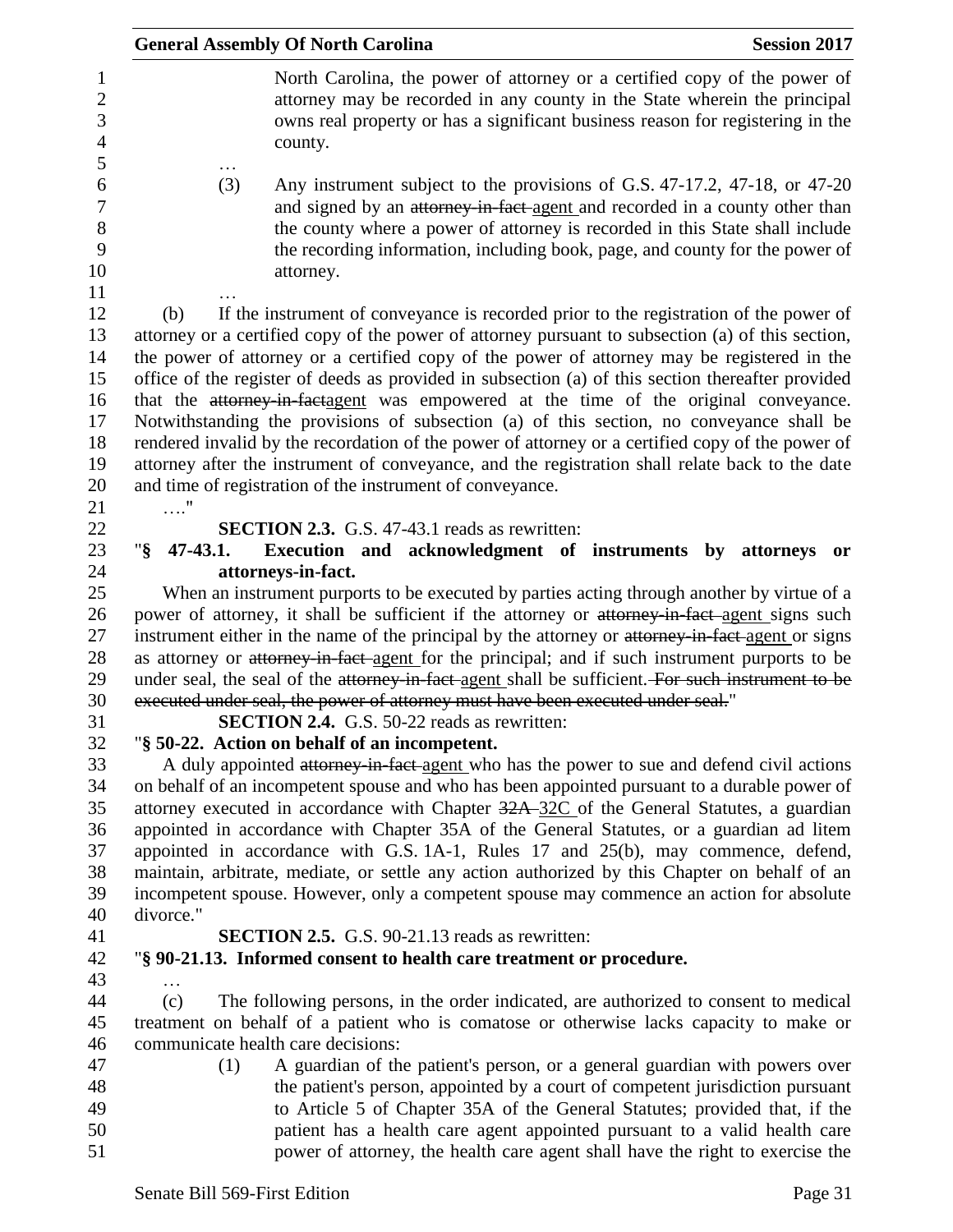|                             | <b>General Assembly Of North Carolina</b>                                                                                                                                                                                                                                       | <b>Session 2017</b>       |
|-----------------------------|---------------------------------------------------------------------------------------------------------------------------------------------------------------------------------------------------------------------------------------------------------------------------------|---------------------------|
|                             | authority to the extent granted in the health care power of attorney and to the<br>extent provided in G.S. $32A-19(a)$ unless the Clerk has suspended the<br>authority of that health care<br>agent in<br>35A-1208(a); G.S. 35A-1208(a).                                        | accordance<br>with $G.S.$ |
| (2)                         | A health care agent appointed pursuant to a valid health care power of<br>attorney, to the extent of the authority granted; granted.                                                                                                                                            |                           |
| (3)                         | An attorney-in-fact, agent, with powers to make health care decisions for the                                                                                                                                                                                                   |                           |
|                             | patient, appointed by the patient pursuant to Article 1 or Article 2 of Chapter<br>32A 32C of the General Statutes, to the extent of the authority<br>granted; granted.                                                                                                         |                           |
| (4)                         | The patient's spouse; spouse.                                                                                                                                                                                                                                                   |                           |
| (5)                         | A majority of the patient's reasonably available parents and children who are<br>at least 18 years of age; age.                                                                                                                                                                 |                           |
| (6)                         | A majority of the patient's reasonably available siblings who are at least 18<br>years of age; orage.                                                                                                                                                                           |                           |
| (7)                         | An individual who has an established relationship with the patient, who is                                                                                                                                                                                                      |                           |
|                             | acting in good faith on behalf of the patient, and who can reliably convey the                                                                                                                                                                                                  |                           |
|                             | patient's wishes.                                                                                                                                                                                                                                                               |                           |
| $\ldots \overset{0}{\cdot}$ |                                                                                                                                                                                                                                                                                 |                           |
|                             | <b>SECTION 2.6.</b> G.S. 90-322 reads as rewritten:                                                                                                                                                                                                                             |                           |
|                             | "§ 90-322. Procedures for natural death in the absence of a declaration.                                                                                                                                                                                                        |                           |
| (b)                         |                                                                                                                                                                                                                                                                                 |                           |
|                             | If a person's condition has been determined to meet the conditions set forth in<br>subsection (a) of this section and no instrument has been executed as provided in G.S. 90-321,<br>then life-prolonging measures may be withheld or discontinued upon the direction and under |                           |
|                             | the supervision of the attending physician with the concurrence of the following persons, in the                                                                                                                                                                                |                           |
| order indicated:            |                                                                                                                                                                                                                                                                                 |                           |
| (1)                         | A guardian of the patient's person, or a general guardian with powers over<br>the patient's person, appointed by a court of competent jurisdiction pursuant                                                                                                                     |                           |
|                             | to Article 5 of Chapter 35A of the General Statutes; provided that, if the                                                                                                                                                                                                      |                           |
|                             | patient has a health care agent appointed pursuant to a valid health care                                                                                                                                                                                                       |                           |
|                             | power of attorney, the health care agent shall have the right to exercise the                                                                                                                                                                                                   |                           |
|                             | authority to the extent granted in the health care power of attorney and to the                                                                                                                                                                                                 |                           |
|                             | extent provided in G.S. 32A-19(b) unless the Clerk has suspended the                                                                                                                                                                                                            |                           |
|                             | authority<br>of that<br>agent<br>health care<br>in                                                                                                                                                                                                                              | accordance<br>with $G.S.$ |
|                             | $35A-1208(a); G.S. 35A-1208(a).$                                                                                                                                                                                                                                                |                           |
| (2)                         | A health care agent appointed pursuant to a valid health care power of                                                                                                                                                                                                          |                           |
|                             | attorney, to the extent of the authority granted; granted.                                                                                                                                                                                                                      |                           |
| (3)                         | An attorney-in-fact, agent, with powers to make health care decisions for the                                                                                                                                                                                                   |                           |
|                             | patient, appointed by the patient pursuant to Article 1 or Article 2 of Chapter                                                                                                                                                                                                 |                           |
|                             | 32A 32C of the General Statutes, to the extent of the authority                                                                                                                                                                                                                 |                           |
|                             | granted; granted.                                                                                                                                                                                                                                                               |                           |
| (4)                         | The patient's spouse; spouse.                                                                                                                                                                                                                                                   |                           |
| (5)                         | A majority of the patient's reasonably available parents and children who are                                                                                                                                                                                                   |                           |
|                             | at least 18 years of age; age.                                                                                                                                                                                                                                                  |                           |
| (6)                         | A majority of the patient's reasonably available siblings who are at least 18                                                                                                                                                                                                   |                           |
|                             | years of age; orage.                                                                                                                                                                                                                                                            |                           |
| (7)                         | An individual who has an established relationship with the patient, who is                                                                                                                                                                                                      |                           |
|                             | acting in good faith on behalf of the patient, and who can reliably convey the<br>patient's wishes.                                                                                                                                                                             |                           |